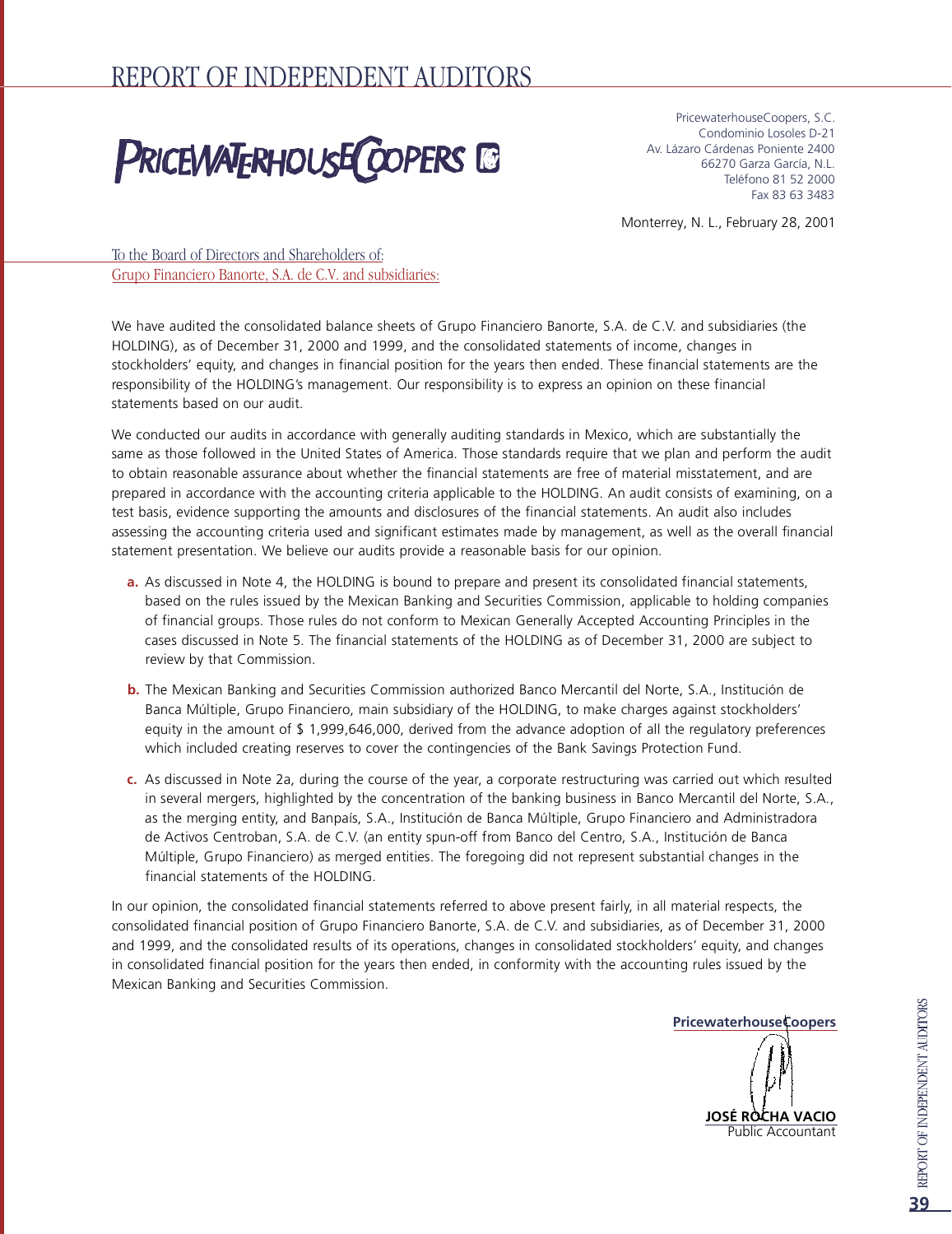### BALANCE SHEETS

CONSOLIDATED AS OF DECEMBER 31, 2000 AND 1999

(Amounts stated in thousands of Mexican Pesos of December of 2000) (Notes 1, 2, 3, 4, 5, 6, 11, 16, 21, 24, 26, 31, 32, 33 and 34)

| <b>ASSETS</b>                                      |                         | 2000        |                         | 1999        |
|----------------------------------------------------|-------------------------|-------------|-------------------------|-------------|
| <b>CASH AND CASH EQUIVALENTS (Note 7)</b>          | \$                      | 9,518,667   | \$                      | 14,206,987  |
| <b>INVESTMENT SECURITIES (Note 8):</b>             |                         |             |                         |             |
| Trading securities                                 | \$                      | 4,143,285   | \$                      | 16,776,391  |
| Available-for-sale securities                      |                         | 169,573     |                         | 311,879     |
| Held-to-maturity securities                        |                         | 2,930,520   |                         | 4,636,920   |
| <b>TOTAL INVESTMENT SECURITIES</b>                 | \$                      | 7,243,378   | \$                      | 21,725,190  |
| <b>SECURITIES AND DERIVATIVES TRADING (Note 9)</b> |                         |             |                         |             |
| Debit balances on repo transactions                | \$                      | 127,676     | \$                      | 83,688      |
| Derivatives trading                                |                         | 6,296       |                         | 82,257      |
|                                                    | \$                      | 133,972     | \$                      | 165,945     |
| <b>CURRENT LOAN PORTFOLIO (Note 10):</b>           |                         |             |                         |             |
| Commercial portfolio                               | \$                      | 21,436,713  | \$                      | 16,706,079  |
| Loans to financial intermediaries                  |                         | 163,574     |                         | 1,806,886   |
| Consumer loans                                     |                         | 623,082     |                         | 564,972     |
| Mortgage loans                                     |                         | 4,067,068   |                         | 3,803,955   |
| Loans to government entities                       |                         | 37,772,596  |                         | 3,211,241   |
| Loans to FOBAPROA or IPAB                          |                         | 11,876,891  |                         | 53,908,537  |
| <b>TOTAL CURRENT LOAN PORTFOLIO</b>                | \$                      | 75,939,924  | \$                      | 80,001,670  |
| <b>PAST-DUE LOAN PORTFOLIO</b>                     |                         |             |                         |             |
| Commercial portfolio                               | \$                      | 1,748,842   | \$                      | 2,528,588   |
| Consumer loans                                     |                         | 594,656     |                         | 432,136     |
| Mortgage loans                                     |                         | 1,802,855   |                         | 2,013,466   |
| <b>TOTAL PAST-DUE LOAN PORTFOLIO</b>               | \$                      | 4,146,353   | $\overline{\mathsf{s}}$ | 4,974,190   |
| <b>TOTAL LOAN PORTFOLIO</b><br>(-)MINUS:           | $\overline{\mathsf{s}}$ | 80,086,277  | \$                      | 84,975,860  |
| ALLOWANCE FOR LOAN LOSSES                          |                         | 4,183,168   |                         | 4,983,423   |
| <b>NET LOAN PORTFOLIO</b>                          | \$                      | 75,903,109  | \$                      | 79,992,437  |
| OTHER RECEIVABLES, NET                             | \$                      | 2,756,111   | \$                      | 1,565,123   |
| FORECLOSED ASSETS                                  |                         | 1,510,679   |                         | 1,589,113   |
| PROPERTY, FURNITURE AND EQUIPMENT, NET (Note 12)   |                         | 3,302,374   |                         | 3,507,013   |
| PERMANENT STOCK INVESTMENTS (Note 13)              |                         | 849,431     |                         | 740,517     |
| DEFERRED TAXES (Note 14)                           |                         | 621,199     |                         | 370,936     |
| OTHER ASSETS (Note 15):                            |                         |             |                         |             |
| Other assets, deferred charges and intangibles     |                         | 1,276,683   |                         | 1,649,699   |
| <b>TOTAL ASSETS</b>                                | \$                      | 103,115,603 | \$                      | 125,512,960 |

C.P. Othón Ruiz Montemayor

Chief Executive Officer

U. Ing. Sergio García Robles Gil General Director Planning and Control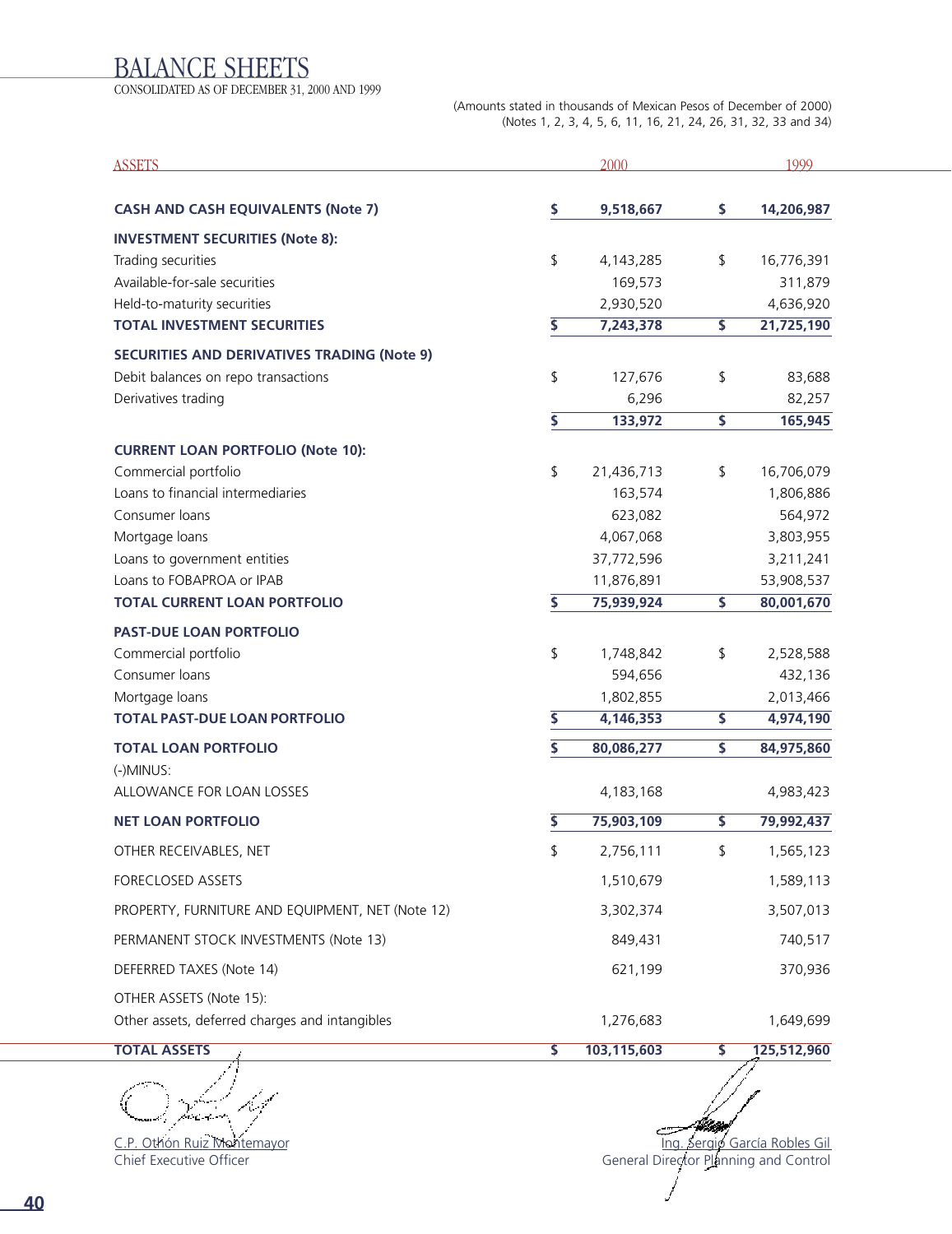| <b>LIABILITIES</b>                                         |                          | 2000                   |                         | 1999                 |
|------------------------------------------------------------|--------------------------|------------------------|-------------------------|----------------------|
| <b>DEPOSITS:</b>                                           |                          |                        |                         |                      |
| Demand deposits (Note 17)                                  | \$                       | 25,939,208             | \$                      | 24,989,575           |
| Time deposits (Note 18)                                    |                          | 40,419,849             |                         | 64,307,773           |
| Bank bonds (Note 19)                                       |                          | 1,308,696              |                         | 3,292,708            |
| <b>TOTAL DEPOSITS</b>                                      | \$                       | 67,667,753             | $\overline{\mathsf{s}}$ | 92,590,056           |
| <b>BANK AND OTHER ENTITIES LOANS (Note 20)</b>             |                          |                        |                         |                      |
| Demand loans                                               | \$                       | 3,876,775              | \$                      | 871,245              |
| Short term                                                 |                          | 10,150,635             |                         | 3,023,075            |
| Long term                                                  |                          | 10,159,962             |                         | 15,647,892           |
|                                                            | \$                       | 24, 187, 372           | \$                      | 19,542,212           |
| <b>SECURITIES AND DERIVATIVES TRADING (Note 9)</b>         |                          |                        |                         |                      |
| Credit balances on repo transactions                       | \$                       | 122,597                | \$                      | 42,884               |
| Derivatives trading                                        |                          | 36,592                 |                         | 99,546               |
|                                                            | \$                       | 159,189                | \$                      | 142,430              |
| <b>OTHER PAYABLES:</b>                                     |                          |                        |                         |                      |
| Income tax and employees' statutory profit sharing         | \$                       | 220,559                | \$                      | 141,664              |
| Sundry creditors and other payables                        |                          | 2,560,601              |                         | 2,757,513            |
|                                                            | \$                       | 2,781,160              | \$                      | 2,899,177            |
| OUTSTANDING SUBORDINATED DEBENTURES (Note 22)              | \$                       |                        | \$                      | 1,075,578            |
| <b>DEFERRED CREDITS</b>                                    |                          | 100,054                |                         | 101,938              |
| COMMITMENTS AND CONTINGENCIES (Note 23)                    |                          |                        |                         |                      |
| <b>TOTAL LIABILITIES</b>                                   | \$                       | 94,895,528             | $\overline{\mathsf{s}}$ | 116,351,391          |
| STOCKHOLDERS' EQUITY (Note 25, 28 and 30)                  |                          |                        |                         |                      |
|                                                            |                          |                        |                         |                      |
| <b>PAID-IN CAPITAL:</b>                                    |                          |                        |                         |                      |
| Capital stock<br>Paid stock premiums                       | \$                       | 4,588,497<br>1,260,128 | \$                      | 4,516,054<br>948,017 |
| Obligatorily convertible subordinated debentures (Note 27) |                          |                        |                         | 468,822              |
| <b>TOTAL PAID-IN CAPITAL</b>                               | \$                       | 5,848,625              | \$                      | 5,932,893            |
| <b>EARNED CAPITAL:</b>                                     |                          |                        |                         |                      |
| Capital reserves                                           | \$                       | 741,414                | \$                      | 650,730              |
| Prior year retained earnings                               |                          | 6,061,950              |                         | 5,354,047            |
| Deficit in restatement of capital accounts                 | $\overline{\phantom{a}}$ | 4,719,407)             |                         | 4,810,065)           |
| Impact related to associated and affiliated companies:     |                          |                        |                         |                      |
| Valuation of permanent stock investments                   |                          | 2,106,342)             |                         |                      |
| Net income of the year                                     |                          | 1,677,348              |                         | 1,233,959            |
| <b>TOTAL EARNED CAPITAL</b>                                | \$                       | 1,654,963              | \$                      | 2,428,671            |
| <b>MINORITY INTEREST IN CAPITAL</b>                        | \$                       | 716,487                | \$                      | 800,005              |
| <b>TOTAL STOCKHOLDERS' EQUITY</b>                          | \$                       | 8,220,075              | \$                      | 9,161,569            |
| TOTAL LIABILITIES AND STOCKHOLDERS' EQUITY                 | \$                       | 103,115,603            | \$                      | 125,512,960          |

#### MEMORANDUM ACCOUNTS (Note 29)

The accompanying notes are part of these consolidated financial statements.

C.P. José Luis Garza González

Executive Auditing Director



<u>C.P. Nora Elia Cantú Suárez</u> Executive Accounting Director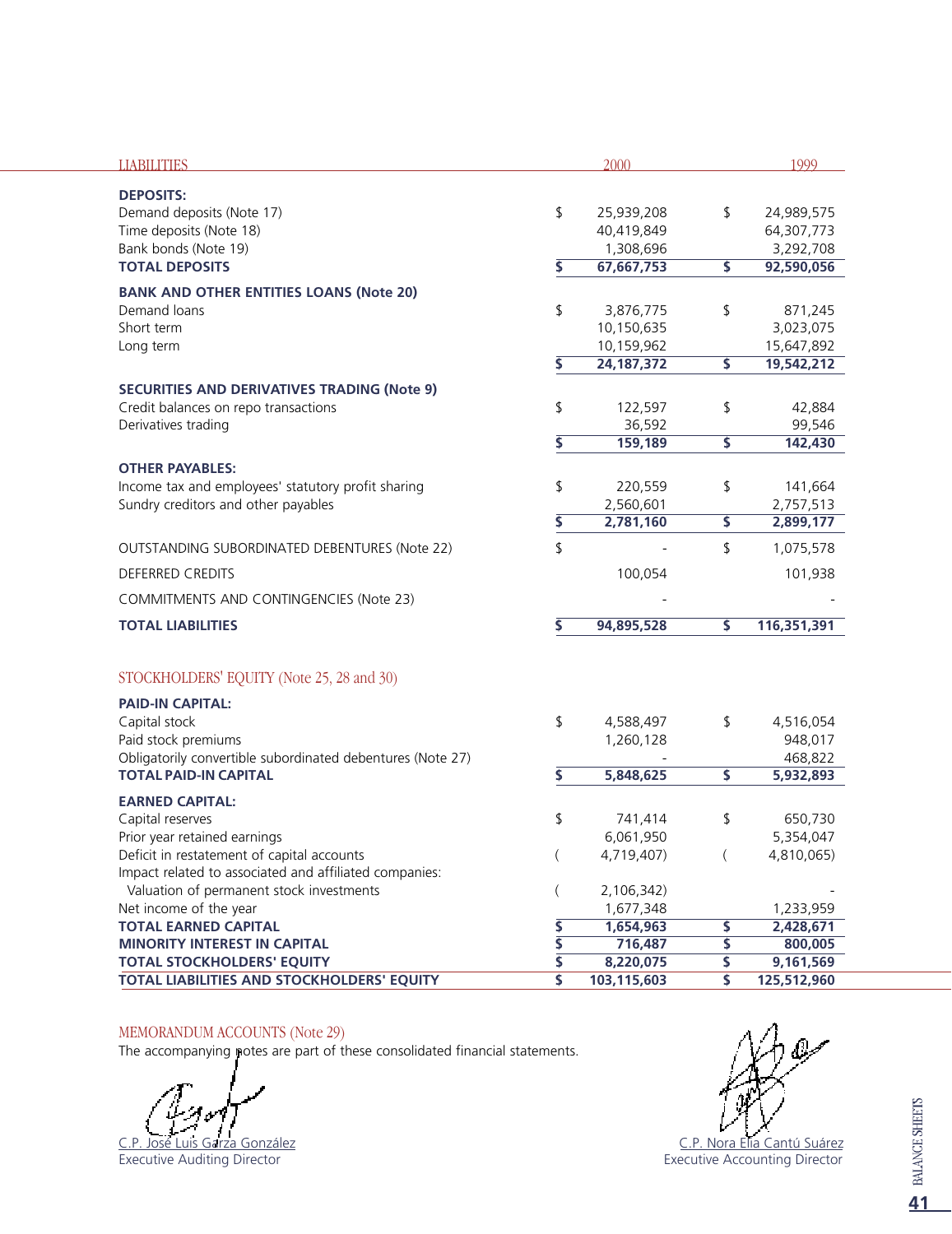# STATEMENTS OF INCOME

CONSOLIDATED FOR THE FISCAL YEARS ENDED DECEMBER 31, 2000 AND 1999

|                                                                 |                           | 2000                 |                         | 1999                 |
|-----------------------------------------------------------------|---------------------------|----------------------|-------------------------|----------------------|
|                                                                 |                           |                      |                         |                      |
| Interest income                                                 | \$                        | 29,485,460           | \$                      | 27,495,660           |
| Interest expense<br>Monetary position gain, Net interest income | (                         | 23,320,622)<br>1,773 | $\left($                | 20,766,593)          |
| <b>NET INTEREST INCOME</b>                                      | \$                        | 6,166,611            | \$                      | 800,142<br>7,529,209 |
|                                                                 |                           |                      |                         |                      |
| Allowance for loan losses                                       |                           | 819,898)             |                         | 945,244)             |
| NET INTEREST INCOME ADJUSTED FOR CREDIT RISKS                   |                           | 5,346,713            |                         | 6,583,965            |
| Fees and rates income                                           | \$                        | 2,577,213            | \$                      | 2,317,644            |
| Fees and rates expense                                          |                           | 317,569)             |                         | 313,857)             |
| Brokerage income                                                |                           | 479,919              |                         | 1,285,678            |
|                                                                 | \$                        | 2,739,563            | \$                      | 3,289,465            |
| <b>TOTAL OPERATING INCOME</b>                                   | $\overline{\mathsf{s}}$   | 8,086,276            | \$                      | 9,873,430            |
| Administrative and promotion expenses                           |                           | 6,566,156)           |                         | 7,715,762)           |
| <b>OPERATING INCOME</b>                                         | $\overline{\mathsf{s}}$   | 1,520,120            | \$                      | 2,157,668            |
| Other proceeds                                                  | \$                        | 1,665,705            | \$                      | 680,320              |
| Other expenses                                                  |                           | 1,322,970)           |                         | 1,315,883)           |
|                                                                 | $\overline{\mathsf{S}}$   | 342,735              | (                       | 635,563)             |
| <b>INCOME BEFORE INCOME TAX AND</b>                             |                           |                      |                         |                      |
| <b>EMPLOYEES' STATUTORY PROFIT SHARING</b>                      | \$                        | 1,862,855            | \$                      | 1,522,105            |
| Current income tax and employees'                               |                           |                      |                         |                      |
| statutory profit sharing (Note 28)                              | $($ \$                    | 98,295)              | (                       | 157,647)             |
| Deferred income tax and employees'                              |                           |                      |                         |                      |
| statutory profit sharing (Note 14)                              |                           | 15,146)              |                         | 45,176)              |
|                                                                 | $\overline{\mathfrak{s}}$ | 113,441)             | $($ \$                  | 202,823)             |
| <b>INCOME BEFORE EQUITY IN EARNINGS OF</b>                      |                           |                      |                         |                      |
| NONCONSOLIDATED SUBSIDIARY, ASSOCIATE AND AFFILIATED            |                           |                      |                         |                      |
| <b>COMPANIES, EXTRAORDINARY ITEMS AND MINORITY INTEREST</b>     | \$                        | 1,749,414            | \$                      | 1,319,282            |
| Equity in earnings of nonconsolidated subsidiary,               |                           |                      |                         |                      |
| associate, and affiliated companies, Net                        |                           | 26,981               |                         | 20,821               |
| CONTINUOUS OPERATING INCOME                                     |                           |                      |                         |                      |
| BEFORE MINORITY INTEREST                                        | \$                        | 1,776,395            | \$                      | 1,340,103            |
| Minority interest                                               | (                         | 99,047)              | (                       | 106,144)             |
| NET INCOME OF THE YEAR (Notes 28 and 30)                        | $\overline{\mathsf{s}}$   | 1,677,348            | $\overline{\mathsf{s}}$ | 1,233,959            |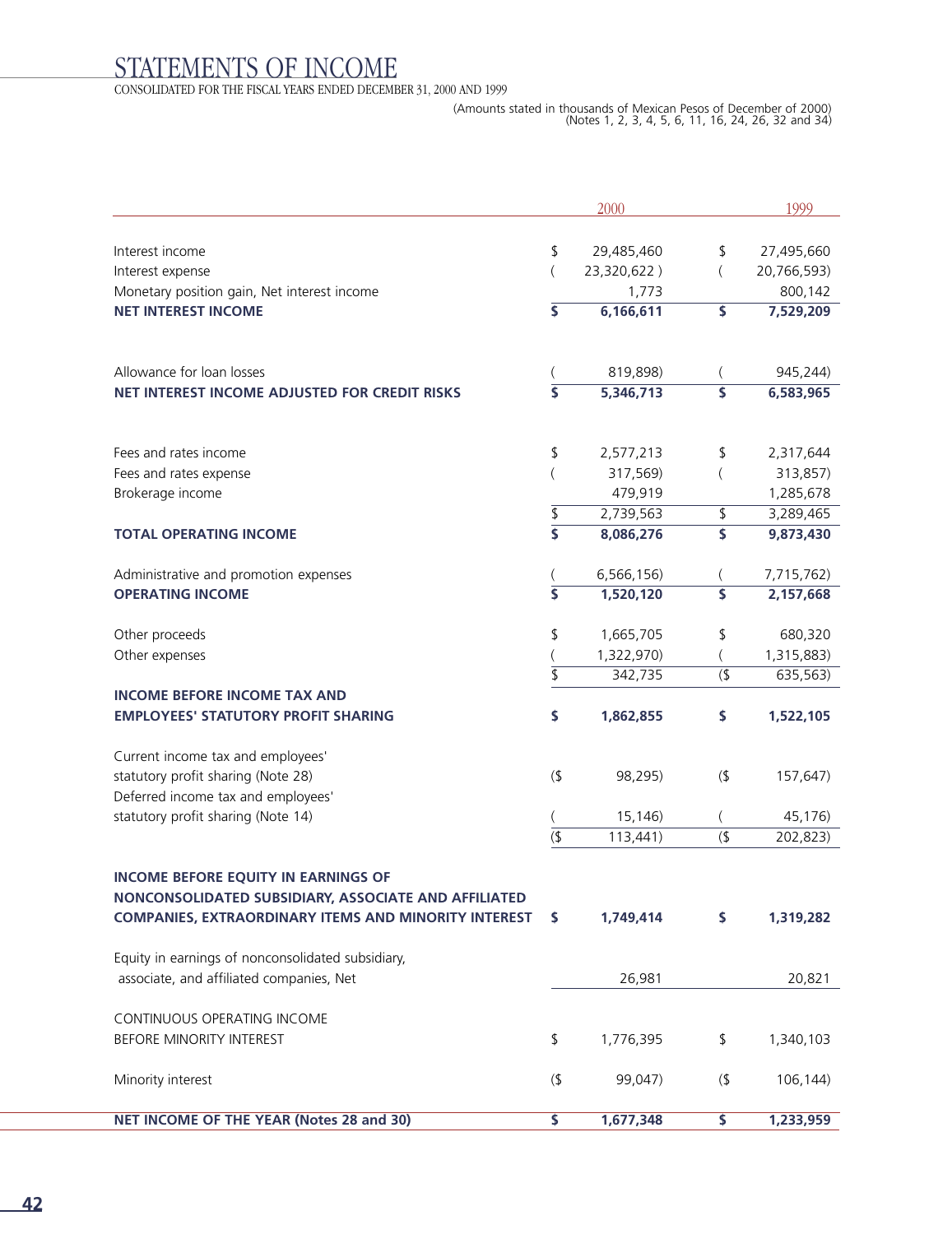The accompanying notes are part of these consolidated financial statements.

C.P. Othón Ruiz Montemayor Chief Executive Officer

Mag خت Ing. Sergio García Robles Gil

General Director Planning and Control

C.P. José Luis Garza González Executive Auditing Director

C.P. Nora Elia Cantú Suárez

Executive Accounting Director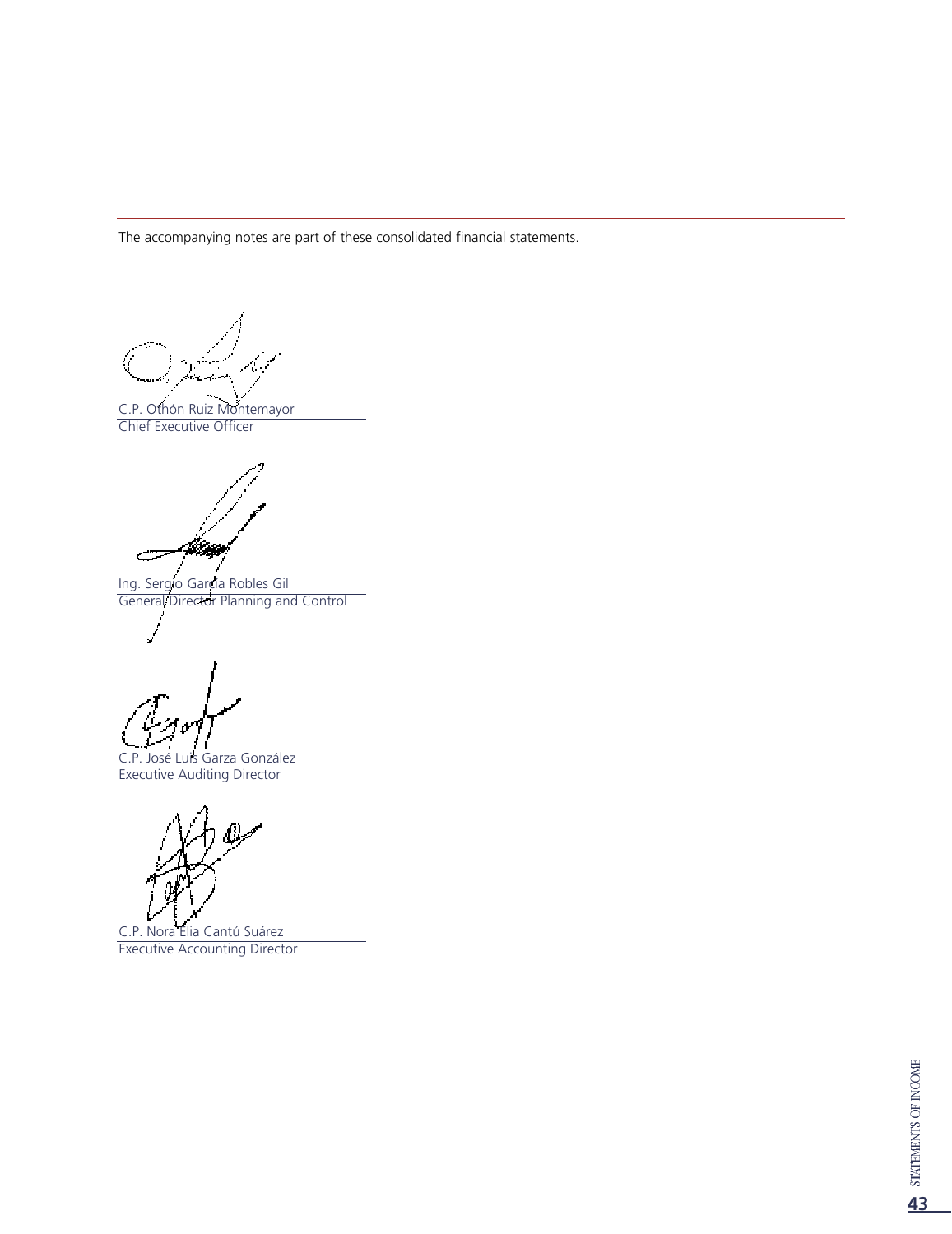# STATEMENTS OF CHANGES IN STOCKHOLDERS' EQUITY

#### CONSOLIDATED FOR THE FISCAL YEARS ENDED DECEMBER  $31, \, 2000$  AND  $1999$

(Amounts stated in thousands of Mexican Pesos of December of 2000)

| OBLIGATORILY<br><b>CONVERTIBLE</b><br><b>CAPITAL</b><br>PAID STOCK<br>VARIABLE CAPITAL<br><b>OUTSTANDING</b><br><b>STOCK</b><br><b>STOCK</b><br><b>PREMIUMS</b><br><b>DEBENTURES</b><br>Balance as of January 1, 1999<br>$$1,761,242$ \$<br>535,678<br>2,757,832<br>895,012<br>\$<br>s.<br><b>CHANGES RESULTING FROM RESOLUTIONS</b><br><b>ADOPTED BY STOCKHOLDERS:</b><br>Issuance of stock (Stock repurchase)<br>3,020<br>$\left($<br>53,005<br>Appropriation of income<br>Reserves created<br><b>CHANGES RELATED TO OPERATIONS:</b><br>Net income of the year<br>Interest on issuance of subordinated debentures<br>4,839)<br>$-$ (<br>RECOGNITION OF SPECIFIC ACCOUNTING CRITERIA:<br>Effect of valuation in subsidiary companies<br>Deficit on restatement of capital accounts<br>62,017)<br>$\left($<br><b>MINORITY INTEREST</b><br><b>Balance as of December 31, 1999</b><br>\$1,758,222 \$948,017<br>\$2,757,832<br>\$468,822<br><b>CHANGES RESULTING FROM RESOLUTIONS</b><br><b>ADOPTED BY STOCKHOLDERS:</b><br>Issuance of stock (Stock repurchase)<br>40,446) |  |
|--------------------------------------------------------------------------------------------------------------------------------------------------------------------------------------------------------------------------------------------------------------------------------------------------------------------------------------------------------------------------------------------------------------------------------------------------------------------------------------------------------------------------------------------------------------------------------------------------------------------------------------------------------------------------------------------------------------------------------------------------------------------------------------------------------------------------------------------------------------------------------------------------------------------------------------------------------------------------------------------------------------------------------------------------------------------------|--|
|                                                                                                                                                                                                                                                                                                                                                                                                                                                                                                                                                                                                                                                                                                                                                                                                                                                                                                                                                                                                                                                                          |  |
|                                                                                                                                                                                                                                                                                                                                                                                                                                                                                                                                                                                                                                                                                                                                                                                                                                                                                                                                                                                                                                                                          |  |
|                                                                                                                                                                                                                                                                                                                                                                                                                                                                                                                                                                                                                                                                                                                                                                                                                                                                                                                                                                                                                                                                          |  |
|                                                                                                                                                                                                                                                                                                                                                                                                                                                                                                                                                                                                                                                                                                                                                                                                                                                                                                                                                                                                                                                                          |  |
|                                                                                                                                                                                                                                                                                                                                                                                                                                                                                                                                                                                                                                                                                                                                                                                                                                                                                                                                                                                                                                                                          |  |
|                                                                                                                                                                                                                                                                                                                                                                                                                                                                                                                                                                                                                                                                                                                                                                                                                                                                                                                                                                                                                                                                          |  |
|                                                                                                                                                                                                                                                                                                                                                                                                                                                                                                                                                                                                                                                                                                                                                                                                                                                                                                                                                                                                                                                                          |  |
|                                                                                                                                                                                                                                                                                                                                                                                                                                                                                                                                                                                                                                                                                                                                                                                                                                                                                                                                                                                                                                                                          |  |
|                                                                                                                                                                                                                                                                                                                                                                                                                                                                                                                                                                                                                                                                                                                                                                                                                                                                                                                                                                                                                                                                          |  |
|                                                                                                                                                                                                                                                                                                                                                                                                                                                                                                                                                                                                                                                                                                                                                                                                                                                                                                                                                                                                                                                                          |  |
|                                                                                                                                                                                                                                                                                                                                                                                                                                                                                                                                                                                                                                                                                                                                                                                                                                                                                                                                                                                                                                                                          |  |
|                                                                                                                                                                                                                                                                                                                                                                                                                                                                                                                                                                                                                                                                                                                                                                                                                                                                                                                                                                                                                                                                          |  |
|                                                                                                                                                                                                                                                                                                                                                                                                                                                                                                                                                                                                                                                                                                                                                                                                                                                                                                                                                                                                                                                                          |  |
|                                                                                                                                                                                                                                                                                                                                                                                                                                                                                                                                                                                                                                                                                                                                                                                                                                                                                                                                                                                                                                                                          |  |
|                                                                                                                                                                                                                                                                                                                                                                                                                                                                                                                                                                                                                                                                                                                                                                                                                                                                                                                                                                                                                                                                          |  |
|                                                                                                                                                                                                                                                                                                                                                                                                                                                                                                                                                                                                                                                                                                                                                                                                                                                                                                                                                                                                                                                                          |  |
|                                                                                                                                                                                                                                                                                                                                                                                                                                                                                                                                                                                                                                                                                                                                                                                                                                                                                                                                                                                                                                                                          |  |
|                                                                                                                                                                                                                                                                                                                                                                                                                                                                                                                                                                                                                                                                                                                                                                                                                                                                                                                                                                                                                                                                          |  |
| Appropriation of income                                                                                                                                                                                                                                                                                                                                                                                                                                                                                                                                                                                                                                                                                                                                                                                                                                                                                                                                                                                                                                                  |  |
| Reserves created                                                                                                                                                                                                                                                                                                                                                                                                                                                                                                                                                                                                                                                                                                                                                                                                                                                                                                                                                                                                                                                         |  |
| Goodwill redemption                                                                                                                                                                                                                                                                                                                                                                                                                                                                                                                                                                                                                                                                                                                                                                                                                                                                                                                                                                                                                                                      |  |
| Issuance of stock after conversion of subordinated debentures<br>112,889<br>312,111 (<br>425,000)                                                                                                                                                                                                                                                                                                                                                                                                                                                                                                                                                                                                                                                                                                                                                                                                                                                                                                                                                                        |  |
| <b>CHANGES RELATED TO OPERATIONS:</b>                                                                                                                                                                                                                                                                                                                                                                                                                                                                                                                                                                                                                                                                                                                                                                                                                                                                                                                                                                                                                                    |  |
| Net income of the year                                                                                                                                                                                                                                                                                                                                                                                                                                                                                                                                                                                                                                                                                                                                                                                                                                                                                                                                                                                                                                                   |  |
| Interest on issuance of subordinated debentures<br>5,433)<br>$-$ (                                                                                                                                                                                                                                                                                                                                                                                                                                                                                                                                                                                                                                                                                                                                                                                                                                                                                                                                                                                                       |  |
| RECOGNITION OF SPECIFIC ACCOUNTING CRITERIA:                                                                                                                                                                                                                                                                                                                                                                                                                                                                                                                                                                                                                                                                                                                                                                                                                                                                                                                                                                                                                             |  |
| Surplus or (deficit) on restatement of capital accounts<br>38,389)<br>$\left($                                                                                                                                                                                                                                                                                                                                                                                                                                                                                                                                                                                                                                                                                                                                                                                                                                                                                                                                                                                           |  |
| Valuation of permanent stock investments                                                                                                                                                                                                                                                                                                                                                                                                                                                                                                                                                                                                                                                                                                                                                                                                                                                                                                                                                                                                                                 |  |
| <b>MINORITY INTEREST</b>                                                                                                                                                                                                                                                                                                                                                                                                                                                                                                                                                                                                                                                                                                                                                                                                                                                                                                                                                                                                                                                 |  |
| <b>Balance as of December 31, 2000</b><br>\$2,757,832<br>$$1,830,665$ $$1,260,128$<br>\$                                                                                                                                                                                                                                                                                                                                                                                                                                                                                                                                                                                                                                                                                                                                                                                                                                                                                                                                                                                 |  |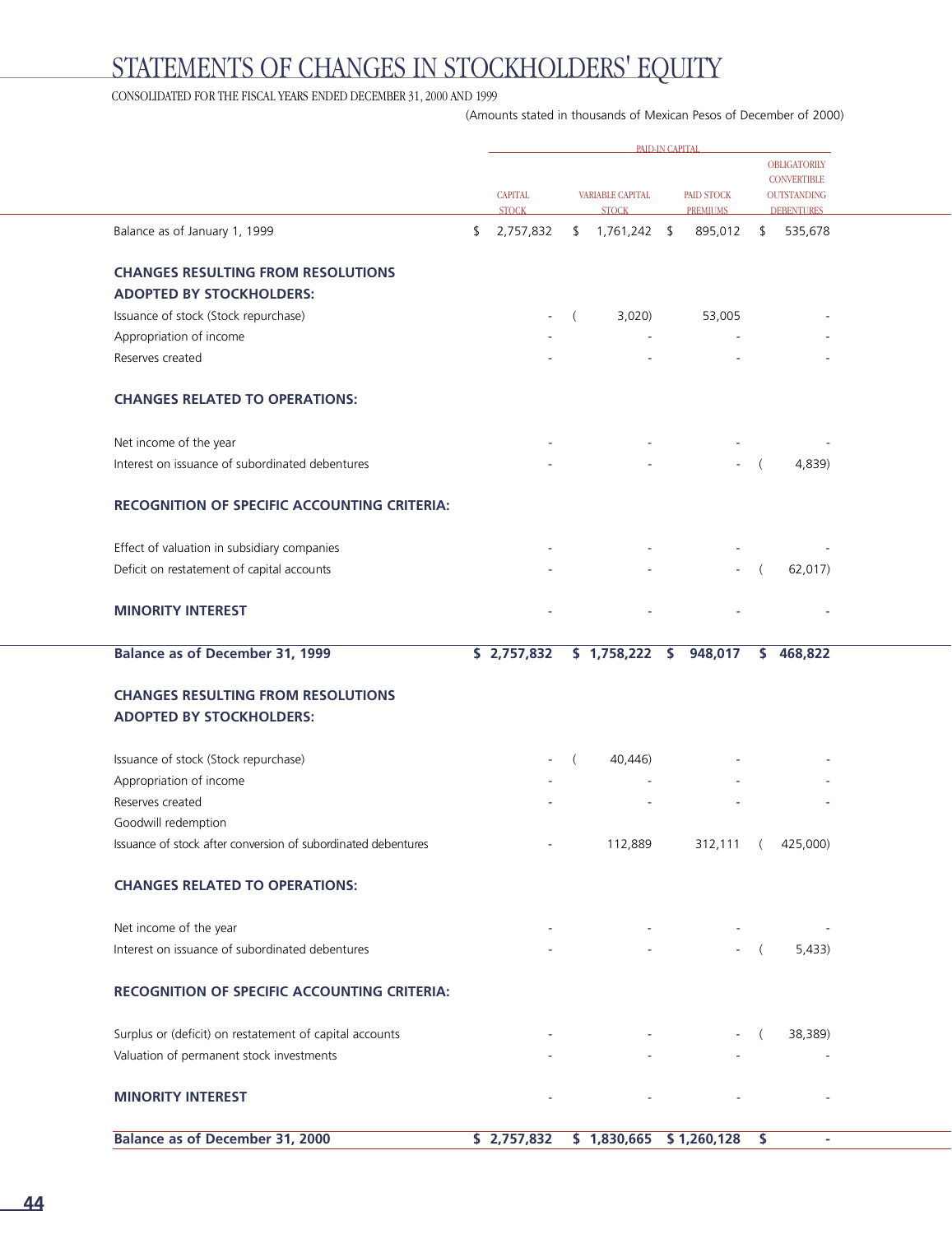|              |                         |                     |                    |                                                                                               | <b>EARNED CAPITAL</b>    |                          |                     |                                  |                              |       |                                                   |                                         |
|--------------|-------------------------|---------------------|--------------------|-----------------------------------------------------------------------------------------------|--------------------------|--------------------------|---------------------|----------------------------------|------------------------------|-------|---------------------------------------------------|-----------------------------------------|
|              |                         |                     |                    |                                                                                               | <b>IMPACT RELATED</b>    |                          |                     |                                  |                              |       |                                                   |                                         |
|              |                         |                     | PRIOR YEARS        | <b>DEFICIT IN</b>                                                                             | TO ASSOCIATED            |                          |                     | <b>TOTAL</b>                     | <b>MINORITY</b>              |       | TOTAL                                             |                                         |
|              |                         |                     | <b>RETAINED</b>    | <b>RESTATEMENT OF</b>                                                                         | AND AFFILIATED           | NET INCOME               |                     | <b>MAJORITY</b>                  | <b>INTEREST IN</b>           |       | STOCKHOLDERS'                                     |                                         |
|              | <b>CAPITAL RESERVES</b> |                     | <b>EARNINGS</b>    | <b>CAPITAL ACCOUNTS</b>                                                                       | <b>COMPANIES</b>         | OF THE YEAR              |                     | <b>INTEREST</b>                  | <b>CAPITAL</b>               |       | <b>EQUITY</b>                                     |                                         |
| \$           |                         |                     |                    | 413,156 \$ 4,233,686 (\$ 4,478,045) \$                                                        |                          |                          |                     | $-$ \$ 1,551,842 \$ 7,670,403 \$ |                              |       | 705,034 \$ 8,375,437                              |                                         |
|              |                         |                     |                    |                                                                                               |                          |                          |                     |                                  |                              |       |                                                   |                                         |
|              |                         |                     |                    |                                                                                               |                          |                          |                     |                                  |                              |       |                                                   |                                         |
|              |                         |                     |                    |                                                                                               |                          |                          |                     |                                  |                              |       |                                                   |                                         |
|              |                         |                     |                    |                                                                                               |                          |                          |                     |                                  |                              |       |                                                   |                                         |
|              |                         |                     |                    |                                                                                               |                          | <b>Contract Contract</b> |                     | 49,985                           | $\qquad \qquad \blacksquare$ |       | 49,985                                            |                                         |
|              |                         | $\sigma_{\rm{max}}$ | 1,551,842          |                                                                                               |                          | $-$ ( 1,551,842)         |                     | $\sim 10^{-10}$                  |                              |       | $\sim 10^{-10}$                                   |                                         |
|              |                         |                     | 237,574 ( 230,541) |                                                                                               |                          |                          |                     | 7,033                            |                              |       | 7,033                                             |                                         |
|              |                         |                     |                    |                                                                                               |                          |                          |                     |                                  |                              |       |                                                   |                                         |
|              |                         |                     |                    |                                                                                               |                          |                          |                     |                                  |                              |       |                                                   |                                         |
|              |                         |                     |                    |                                                                                               |                          |                          |                     |                                  |                              |       |                                                   |                                         |
|              |                         |                     |                    |                                                                                               |                          |                          |                     |                                  |                              |       |                                                   |                                         |
|              |                         |                     |                    |                                                                                               | $\overline{\phantom{a}}$ |                          |                     |                                  | $\blacksquare$               |       | 1,233,959                                         |                                         |
|              |                         |                     |                    |                                                                                               |                          |                          |                     | 4,839)<br>$-$ (                  |                              |       | $-$ ( 4,839)                                      |                                         |
|              |                         |                     |                    |                                                                                               |                          |                          |                     |                                  |                              |       |                                                   |                                         |
|              |                         |                     |                    |                                                                                               |                          |                          |                     |                                  |                              |       |                                                   |                                         |
|              |                         |                     |                    |                                                                                               |                          |                          |                     |                                  |                              |       |                                                   |                                         |
|              |                         |                     |                    |                                                                                               |                          |                          |                     |                                  |                              |       |                                                   |                                         |
|              |                         |                     |                    | 200,940) 482,729                                                                              |                          |                          | $\sigma_{\rm{max}}$ | 281,789                          | $\blacksquare$               |       | 281,789                                           |                                         |
|              |                         |                     |                    | 814,749)<br>$-$ (                                                                             |                          |                          |                     | 876,766)                         |                              | $-$ ( | 876,766)                                          |                                         |
|              |                         |                     |                    |                                                                                               |                          |                          |                     |                                  |                              |       |                                                   |                                         |
|              |                         |                     |                    |                                                                                               |                          |                          |                     |                                  |                              |       |                                                   |                                         |
|              |                         |                     |                    |                                                                                               |                          |                          |                     |                                  | 94,971                       |       | 94,971                                            |                                         |
|              |                         |                     |                    |                                                                                               |                          |                          |                     |                                  |                              |       |                                                   |                                         |
| \$           |                         |                     |                    | 650,730 \$5,354,047 (\$4,810,065) \$                                                          |                          |                          |                     |                                  |                              |       | $-$ \$1,233,959 \$8,361,564 \$800,005 \$9,161,569 |                                         |
|              |                         |                     |                    |                                                                                               |                          |                          |                     |                                  |                              |       |                                                   |                                         |
|              |                         |                     |                    |                                                                                               |                          |                          |                     |                                  |                              |       |                                                   |                                         |
|              |                         |                     |                    |                                                                                               |                          |                          |                     |                                  |                              |       |                                                   |                                         |
|              |                         |                     |                    |                                                                                               |                          |                          |                     |                                  |                              |       |                                                   |                                         |
|              |                         |                     |                    |                                                                                               |                          |                          |                     |                                  |                              |       |                                                   |                                         |
| $\left($     | 138,813)                |                     |                    |                                                                                               |                          |                          |                     | $-$ ( 179,259)                   |                              | $-$ ( | 179,259)                                          |                                         |
|              | $\sim 100$ km s $^{-1}$ |                     | 1,233,959          |                                                                                               | $\sim$                   | (1,233,959)              |                     |                                  |                              |       | $\overline{\phantom{a}}$                          |                                         |
|              | 229,497 (               |                     | 229,497)           |                                                                                               |                          |                          |                     |                                  |                              |       |                                                   |                                         |
|              |                         | $-$ (               | 296,559)           |                                                                                               |                          |                          | $-$ (               | 296,559)                         |                              | $-$ ( | 296,559)                                          |                                         |
|              |                         |                     |                    |                                                                                               |                          |                          |                     |                                  |                              |       |                                                   |                                         |
|              |                         |                     |                    |                                                                                               |                          |                          |                     |                                  |                              |       |                                                   |                                         |
|              |                         |                     |                    |                                                                                               |                          |                          |                     |                                  |                              |       |                                                   |                                         |
|              |                         |                     |                    |                                                                                               |                          |                          |                     |                                  |                              |       |                                                   |                                         |
|              |                         |                     |                    |                                                                                               |                          |                          |                     |                                  |                              |       |                                                   |                                         |
|              |                         |                     |                    |                                                                                               | $\sim$                   |                          |                     | 1,677,348 1,677,348              |                              |       | $-1,677,348$                                      |                                         |
|              |                         |                     |                    |                                                                                               |                          |                          |                     |                                  |                              |       |                                                   |                                         |
|              |                         |                     |                    |                                                                                               |                          |                          |                     | $-$ ( $5,433$ )                  |                              |       | $-$ ( 5,433)                                      |                                         |
|              |                         |                     |                    |                                                                                               |                          |                          |                     |                                  |                              |       |                                                   |                                         |
|              |                         |                     |                    |                                                                                               |                          |                          |                     |                                  |                              |       |                                                   |                                         |
|              |                         |                     |                    |                                                                                               |                          |                          |                     |                                  |                              |       |                                                   |                                         |
|              |                         |                     |                    | 90,658                                                                                        |                          |                          |                     | $-52,269$                        |                              |       | $-52,269$                                         |                                         |
|              |                         |                     |                    |                                                                                               |                          |                          |                     |                                  |                              |       |                                                   |                                         |
|              |                         |                     |                    |                                                                                               | $-$ ( 2,106,342)         |                          |                     | $-$ ( 2,106,342)                 |                              |       | $-$ ( 2,106,342)                                  |                                         |
|              |                         |                     |                    |                                                                                               |                          |                          |                     |                                  |                              |       |                                                   |                                         |
|              |                         |                     |                    |                                                                                               |                          |                          |                     |                                  | $-$ ( 83,518) (              |       | 83,518)                                           |                                         |
|              |                         |                     |                    |                                                                                               |                          |                          |                     |                                  |                              |       |                                                   |                                         |
| $\mathsf{S}$ |                         |                     |                    | 741,414 \$6,061,950 (\$4,719,407) (\$2,106,342) \$1,677,348 \$7,503,588 \$716,487 \$8,220,075 |                          |                          |                     |                                  |                              |       |                                                   | ENTS OF CHANGES IN STOCKHOLDERS' EQUITY |
|              |                         |                     |                    |                                                                                               |                          |                          |                     |                                  |                              |       |                                                   |                                         |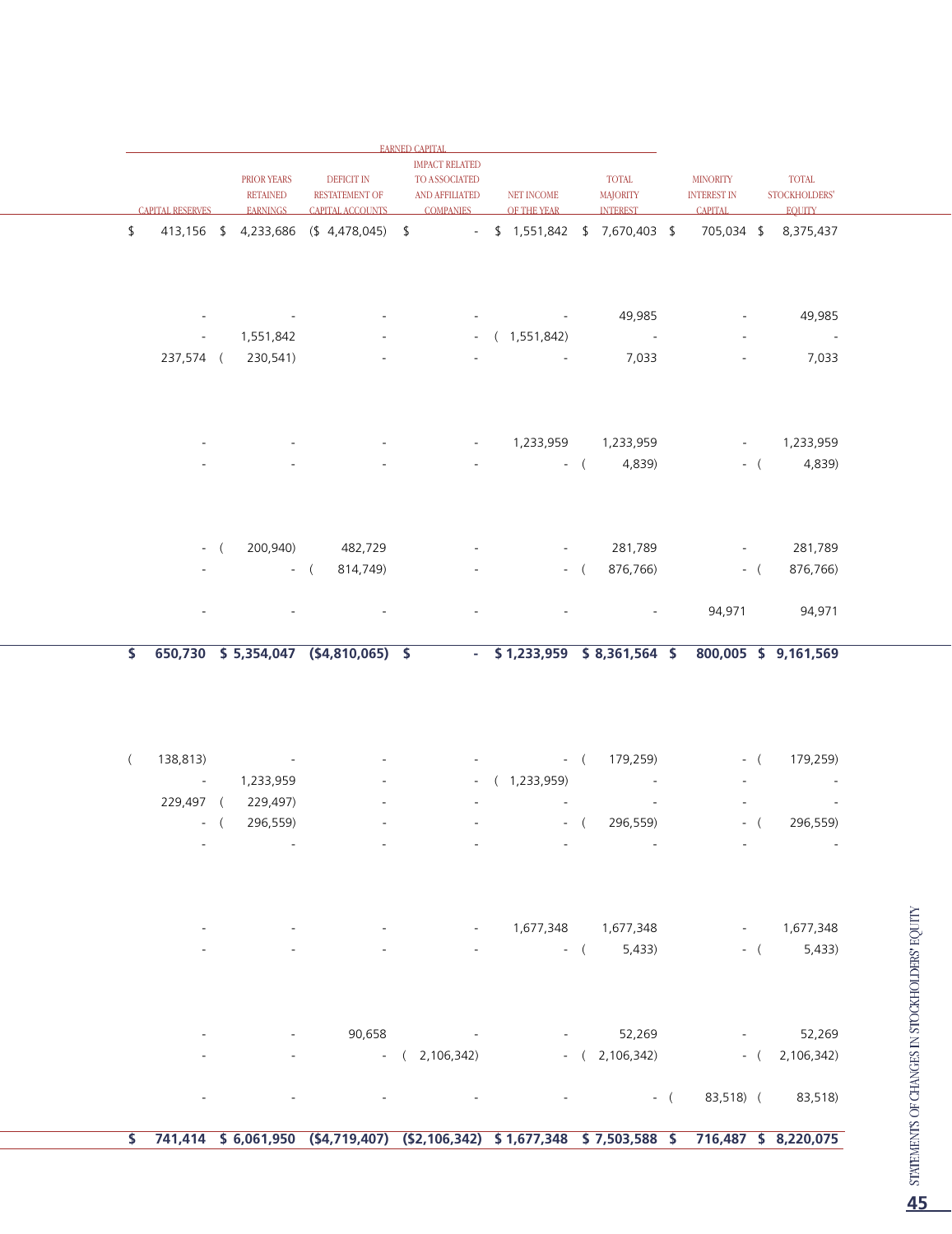# STATEMENTS OF CHANGES IN FINANCIAL POSITION

CONSOLIDATED FOR THE FISCAL YEARS ENDED DECEMBER 31, 2000 AND 1999

(Amounts stated in thousands of Mexican Pesos of December of 2000)

|                                                                   |                          | 2000        |        | 1999        |
|-------------------------------------------------------------------|--------------------------|-------------|--------|-------------|
|                                                                   |                          |             |        |             |
| <b>OPERATING ACTIVITIES:</b>                                      |                          |             |        |             |
| Net income of the year                                            | \$                       | 1,677,348   | \$     | 1,233,959   |
| Items charged to income that did not require cash outlay:         |                          |             |        |             |
| Allowance for loan losses                                         |                          | 819,897     |        | 945,244     |
| Provision for other obligations                                   |                          | 204,295     |        |             |
| Depreciation and amortization                                     |                          | 342,011     |        | 420,212     |
| Fair value income                                                 |                          | 7,146       |        |             |
| Minority interest                                                 |                          | 99,047      |        | 106,144     |
| Deferred taxes                                                    |                          | 15,146      |        | 45,176      |
| Associated and subsidiary companies' net income of the year share |                          | 26,981)     |        | 20,821)     |
|                                                                   |                          | 3,137,909   | \$     | 2,729,914   |
| Items related to operations:                                      |                          |             |        |             |
| Increase (decrease) in Bank and                                   |                          |             |        |             |
| other entities loans                                              | \$                       | 4,645,160   | (      | 2,027,127)  |
| (Decrease) increase in deposits                                   |                          | 24,922,303) |        | 15,919,141  |
| Decrease in loan portfolio                                        |                          | 3,269,431   |        | 2,605,436   |
| Increase in derivatives trading                                   |                          | 48,732      |        | 53,214      |
| Decrease (increase) in treasury operations                        |                          |             |        |             |
| (investment securities)                                           |                          | 14,474,666  |        | 14,437,473) |
| Net decrease in other receivables and payables                    |                          | 1,513,300)  |        | 977,724)    |
| Net cash provided by operating activities                         | (5)                      | 859,705)    | \$     | 3,865,381   |
|                                                                   |                          |             |        |             |
| <b>FINANCING ACTIVITIES:</b>                                      |                          |             |        |             |
| Payment of outstanding subordinated debentures                    | (1)                      | 1,075,578)  | $($ \$ | 437,960)    |
| Increase in stock premiums                                        |                          | 312,111     |        |             |
| Payment of obligatorily convertible                               |                          |             |        |             |
| outstanding debentures                                            |                          | 468,822)    |        | 66,856)     |
| Common stock issuance                                             |                          | 112,889     |        | 807,716)    |
| Common stock repurchase                                           |                          | 179,259)    |        | 49,985      |
| Net cash used in financing activities                             | (5)                      | 1,298,659)  | (5)    | 1,262,547)  |
| <b>INVESTMENT ACTIVITIES:</b>                                     |                          |             |        |             |
| Increase in permanent stock investments                           | $(\boldsymbol{\varphi})$ | 2,576,741)  | $($ \$ | 78,660)     |
| Decrease in deferred taxes                                        |                          | 265,409)    |        | 55,218      |
| Net purchases of property, furniture and equipment                |                          | 137,372)    |        | 561,105)    |
| Increase (decrease) in foreclosed assets                          |                          | 78,434      |        | 801,391)    |
| Decrease in deferred charges                                      |                          | 371,132     |        | 180,518     |
| Net cash used in investment activities                            | $\overline{S}$           | 2,529,956)  | (5)    | 1,205,420)  |
|                                                                   |                          |             |        |             |
| (Decrease) increase in cash and cash equivalents                  |                          | 4,688,320)  |        | 1,397,414   |
| Cash and cash equivalents at beginning of the year                |                          | 14,206,987  |        | 12,809,573  |
| Cash and cash equivalents at end of the year                      | \$                       | 9,518,667   | \$     | 14,206,987  |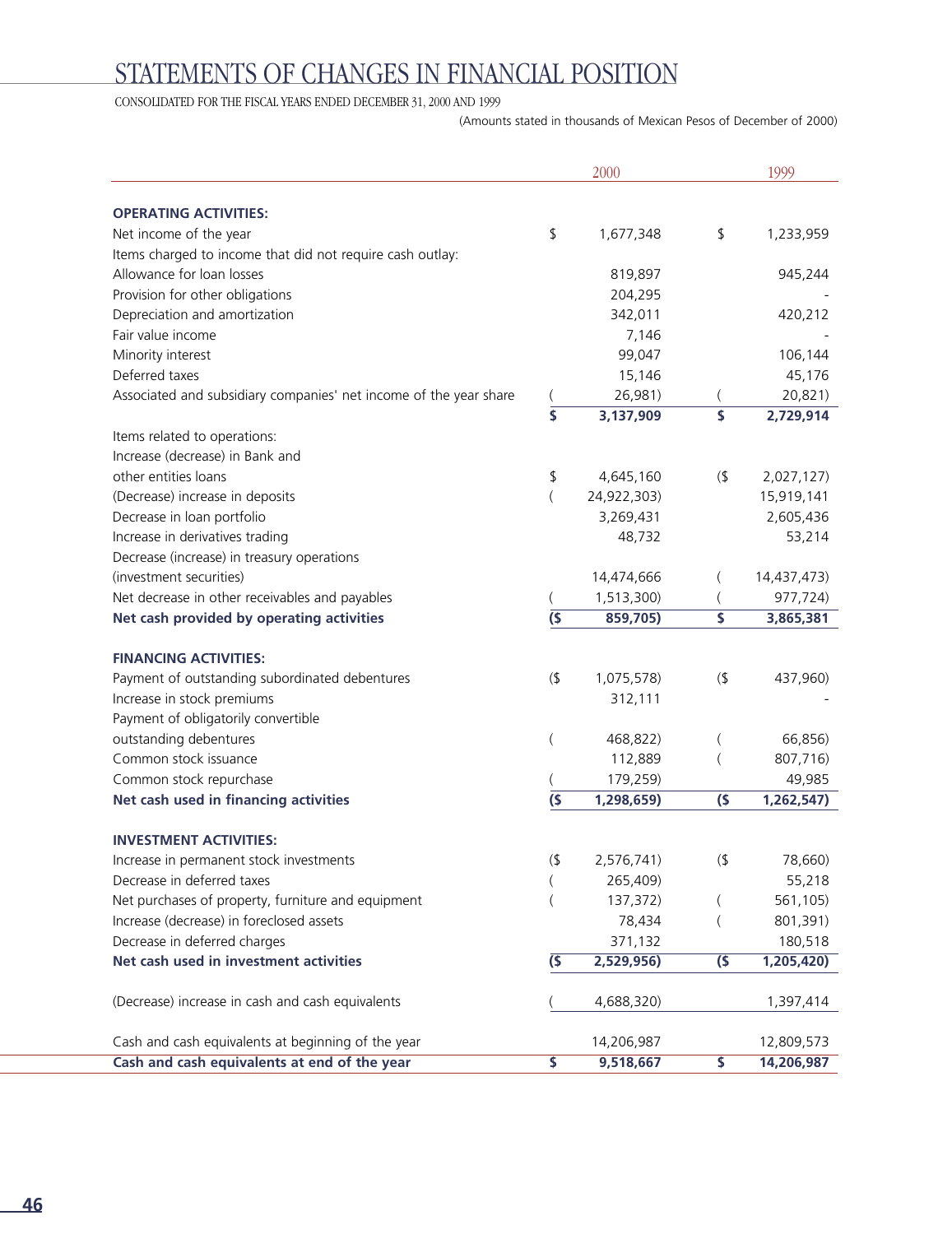The accompanying notes are part of these consolidated financial statements.

C.P. Othón Ruiz Montemayor Chief Executive Officer

Z. تت

Ing. Sergio García Robles Gil General Director Planning and Control

C.P. José Luis Garza González Executive Auditing Director

C.P. Nora Elia Cantú Suárez Executive Accounting Director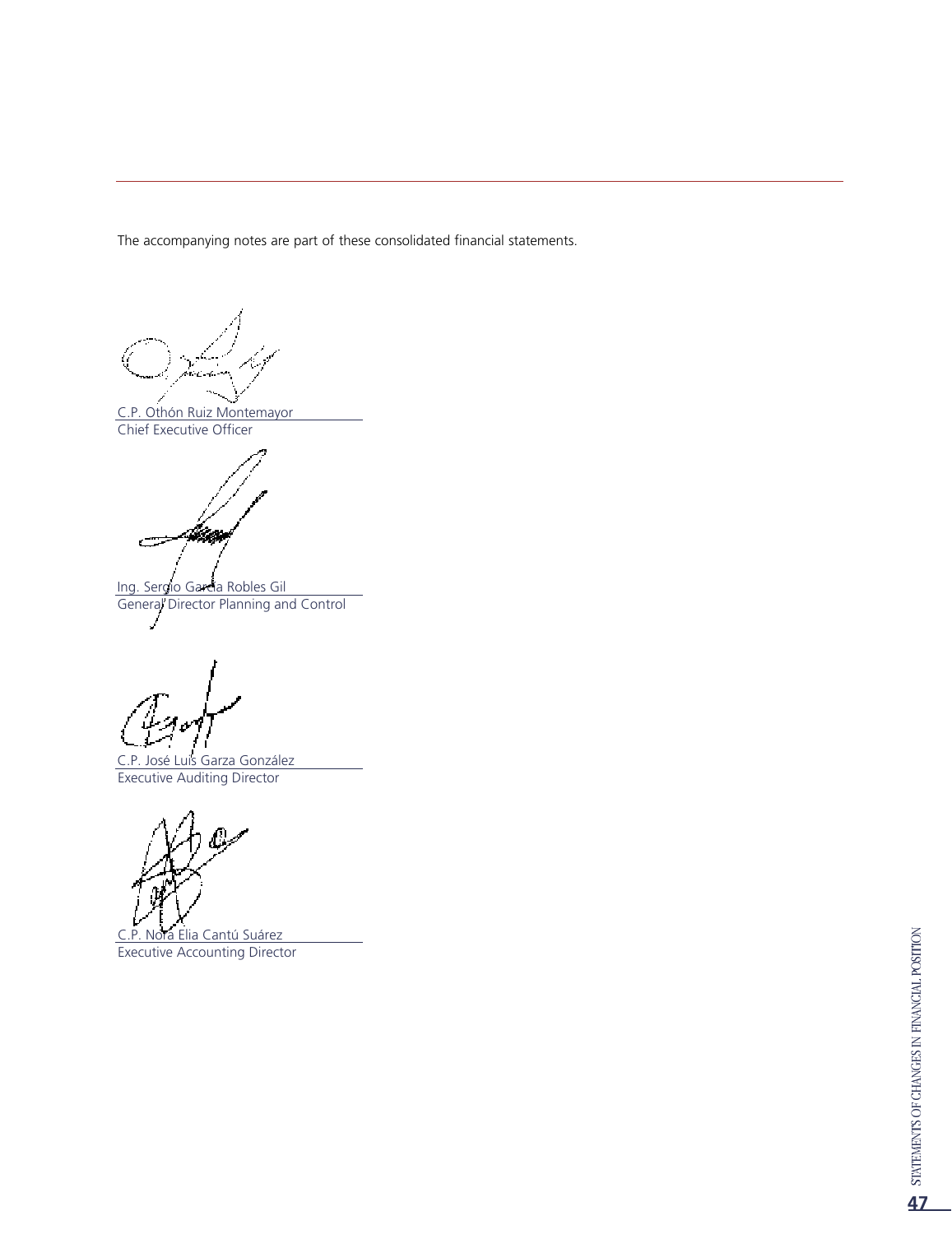# NOTES TO FINANCIAL STATEMENTS

CONSOLIDATED AS OF DECEMBER 31, 2000 AND 1999

(Amounts stated in thousands of Mexican pesos of December 2000, except number of shares, debentures, foreign currency denominated amounts and exchange rates)

#### NOTE 1 – DESCRIPTION OF BUSINESS

Grupo Financiero Banorte, S.A. de C.V. and subsidiaries (the HOLDING) was incorporated on July 21, 1992. The HOLDING is authorized by the Secretaría de Hacienda y Crédito Público (Mexican Ministry of Finance and Public Credit or "SHCP") to incorporate and function as a financial group in the preventions and terms provided for in the Ley para Regular las Agrupaciones Financieras (Financial Groups Regulation Law or "LRAF"), subject to inspection and oversight by the Mexican Banking and Securities Commission (the COMMISSION). Its operations consist of rendering universal banking services, acting as a broker on the securities market, as well as acquiring and managing shares issued by insurance, pension and surety bond institutions, leasing and financial factoring companies, mutual funds and any other type of associations or financial entities allowed by the SHCP, pursuant to the provisions set forth in the LRAF. The COMMISSION, the Comisión Nacional de Seguros y Fianzas (Mexican Insurance and Surety Bonding Commission), the Comisión Nacional del Sistema de Ahorro para el Retiro (Mexican Commission for the Retirement Savings System) and other applicable laws regulate its operations.

By legal resolutions, the HOLDING is unlimitedly liable for the obligations and losses of each one of its subsidiary companies.

Among the powers that may be exercised in its capacity as a regulator of financial groups, the COMMISSION may review the financial information of the HOLDING and require changes to be made thereto.

#### NOTE 2 – HIGHLIGHTS

During fiscal 2000, the HOLDING established a comprehensive business strategy with a fundamental purpose to strengthen the capital of Banco Mercantil del Norte, S.A., Institución de Banca Múltiple, Grupo Financiero (BANORTE), the main subsidiary of the HOLDING. Toward that end, the following was carried out:

#### **a.** CORPORATE FINANCIAL RESTRUCTURING

During fiscal 2000, the banking business of the subsidiaries of the HOLDING was concentrated in BANORTE through the following actions:

- BANORTE merged Banpaís, S.A., Institución de Banca Múltiple, Grupo Financiero, (BANPAIS) as of January 31, 2000. The stockholders resolved to approve that merger at the General Extraordinary Stockholders' Meeting held on February 16, 2000.
- BANORTE merged Administradora de Activos Centroban, S.A. de C.V., an entity spun-off from the banking business of Banco del Centro, S.A., Institución de Banca Múltiple, Grupo Financiero (BANCEN) and Transnorte, S.A., an entity spun-off from Casa de Bolsa Banorte, S.A. de C.V. (the BROKERAGE FIRM). The stockholders resolved to approve both mergers at the General Extraordinary Stockholders' Meeting held on September 26, 2000.
- BANORTE sold the equity it held in the capital of the subsidiary Banorte Generali, S.A. de C.V. AFORE (retirement funds management firm or "the AFORE") to BANCEN. The stockholders resolved to approve that merger at the General Extraordinary Stockholders' Meeting held on October 28, 1999.

All the corporate events discussed above were approved by the regulatory authorities and did not represent any substantial changes in the financial statements of the HOLDING.

#### **b.** DISPOSAL OF AFIN INTERNATIONAL HOLDINGS, INC

On October 17, 2000, the BROKERAGE FIRM was authorized by the COMMISSION to sell the investment it maintains in representative shares of the capital stock of Afin International Holdings, INC. to the HOLDING. At the date of these financial statements, the HOLDING has neither obtained the applicable authorization, nor has it specified the total amount of the acquisition, both required in order for this transaction to be considered completed with the resulting accounting and financial effects.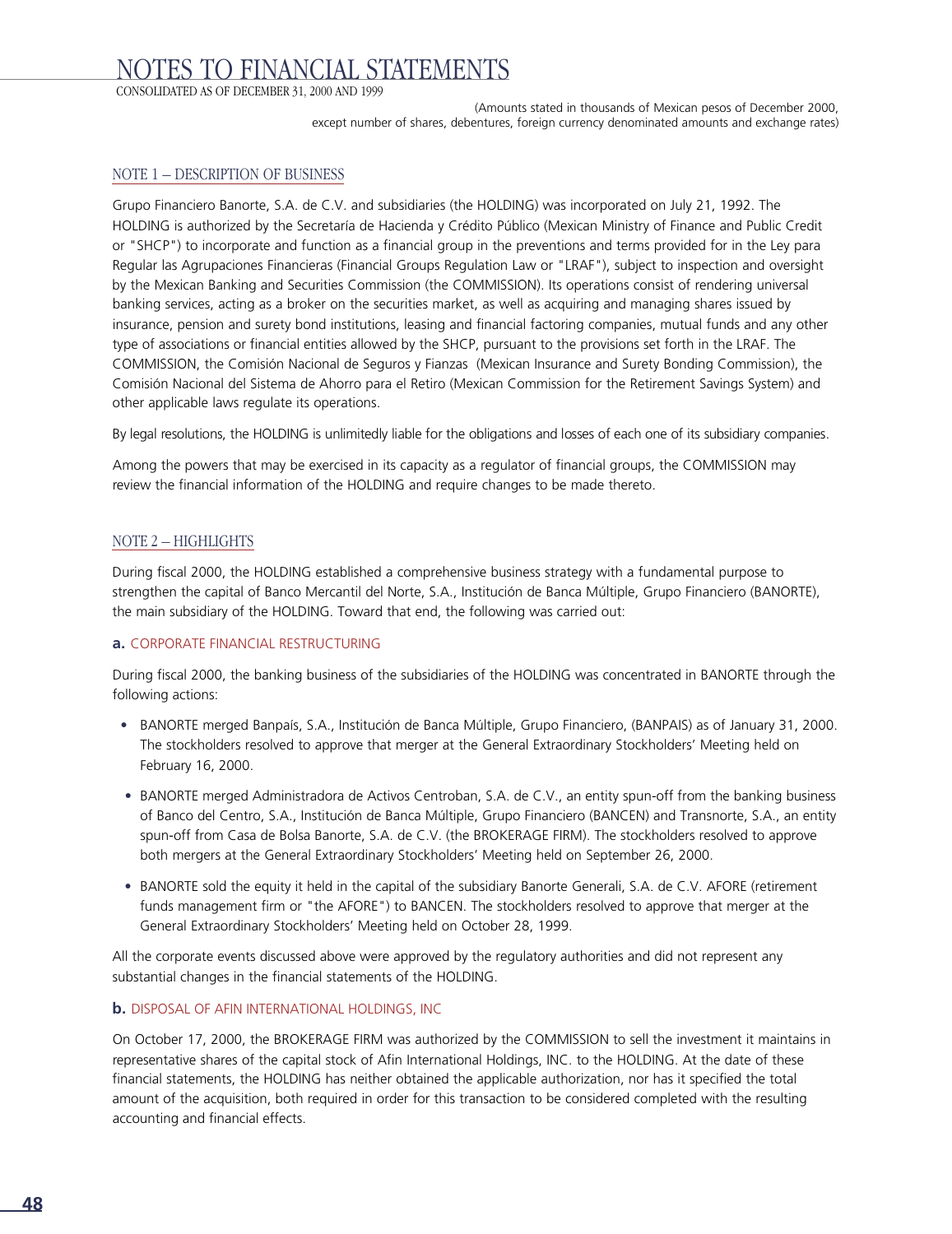#### **c.** SALE OF DERIVADOS BANORTE, S.A. DE C.V.

In August 2000, the necessary authorizations were obtained from the SHCP and the COMMISSION for the BROKERAGE FIRM to sell 51% of the shares of Derivados Banorte, S.A. de C.V. to BANORTE. However, the transaction was not carried out until January 2001. The applicable sale of those shares was made at their par value.

#### **d.** FINANCIAL CURATION

BANORTE fulfilled in advance all the regulatory facilities granted by the COMMISSION that mainly consisted in recognizing reserves to cover contingencies of the Fondo Bancario de Protección al Ahorro (Bank Savings Protection Fund or "FOBAPROA"). By virtue of the foregoing, BANORTE created offsetting capital reserves in the amount of \$1,999,646, with authorization by the COMMISSION.

#### **e.** ADVANCE SETTI EMENT OF THE PROMISSORY NOTES PAYABLE BY FOBAPROA

During the last quarter of fiscal 2000, BANORTE agreed with the Instituto de Protección al Ahorro Bancario (Bank Savings Protection Institute or "IPAB") to restructure the debt payable by FOBAPROA (currently IPAB), by converting part of that debt into a clean credit granted to the IPAB over a ten-year term, with a 58-month period without principal payments. That clean credit accrues interest at a 28-day TIIE (Tasa de Interés Interbancario de Equilibrio or Interbank Level Interest Rate) plus 0.85 percentage points, equivalent to the rate accrued by the promissory notes payable by FOBAPROA during the year 2000. That restructuring included the promissory notes that originally applied to BANCEN.

#### **f.** FINANCING SOURCES

Considering the rating assigned by an international rating agency, BANORTE successfully obtained funds in the amount of US 185,000,000 dollars, which were allocated to supporting foreign trade companies.

#### **g.** CALL FOR ADVANCE REDEMPTION OF SUBORDINATED DEBENTURES

In December 2000, the HOLDING called for an advance redemption of the obligatorily convertible subordinated debentures to representative shares of capital stock which increased by 32,265,404 shares in an amount equivalent to \$112,929. In addition, it was recorded a paid stock premium in the amount of \$312,071.

#### NOTE 3 – ECONOMIC ENVIRONMENT

Financial transactions have been carried out in accordance with a restrictive monetary policy imposed by Banco de México (Central Bank of Mexico or "BANXICO"), also both appreciated exchange rates and decrease in inflation rates have all been a factor in reducing borrower risks. The relevant economic indicators have been the following:

| 2000         | 1999     |
|--------------|----------|
| 8.96%        | 12.32 %  |
| 13.69%       | 15.42 %  |
|              |          |
| 15.24%       | 21.41 %  |
| 17.59%       | 16.25 %  |
|              |          |
| 22.97%)      | 80.06 %  |
|              |          |
| \$<br>9.4587 | 9.5605   |
| \$<br>9.6098 | 9.5143   |
| 2.909158     | 2.671267 |
|              |          |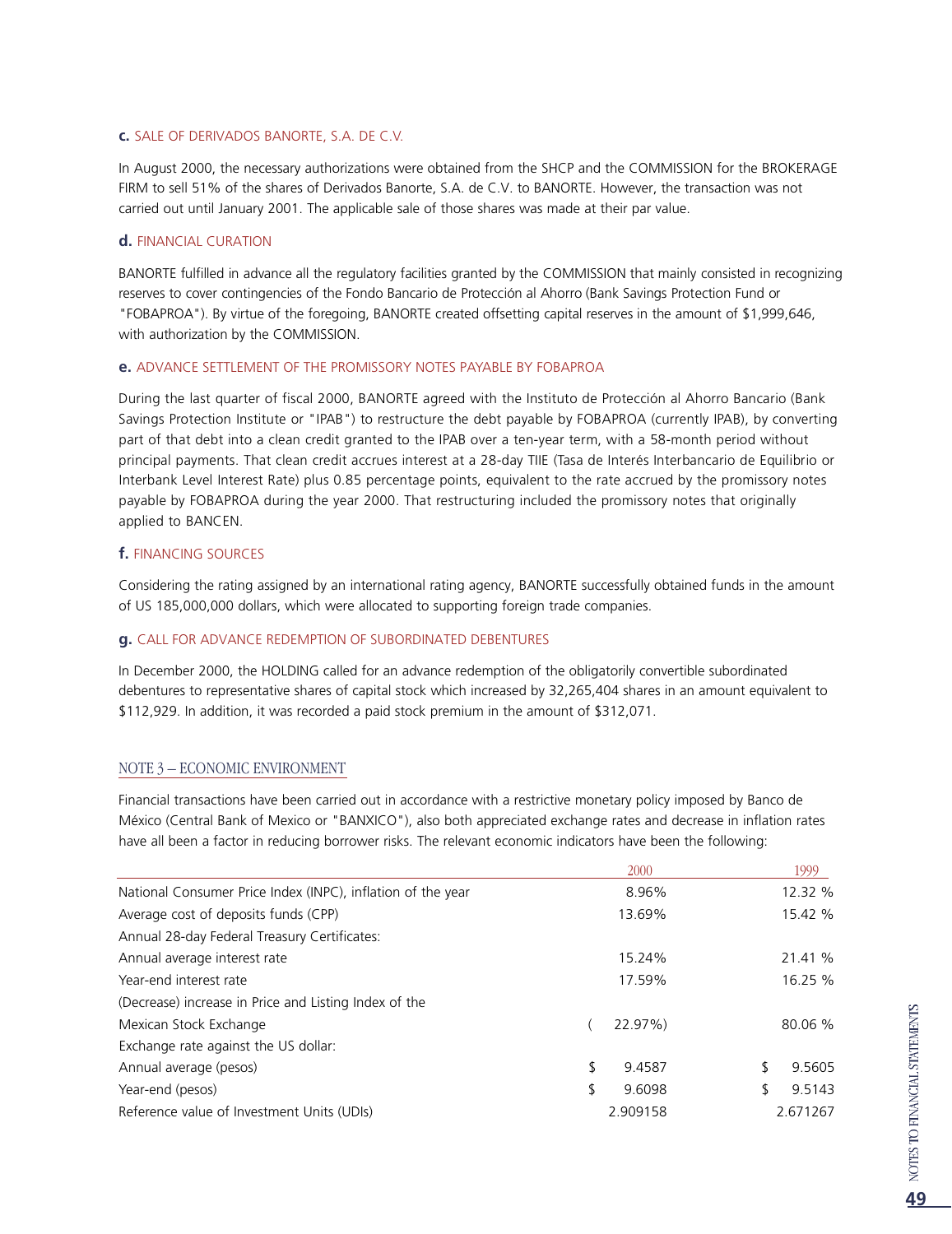On the other hand, BANXICO set forth new capitalization rules, effective January 1, 2000. Those new rules did not have a significant impact on the capitalization level of the banking subsidiaries of the HOLDING. The change consists mainly of deducting some captions of basic capital that were previously not reduced such as deferred taxes, intangibles and the permanent investment in the stock of nonfinancial companies.

Should this favorable economic environment continue, the credit and market risk will not have impact on going concern, inasmuch as the HOLDING maintains reserve levels that exceed the limits established by the regulatory authorities.

#### NOTE 4 – BASIS OF PRESENTATION AND SUMMARY OF SIGNIFICANT ACCOUNTING POLICIES

#### **a.** PREPARATION OF THE FINANCIAL STATEMENTS

The accompanying financial statements have been prepared in accordance with the accounting criteria established by the COMMISSION for holding companies of financial groups, as the inspection and supervision authority for this type of entities, pursuant to the powers conferred thereupon by the LRAF.

In its Circular 1456 "Criterios Contables para Sociedades Controladoras de Grupos Financieros" (Accounting Criteria for Holding Companies of Financial Groups), the COMMISSION updated and compiled different standards that set forth accounting criteria in matters concerning recording, valuation and presentation that Holding Companies of Financial Groups in Mexico should be subject to.

The financial statements as of December 31, 1999 were prepared and presented in conformity with the provisions set forth in Circular 1384 "Criterios Contables para Sociedades Controladoras de Grupos Financieros" (Accounting Criteria of Holding Companies of Financial Groups). There was no significant difference that affects the comparability of the amounts audited with regard to the year 2000.

The accounting criteria issued by the COMMISSION homologate to the accounting practices used by international banking and Principios de Contabilidad Generalmente Aceptados (Generally Accepted Accounting Principles in Mexico issued by the Instituto Mexicano de Contadores Publicos, A. C. or "MEX GAAP"). For this purpose, the COMMISSION issued Circular 1489 in October 2000, effective January 1, 2001. That Circular adjusts various accounting criteria in order to add disclosure rules relative to interim financial information. The foregoing also incorporates the concept of comprehensive income, as well as sets forth certain rules for recording, valuation, presentation and disclosure with regard to consolidated and combined financial statements, valuation of permanent stock investments, the recognition of the impact of inflation on the financial information, earnings per share and foreign currency transactions. These adjustments do not have significant effects that should be discussed for an appropriate interpretation and analysis of the financial statements as of December 31, 2000.

In the absence of a specific accounting criterion issued by the COMMISSION, MEX GAAP, the International Accounting Standards issued by the International Accounting Standards Committee (IASC), as well as generally accepted accounting principles in the United States of America issued by the Financial Accounting Standards Board (FASB) should be applied suppletorily in that order.

The financial statement of the HOLDING for the year 2000 are subject to the approval of the COMMISSION which in accordance with its powers can eventually make changes thereto.

#### **b.** PRINCIPLES OF CONSOLIDATION

The accompanying consolidated financial statements include the financial statements of the HOLDING and subsidiaries that belong to the financial sector, including the retirement funds management firm, companies that render supplementary or auxiliary services to institutions and banking real estate management companies. Permanent stock investments in mutual funds, as well as investments in insurance, surety bond and pension fund companies are valued by using the equity method, even when there is significant influence on its management.

As of December 31, 2000, the entities that consolidated with the HOLDING were the following: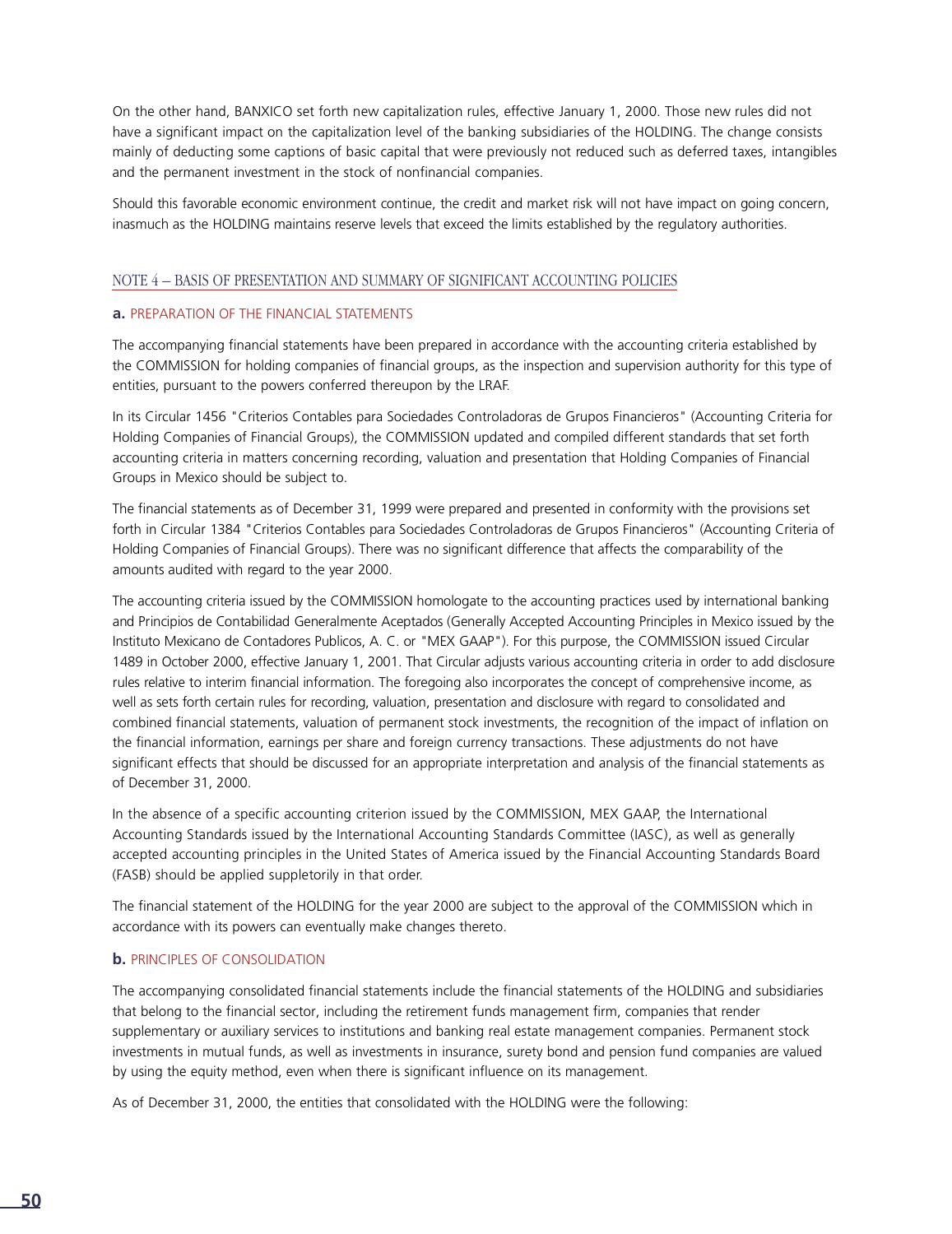|                                     | <b>Equity Interest</b> |         |
|-------------------------------------|------------------------|---------|
| Subsidiary                          | 2000                   | 1999    |
| Banco Mercantil del Norte, S.A.     | 95.79 %                | 99.99 % |
| Banco del Centro, S.A.              | 99.99 %                | 99.99 % |
| Banpaís, S.A.                       |                        | 81.00 % |
| Casa de Bolsa Banorte, S.A. de C.V. | 99.99 %                | 99.99 % |
| Arrendadora Banorte, S.A. de C.V.   | 99.99 %                | 99.99 % |
| Factor Banorte, S.A. de C.V.        | 99.99 %                | 99.99 % |
| Almacenadora Banorte, S.A. de C.V.  | 99.99 %                | 99.99 % |

On the other hand, these companies in turn consolidate with their own subsidiaries. All significant intercompany balances and transactions have been eliminated in consolidation.

The relevant amounts of the main unconsolidated subsidiaries are shown below:

| <b>Total</b>                             |       | \$ 3,521,058 | 3.257.461   | 263,597       | 49,323)     |
|------------------------------------------|-------|--------------|-------------|---------------|-------------|
| Pensiones Banorte Generali, S.A. de C.V. | 50.99 | 2.149.387    | 2.064.996   | 84.391        | (64, 397)   |
| Seguros Banorte Generali, S.A. de C.V.   | 51.00 | 1.251.316    | 1,133,142   | 118,174       | 8,837       |
| Fianzas Banorte, S.A. de C.V.            | 99.99 | 120.355      | 59.323      | 61.032        | 6,237       |
| Company                                  |       | Assets       | Liabilities | equity        | of the year |
|                                          |       |              |             | Stockholders' | Net income  |
|                                          |       |              | 2000        |               |             |

#### **c.** RECOGNITION OF THE IMPACT OF INFLATION ON THE FINANCIAL INFORMATION

The accompanying financial statements have been restated in accordance with the guidelines set forth by the COMMISSION and in conformity with Bulletin B-10 "Reconocimiento de los efectos de la inflación en la información financiera" (Recognition of the impact of inflation on the financial information) issued under MEX GAAP.

The accompanying financial statements have been restated and adjusted by using the Investment Unit (UDI) reference value; hence, the consolidated balance sheets as of December 31, 2000 and 1999 are presented in pesos of purchasing power of December 31, 2000.

Nonmonetary assets such as property, furniture and equipment, as well as deferred charges are restated by the inflation factor, effective the date of the investment.

In March 2000, property was restated by an appraisal performed by independent experts. In addition, furniture and equipment were restated with the same procedure in July 2000. Effective the months in which the appraisals were recognized and up to fiscal year-end, those fixed assets are restated for inflation based on the UDI factor.

Foreclosed assets are considered as monetary assets; hence, their value is not restated. They further form part of the base to calculate the monetary position gain of the HOLDING. Moreover, subordinated debentures and permanent stock investments in entities that do not recognize the impact of inflation are considered monetary assets.

Permanent stock investments are valued by considering the equity method as a specific cost. The difference between the restatement of the balance at the beginning of the period based on the restatement factor and the increase or decrease derived from using the equity method is shown as the impact related to affiliated and associated companies in stockholders' equity.

Capital stock and retained earnings are restated to maintain stockholders' equity at pesos of constant purchasing power.

The consolidated statement of income for the period from January 1 to December 31, 2000 and 1999 is presented in pesos of December 31, 2000. Toward that end, the historical amounts of transactions are restated by using the factor resulting from dividing the UDI reference value of December 31 by the UDI value of the date of those transactions.

The statements of changes in consolidated financial position identify cash flows from operating activities in financing and investing activities in constant pesos.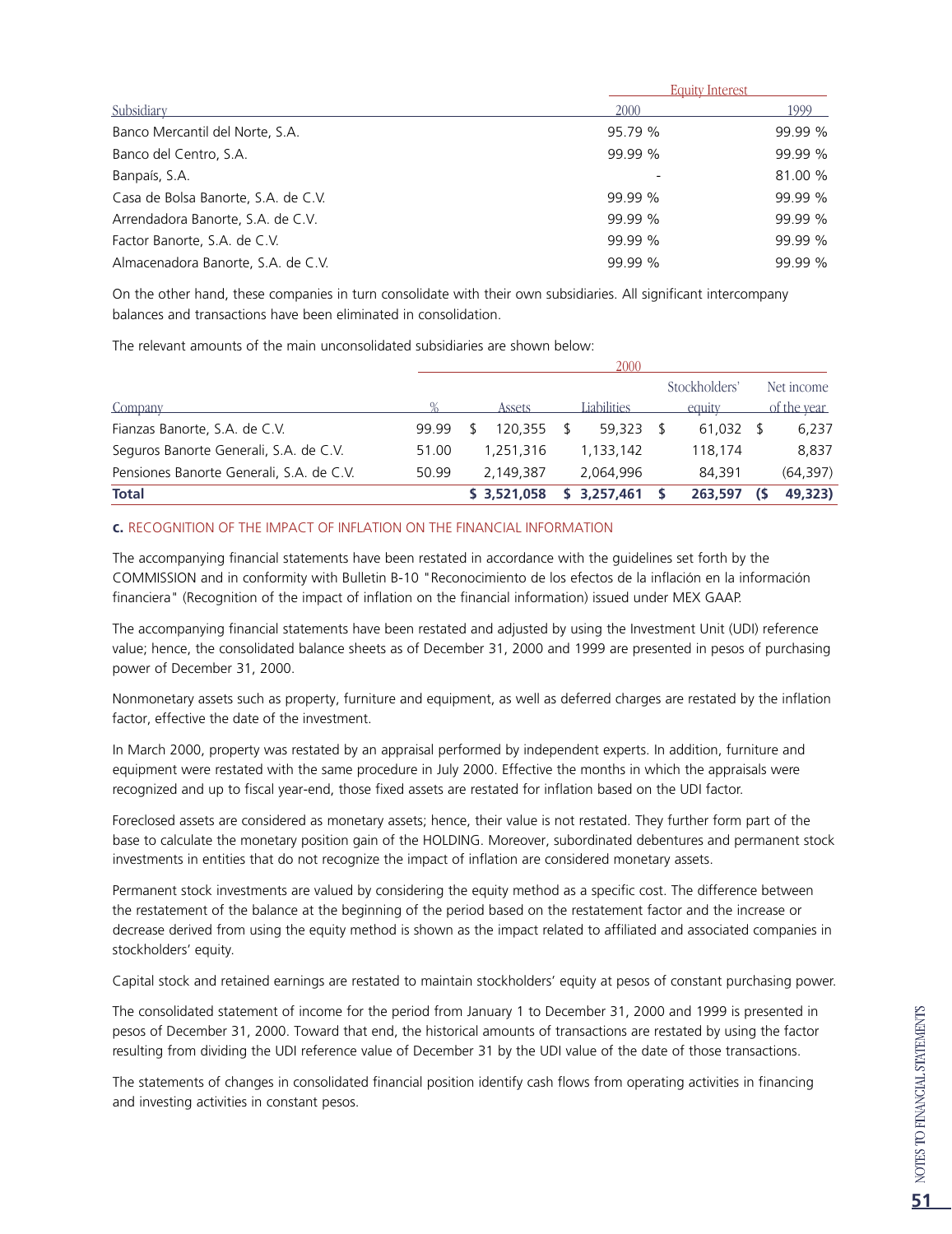The monetary position gain or loss represents the loss of the value of monetary assets and liabilities in effective terms, generated by inflation and recognized in income of the period. Furthermore, it is calculated on average daily balances.

Depreciation of nonmonetary assets is determined based on the restated value thereof.

#### **d.** CASH AND CASH EQUIVALENTS

Cash and cash equivalents are recorded at face value, except with regard to minted (precious) metals, which are valued at their fair value at fiscal year-end. Available foreign currency cash assets are valued at the exchange rate published by BANXICO at fiscal year-end.

#### **e.** INVESTMENT SECURITIES

Investment securities include government and fixed income securities, classified as trading securities, available-for-sale securities and held-to-maturity securities. These classifications are determined according to the intention of the HOLDING's management at the date of purchase; also there is possibility of transferring between categories. These investments are recorded at historical cost, plus the yields generated by those securities calculated in accordance with the imputed interest or straight-line method, as the case may be, which are recognized as realized in the statement of income as accrued.

Trading securities and available-for-sale securities are stated at their fair value, that represents the amount for which an instrument can be traded between parties willing to carry out transactions. The difference is recorded in income of the year when operating trading securities and stockholders' equity for the available-for-sale securities.

Held-to-maturity securities are recorded at their historical cost and recorded in income of the year with the yields obtained.

#### **f.** REPO TRANSACTIONS

Securities traded under a repo agreement are recorded at its agreed value. Those transactions recognize a premium on agreed price that is recorded in income as accrued. It is realized in accordance with the maturity date of the agreement.

For purposes of recognizing the gain or loss on valuation of debit and credit positions of repo transactions, the market value of securities payable or receivable under repo agreements are compared against the current value of the price at maturity of the future commitment to resell or repurchase those securities, respectively, at the agreed price plus a premium.

The items denominated "Debit balances in repo transactions" and "Credit balances in repo transactions" represent the excess of the valuation at market of the securities, subject of the repo transactions, over the present value of the price at maturity when the HOLDING acts as seller or buyer, respectively.

The debit and credit parts represented by securities receivable or payable in the transactions will be valued in conformity with the provisions set forth in criterion B-2 "Inversiones en Valores" (Investments securities) of Circular 1448 issued by the COMMISSION, with regard to trading securities.

In addition, debit and credit positions will be recorded in memorandum accounts when the HOLDING acts as seller and buyer.

#### **g.** DERIVATIVE FINANCIAL INSTRUMENTS TRADING

The HOLDING considers contracts entered into with other primarily financial entities as derivative financial instruments trading. Those contracts meet the following characteristics:

1. Its price is determined in accordance with an underlying asset or other underlying assets.

2. One or more nominal amounts or provisions of payments or both are incorporated.

3. The underlying face amounts or payment provisions, together with the specific characteristics of each contract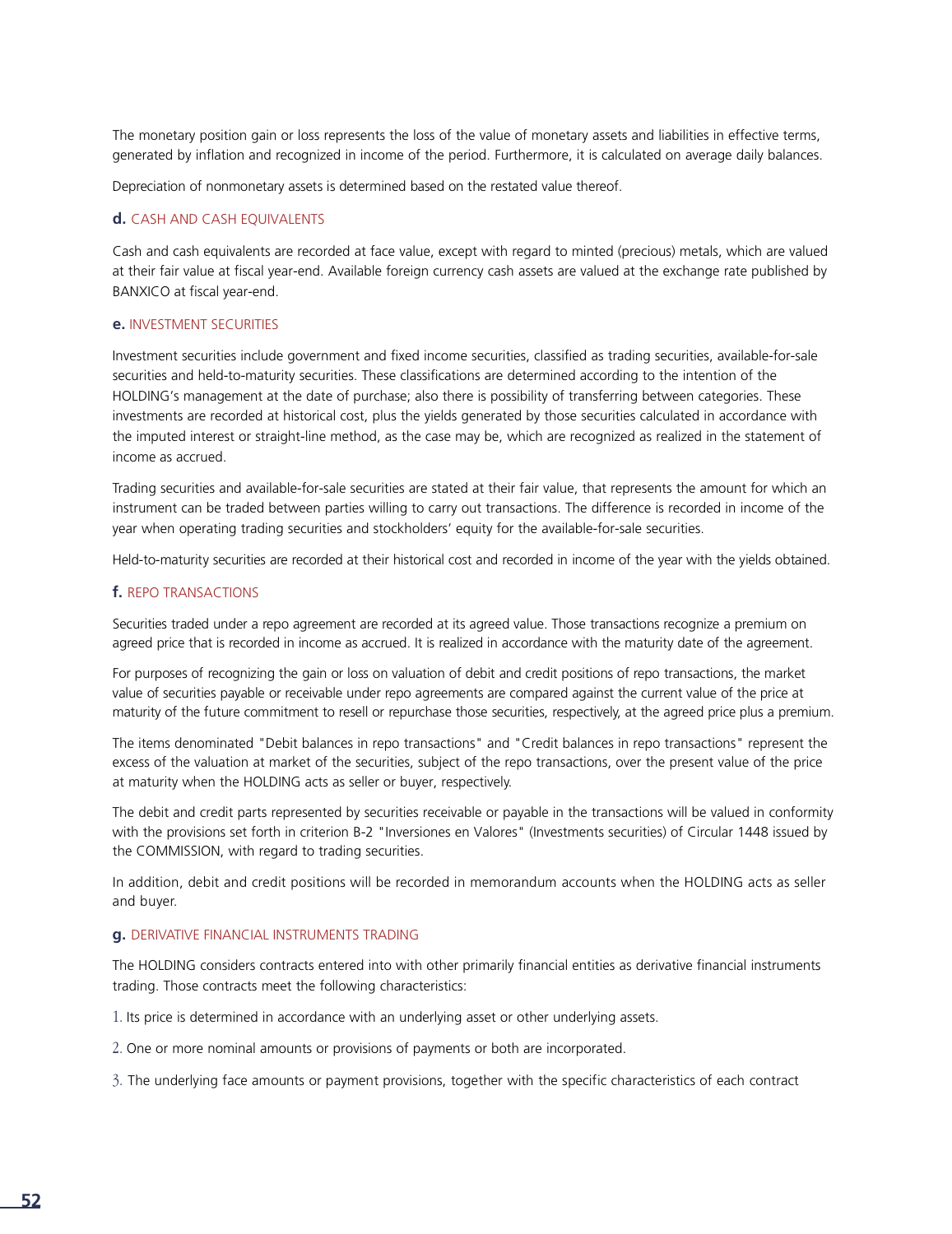determine the settlement terms of each instrument. In some cases such as call and put options, they determine whether or not a settlement is required.

4. Cash settlements are permitted or, if applicable, settlements are carried out by delivering an asset so that the other party is in similar conditions as if it had been a cash settlement.

Derivative financial instrument transactions are recorded at their agreed value and valued in accordance with their intended use, whether for hedging or trading purposes.

The HOLDING has entered into the following derivative instrument transactions, which are recorded and valued at year-end as shown below:

#### **Trading activities:**

#### 1. Forward contracts

In this type of transactions, the buyer and seller will record a lending part and a borrowing part. At the time the contract is entered into, the buyer records the lending position at the face value of the contract. At the closing, that contract is valued at the value the parties are willing to carry out the transaction (fair value). The borrowing position at closing is maintained at face value. On the other hand, the seller records and values the foregoing in a contrary manner, that is, the lending position is maintained at face value and the borrowing position is valued at fair value, which is determined by considering formal valuation techniques performed by third parties who have no conflict of interest.

#### 2. Futures contracts

At the time these contracts are entered into, a lending position and a borrowing position are recorded at the face amount of the contracts. They are valued at fair value every day, by recognizing price fluctuations in net interest income.

#### 3. Option contracts

The HOLDING, when acting as the buyer of the option, records the premium paid in the Assets item Securities and Derivatives Trading. At closing, the foregoing is valued at fair value (market value or based on formal valuation techniques).

The HOLDING, when issuing the option, records the cash receipt by recognizing the premium charged in the Liabilities item of Securities and Derivatives Trading. At closing, the foregoing is subsequently valued in accordance with the fair value of the option.

#### 4. Swaps

The contract value of the lending or borrowing part, respectively, is recorded. At each month-end, the foregoing is valued in accordance with the fair values of cash flows receivable or payable. In the event of a swap in face amounts, that amount will be incorporated as cash flows receivable or payable, as the case may be.

Any foreign currency denominated derivative will be translated into Mexican pesos, taking into account the exchange rate published by BANXICO, once it has been valued in accordance with the rules of the COMMISSION.

#### **Hedging transactions:**

#### 1. Futures contracts and forward contracts

In this type of transactions, the buyer and seller will record a lending part and a borrowing part. In the case of the buyer, the lending position will reflect the spot price (price or equivalent of the underlying asset on the market). Subsequently, the lending part is valued at the fair value of the underlying asset. The borrowing position is maintained at the face value of the contract. On the other hand, the seller records and values the foregoing in a contrary manner, that is, the lending position is maintained at face value and the borrowing position is valued at the spot price and subsequently valued at the fair value of the underlying asset.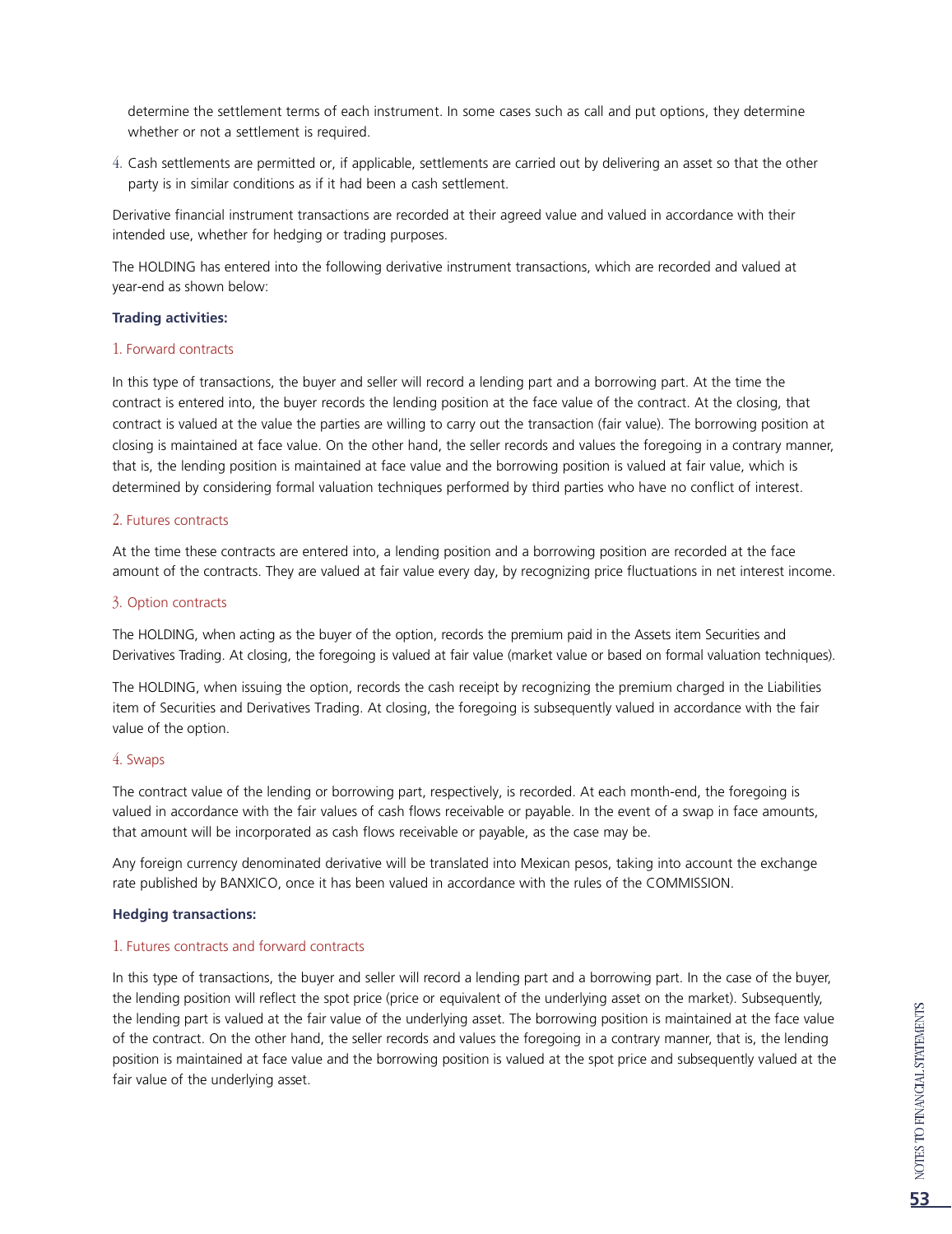The differences between the face amount and the spot price of the underlying asset are recorded as a charge or deferred credit that is amortized on a straight-line over the term of the contract.

#### 2. Option contracts

The HOLDING, when acting as the buyer of the option to hedge an open risk position, records the premium paid in the Assets item of Securities and Derivatives Trading. At closing, the foregoing is valued at fair value (market value or based on formal valuation techniques).

The HOLDING, when issuing the option or acting as a seller to hedge an open risk position, records the cash receipt by recognizing the premium charged in the Liabilities item of Securities and Derivatives Trading. At closing, the foregoing is subsequently valued in accordance with the fair value of the option.

#### 3. Swaps

The contract value of the lending or borrowing part, respectively, is recorded. At each month-end, the foregoing is valued in accordance with the fair values of cash flows receivable or payable. In the event of a swap in face amounts, that amount will be incorporated as cash flows receivable or payable, as the case may be.

When cash flows receivable or payable are denominated in foreign currency, these are valued at the exchange rates published by BANXICO.

#### **h.** LOAN PORTFOLIO

Loans and negotiable instruments in effect or renewed are stated at their nominal value in accordance with the Ley de Instituciones de Crédito (Credit Institutions Law or "LIC"). Loans are granted based on an analysis of the financial position of the borrower, the economic viability of the investment projects and the other general characteristics referred to by the LIC, as well as the manuals and internal policies of the HOLDING.

The loan portfolio balance shown on the balance sheet represents the amounts effectively granted to borrowers, plus uncollected accrued interest less the interest charged in advance. Moreover, that loan portfolio balance is deducted from the allowance for loan losses.

Loans are considered as past due portfolio for the total unpaid balance thereof when they complete certain periods whereby the Bank has not received payment on interest or any amortization:

- 1. Loans with a single payment on principal and interest due with 30 or more days past due.
- 2. Loans with a single payment on principal due, periodic interest payments 90 or more days past due, or 30 or more days past due on the payment of the principal.
- 3. Loans with partial payments on principal and interest 90 or more days past due.
- 4. Revolving loans when there are two monthly billing periods or 60 or more days past due.
- 5. Mortgage loans when there are periodic partial payments on principal and interest of 180 or more days past due.
- 6. Customers' checking account overdrafts, when such event occurs.

Interest is recognized as income when accrued. However, recognizing interest is suspended when the loans are transferred to past due loan portfolio.

An estimate should be created in an amount equivalent to the total uncollected accrued ordinary interest considered as past due loan portfolio, at the time when the loan is transferred to past due loan portfolio.

Accrued interest (in arrears) during the period in which the loan is considered as past due portfolio is not recognized as income until the time when such interest is collected.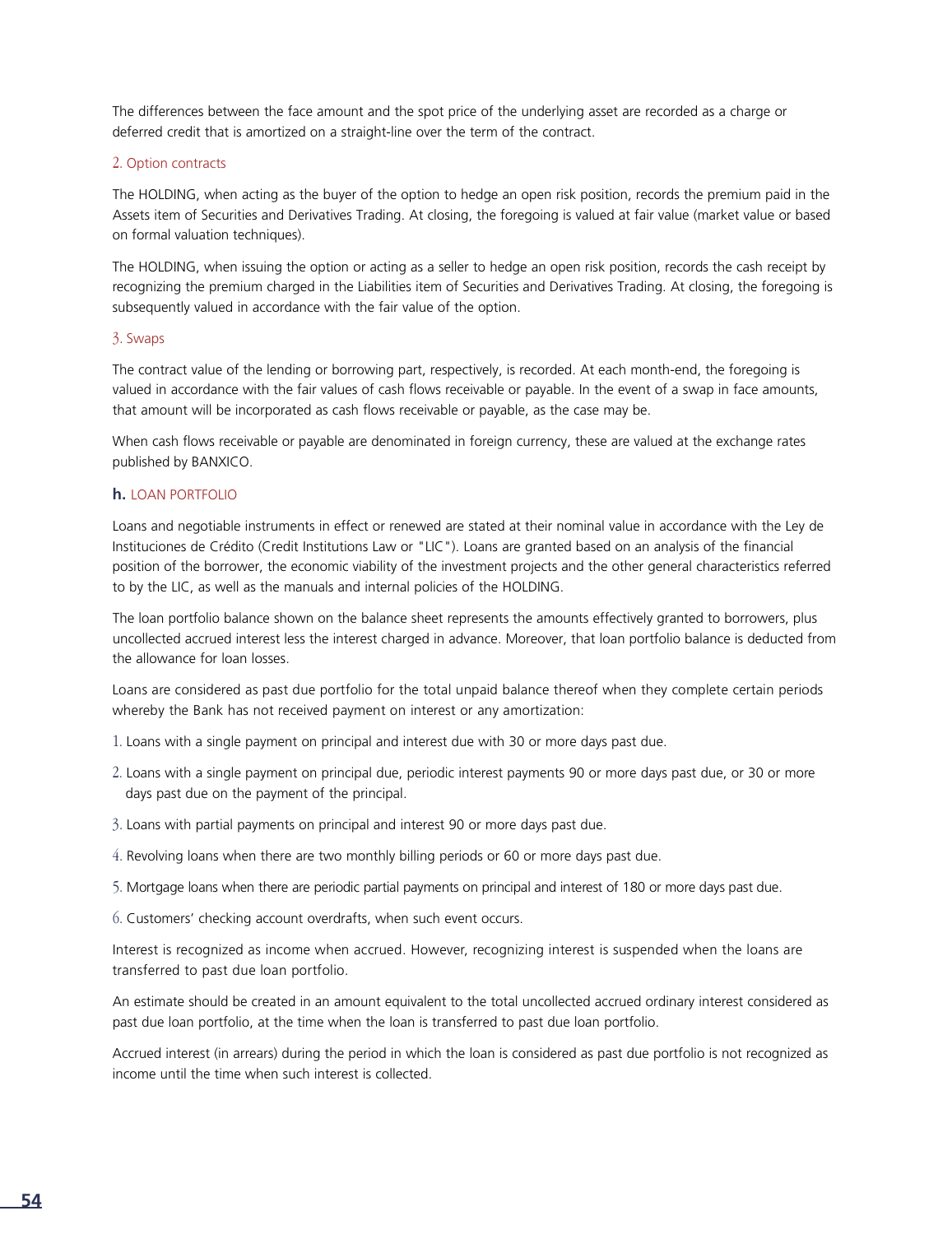#### **i.** ALLOWANCE FOR LOAN LOSSES

The allowance for loan losses is calculated based on the "Reglas para la Calificación de la Cartera Crediticia de las Instituciones de Crédito" (Rules for Rating the Loan Portfolio of Lending Institutions) issued by the SHCP and the methodology established by the COMMISSION for each type of loan.

Those rules contemplate using statistical methods such as the average recoverable period of loans or effective interest rates or calculating the present value of the expected flows.

The allowance for loan losses is recognized in income of the year, taking into account the payment capacity of debtors, rating risks and the end of the period or, if applicable, applying the degree of risks determined in the last known rating to the amount of the portfolio, in the cases when the rating is not monthly.

Debt reductions, debt remissions or discounts on the portfolio are recorded with a charge to the allowance for loan losses. When there is also sufficient evidence that a loan will not be recovered, that loan is written-off against the allowance.

#### **j.** PROPERTY, FURNITURE AND EQUIPMENT

Property, furniture and equipment and installation expenses are initially recorded at their acquisition cost. They are restated by applying UDI derived factors.

Depreciation. - The acquisition cost restated for inflation is depreciated on a straight-line, effective the month following the purchase thereof. The rates used are the following:

| Item                     | Rate        |
|--------------------------|-------------|
| Property                 | Useful Life |
| Computer equipment       | 14.28%      |
| Furniture and equipment  | 10.00%      |
| Transportation equipment | 25.00%      |

#### **k.** FORECLOSED ASSETS AND ASSETS RECEIVED AS DEBT SETTLEMENTS

Foreclosed assets are recorded at the value at which they are taken in possession. That value should be the lower of cost of net realization value. Assets received as debt settlements are recorded in a similar manner.

In the event that the book value of the portfolio including the allowance for loan losses exceeds the value of the foreclosed assets, the amount of that allowance will be adjusted.

Those assets are considered as monetary items; hence, they are not subject to any restatement for inflation.

The recorded value of these assets can be written-off if there is sufficient evidence that the value at which the asset can be realized is lower than the value recorded in books.

#### **l.** LEASES

Based on the evaluation performed to identify if there is a transfer of inherent risks and benefits to the asset, subject of the contract, the HOLDING follows the practice of classifying leases as capital and operating. The lease agreements entered into by the HOLDING are operating and are charged to income.

#### **m.** PERMANENT STOCK INVESTMENTS

The HOLDING recognizes its investments in nonconsolidated subsidiaries, as well as in associates, by using the equity method based on their book value in accordance with the last available financial statements of these entities. Effective fiscal 2000, the equity method is considered as a specific cost. The difference between the restatement of the balance at the beginning of the period, based on the restatement factor and the increase or decrease by using the equity method, is shown as a gain or loss on holding nonmonetary assets.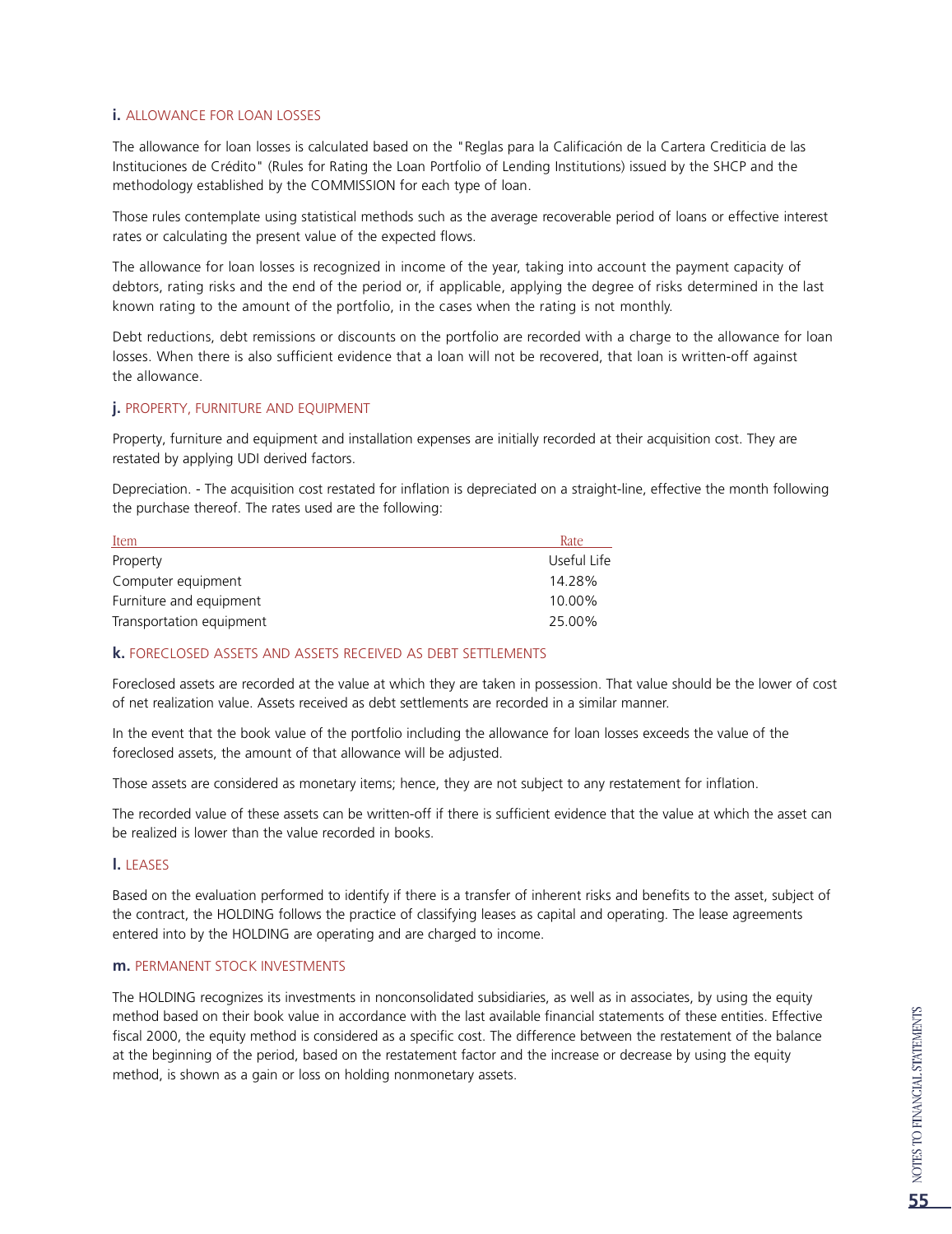#### **n.** IMPUESTO SOBRE LA RENTA (INCOME TAX OR "ISR") AND PARTICIPACIÓN DE LOS TRABAJADORES EN LAS UTILIDADES (EMPLOYEES' PROFIT SHARING OR "PTU")

ISR and PTU are charged to income of each fiscal year, based on the taxable income determined as the basis for paying those contributions, payable by the HOLDING.

Effective January 1, 2000, the HOLDING adopted the guidelines set forth in the new Bulletin D-4 "Tratamiento contable del impuesto sobre la renta, del impuesto al activo y de la participación de los trabajadores en la utilidad" (Accounting treatment of income tax, asset tax and employees' profit sharing), issued under MEX GAAP. The accumulated effect at beginning of the year derived from adopting this Bulletin decreased deferred tax assets in the amount of \$290,881. It further reduced stockholders' equity in that amount, while the effect of fiscal 2000 was to increase deferred tax assets in the amount of \$670,921, stockholders' equity in the amount of \$442,658 and reduce income of the year in the amount of \$15,146. That increase in stockholders' equity applies mainly to the effect of deferred taxes derived from the valuation of available-for-sale securities and the errors corrected in the determination of prior year deferred taxes.

In fiscal 2000, BANORTE recognized prior year employees' profit sharing in the amount of \$143,965. The foregoing was recorded against deferred liabilities, inasmuch as the book balance that gave rise thereto materialized.

#### **o.** CUSTOMER DEPOSITS

Customer deposits' liabilities, including promissory notes with a payable yield at maturity, are recorded at the cost of underwriting plus accrued interest, determined by the days elapsed at the end of each month. Interest is charged to income of the year as accrued.

#### **p.** LABOR LIABILITIES

Seniority premiums that employees are eligible to receive upon terminating their work relationship after completing 15 years of service, as well as the other payments based on seniority that employees may be eligible for in the event of separation or death, in accordance with the Ley Federal del Trabajo (Federal Labor Law or "LFT"), are recognized as cost of the year in which they are demandable. The HOLDING applied the regulatory provisions set forth in Bulletin D-3 "Obligaciones laborales" (Labor Obligations) issued under MEX GAAP.

#### **q.** GOODWILL

This represents the difference between the purchase value of the stock and their applicable book value that should be amortized and recognized in income. The foregoing will be amortized by using the straight-line method and the expected recovery time will be used as the amortization period. This amortization period will not exceed twenty years.

#### **r.** OBLIGATORILY CONVERTIBLE SUBORDINATED DEBENTURES

Obligatorily convertible subordinated debentures are presented in stockholders' equity, based on the contractual value of the debenture. Accrued interest is recognized in income and unpaid accrued interest forms part of stockholders' equity.

#### **s.** STOCKHOLDERS' EQUITY

Capital stock, prior year retained earnings and net income of the year represent the restated contributions and income through UDI derived factors.

Deficit in restatement of capital accounts is comprised of the accumulated gain or loss on monetary position and by the initial recognition of the impact of inflation on the financial information.

#### **t.** EARNINGS PER SHARE

The basic earnings per share is determined by dividing the net income of the year by the weighted average shares outstanding, as well as the diluted earnings when there are shares that may be converted into common stock.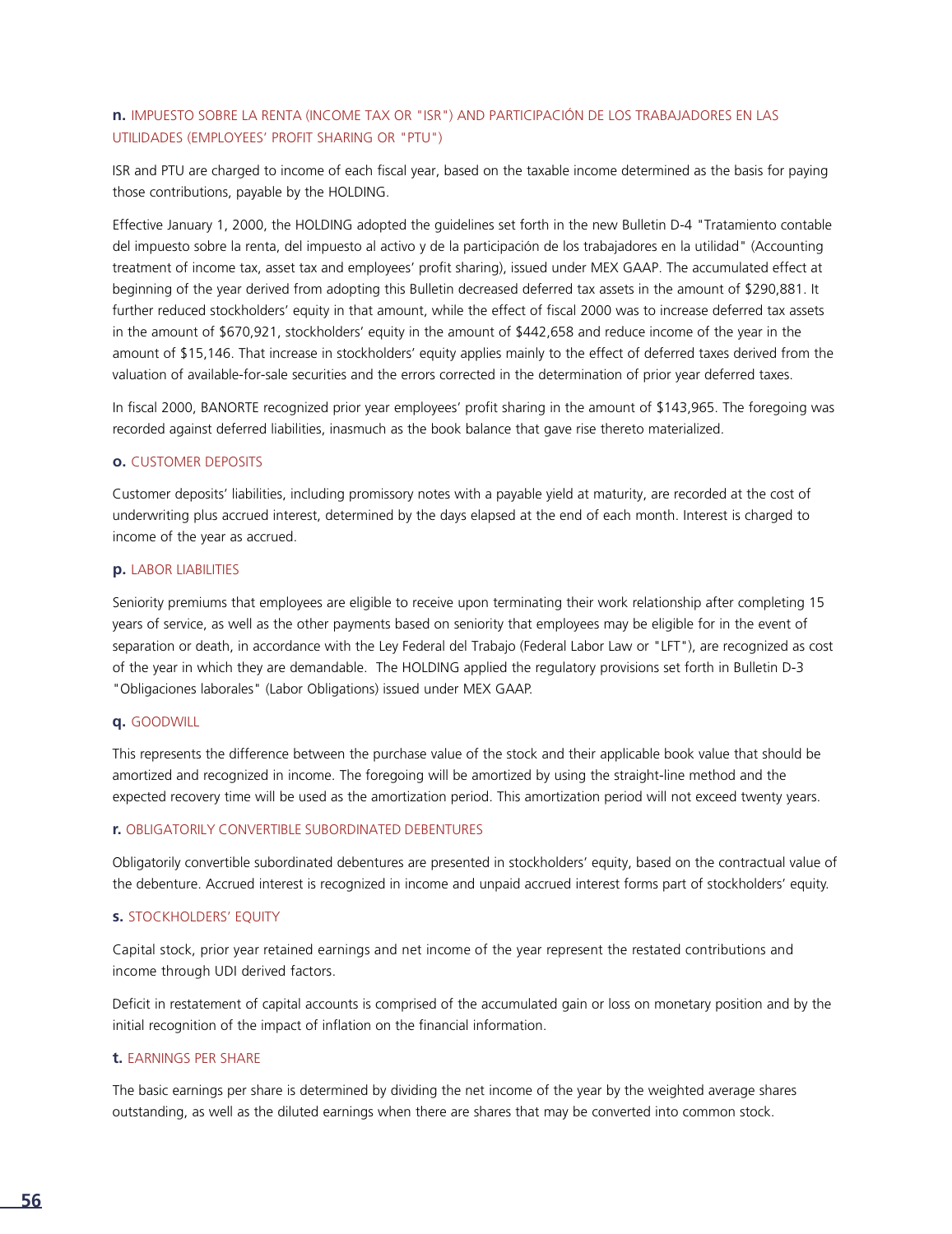#### **u.** FOREIGN CURRENCY POSITION AND INVESTMENT UNITS

Foreign currency denominated transactions and UDIs denominated transactions are recorded at the exchange rates or references values in effect on the date they are negotiated. Assets and liabilities denominated in those currencies are stated in local currency (Mexican pesos) at the exchange rates or references values in effect issued by BANXICO at the balance sheet date. Differences are recorded in income according to the exchange rate fluctuations between the transaction's negotiation date and their liquidation or valuation at fiscal year-end.

#### **v.** AUTHORIZED SIGNATURE GUARANTEES

The amount of authorized signature guarantees is presented in memorandum accounts and it is recognized in the balance sheet as part of the loan portfolio, once there is evidence of nonperformance by the debtor. Simultaneously, the liability payable by the HOLDING is recognized.

#### **w.** CUSTODY AND ADMINISTRATION OF ASSETS

The HOLDING records the transactions it carries out for account of third parties in memorandum accounts, such as trading securities and derivative financial instruments, repurchase transactions and securities lending, as well as the contracts which holds the HOLDING responsible for safeguarding assets.

#### **x.** TRUSTS

The trust assets are recognized in memorandum accounts, based on the implied responsibility for the HOLDING to fulfill the purpose of those trusts.

#### NOTE 5 - SIGNIFICANT DIFFERENCES WITH GENERALLY ACCEPTED ACCOUNTING PRINCIPLES IN MEXICO

The consolidated financial statements have been prepared in conformity with the accounting criteria established by the COMMISSION. Those criteria approach domestic and international accounting standards, which provide comparability with any other international financial entity. However, there are some difference with regard to the provisions set forth in MEX GAAP, which are summarized below:

#### **a.** CONSOLIDATION

The consolidated financial statements only include the subsidiary companies belonging to the financial sector and those that render complementary or auxiliary services thereto, except insurance and surety bond companies, which were not consolidated as provided for by the COMMISSION. MEX GAAP require consolidating all the subsidiaries that comprise the financial group.

#### **b.** LOSS SHARING WITH FOBAPROA

With the authorization by the COMMISSION, as a result of the contingencies of the curation programs with FOBAPROA, a reserve was created in fiscal 2000 against capital reserves of BANORTE for its for share in the projected losses that, according to projections, will be incurred by that Institute as a result of the curation scheme referred to above. As provided for in MEX GAAP, that reserve should be recognized in income of the year.

#### **c.** AVAILABLE-FOR-SALE SECURITIES VALUATION

The financial statements reflect the available-for-sale securities valuation in stockholders' equity. MEX GAAP set forth that this valuation should be recognized in the statement of income.

#### **d.** REPO TRANSACTIONS

Repo transactions are recognized as buy and sell transactions or temporary transfer of securities that guarantee the transaction. However, they are not recognized with regard to the substance of the transaction (financing). On the other hand, they are valued considering the present value of the price of the security at the maturity of the transaction, instead of recognizing the accrued premium on a straight-line basis.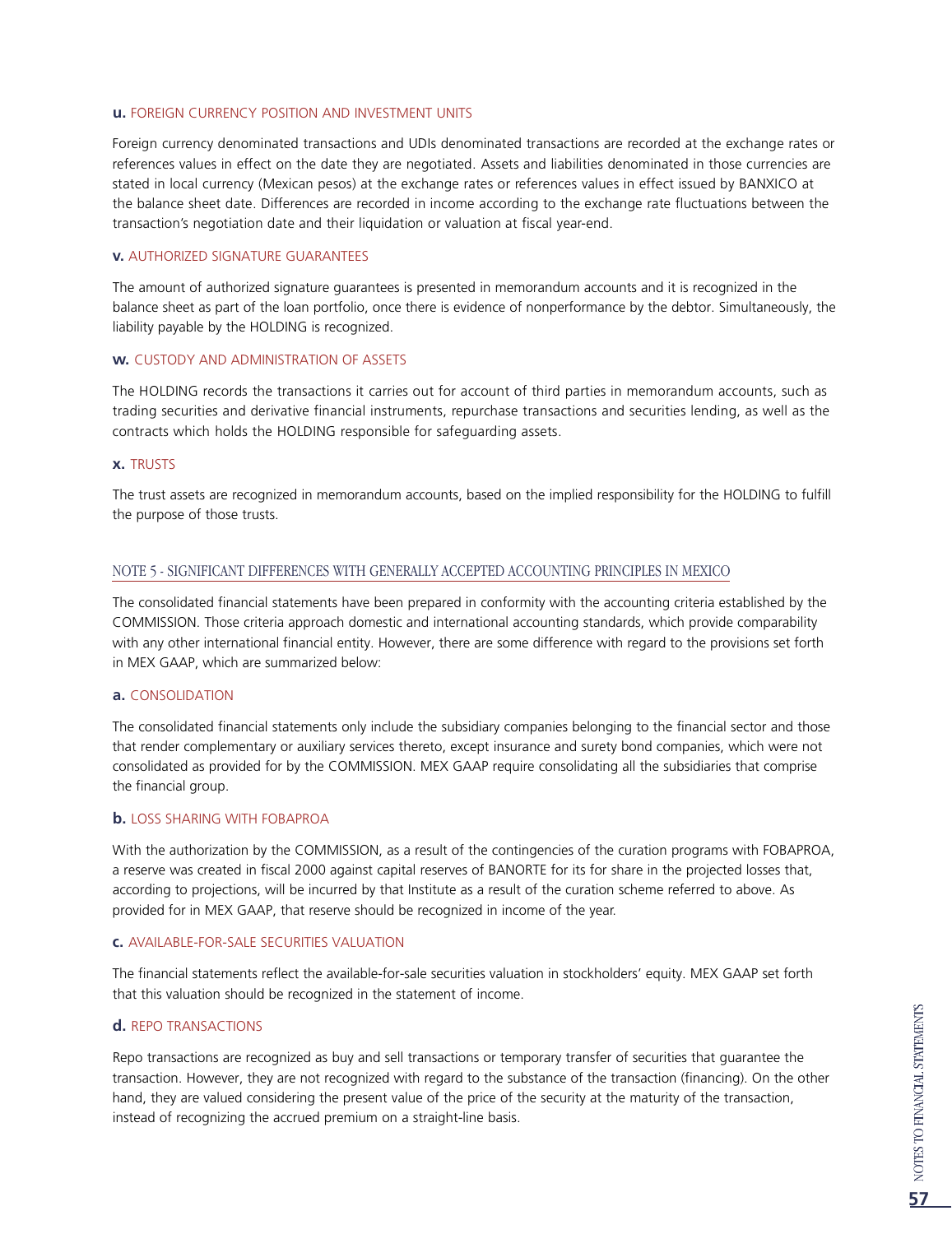#### **e.** PROPERTY, FURNITURE AND EQUIPMENT

As discussed in Note 4c, property was restated through an appraisal performed by independent appraisers. Likewise, in July 2000, furniture and equipment were restated through an appraisal performed by independent appraisers as well. Effective the following months in which those appraisals were recognized and up to fiscal year-end, those fixed assets were restated for inflation based on the UDI factor. MEX GAAP sets forth that this restatement should be recognized through the application of inflation factors.

#### **f.** DEFERRED TAXES

Up to 1999, the financial statements only recognize deferred taxes for the temporary differences in accumulating and / or deducting income and expenses for book and tax purposes of the fiscal year, as well as of prior years. The HOLDING did not recognize deferred taxes on the tax and book difference between net values of fixed assets.

#### **g.** OBLIGATORILY CONVERTIBLE SUBORDINATED DEBENTURES

The financial statements as of December 31, 1999 reflect the obligatorily convertible debentures to capital stock in stockholders' equity, not as a liability, as provided for in MEX GAAP.

#### NOTE 6 - CONSOLIDATION OF FINANCIAL STATEMENTS

The financial statements include the assets, liabilities and income of those consolidated subsidiaries. All significant intercompany balances and transactions have been eliminated in the consolidation.

The amounts of the balance sheets of consolidates subsidiaries are summarized below:

|                                     |   |             |              | 2000 |                       |   |                          | 1999                    |
|-------------------------------------|---|-------------|--------------|------|-----------------------|---|--------------------------|-------------------------|
|                                     |   | Assets      | Liabilities  |      | Income of<br>the year |   | Stockholders'<br>equity  | Stockholders'<br>equity |
| Banco Mercantil del Norte, S.A.     | S | 99,124,729  | \$93,562,750 | S    | 723,279               | S | 5,561,979                | 5,572,850<br>\$         |
| Banco del Centro, S.A.              |   | 3,266,489   | 1,481,423    |      | 839,338               |   | 1,785,066                | 1,736,645               |
| Banpaís, S.A.                       |   |             |              |      |                       |   | $\overline{\phantom{a}}$ | 1,836,200               |
| Casa de Bolsa Banorte, S.A. de C.V. |   | 364,850     | 221,659      |      | 27,096                |   | 143,191                  | 526,187                 |
| Arrendadora Banorte, S.A. de C.V.   |   | 525,905     | 411,415      |      | 23,105                |   | 114,489                  | 93,982                  |
| Factor Banorte, S.A. de C.V.        |   | 1,854,854   | 1,693,509    |      | 42,392                |   | 161,346                  | 118,954                 |
| Almacenadora Banorte, S.A. de C.V.  |   | 224,691     | 174,607      |      | 13,662                |   | 50,084                   | 56,006                  |
| Fideicomiso 025174-2 Bancen         |   | 1,565,970   | 1,031,119    |      | 534,851               |   | 534,851                  |                         |
| Total                               |   | 106.927.488 | 98,576,482   |      | 2.203.723             |   | 8,351,006                | 9.940.824               |

#### NOTE 7 – CASH AND CASH EQUIVALENTS

As of December 31, 2000 and 1999, cash and cash equivalents is summarized as shown below:

|                                     | 2000            | 1999       |
|-------------------------------------|-----------------|------------|
| Cash                                | \$<br>1,488,102 | 1,901,918  |
| Deposits in BANXICO                 | 2,905,235       | 54,375     |
| Domestic and foreign banks          | 5,038,665       | 6,542,109  |
| Call money                          |                 | 5,585,662  |
| Other deposits and cash equivalents | 86,665          | 122,923    |
| <b>Total</b>                        | 9,518,667       | 14,206,987 |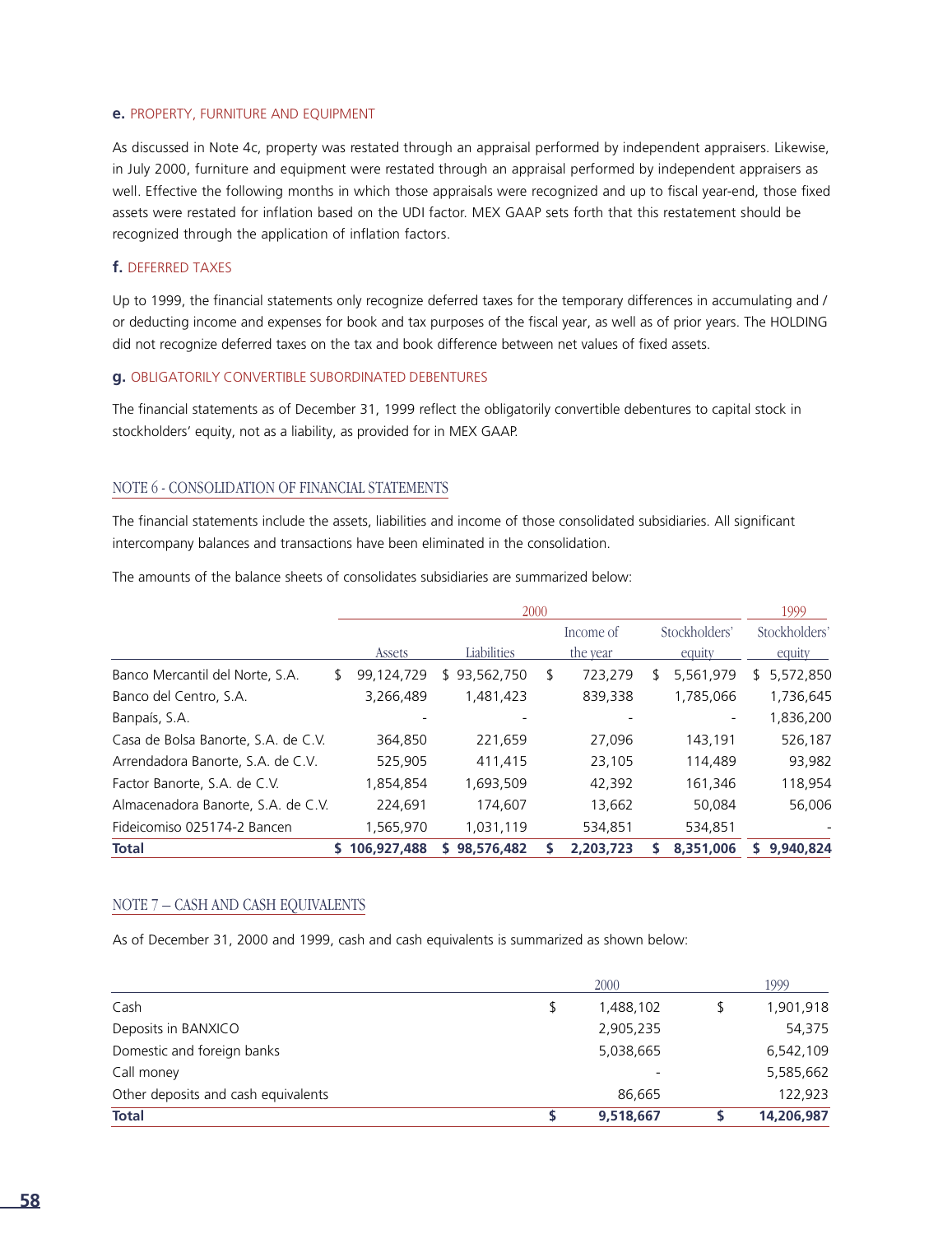The balance of cash and cash equivalents as of December 31, 2000 is comprised of US 524,598,000 dollars (US 869,756,000 in 1999) and \$4,477,385 in Mexican pesos (\$5,931,867 in 1999).

#### NOTE 8 – INVESTMENT SECURITIES

Risk management policies, as well as the analysis on risks that the HOLDING is exposed to are discussed in Note 31.

The investment securities position is summarized as shown below:

#### **Trading securities**

|                         |                   | 1999 |           |             |                          |   |                    |              |
|-------------------------|-------------------|------|-----------|-------------|--------------------------|---|--------------------|--------------|
|                         |                   |      | Market    | Cost of     |                          |   | Unrealized gain or | Market       |
| Instrument.             | <b>Securities</b> |      | value     | acquisition | Interest                 |   | (unrealized loss)  | <u>value</u> |
| <b>COMMERCIAL PAPER</b> | 20,000,000        | S    | 191,396   | 191,081     | 383                      | ( | $68)$ \$           |              |
| <b>BANK BONDS</b>       | 60,018,847        |      | 621,496   | 621,543     | $\overline{\phantom{a}}$ |   | 47)                | 3,891,913    |
| CD's                    | 21,000,000        |      | 2,120,629 | 2,121,631   | $\overline{\phantom{a}}$ |   | 1,002)             | 351,320      |
| $PRLV(*)$               | 2,193,720,101     |      | 1,023,252 | 1,003,504   |                          |   | 19.748             | 12,269,780   |
| <b>OTHERS</b>           | 6,542,091         |      | 186,512   | 188,989     | $ \,$                    |   | 2,477              | 263,378      |
| <b>Total</b>            | 2,301,281,039     |      | 4,143,285 | 4,126,748   | 383                      |   | 16,154             | \$16,776,391 |

(\*) Promissory notes with yield payable on maturity

#### **Available-for-sale securities**

|                          | As of December 31, 2000 |  |         |  |             |  |          |                          |      |                    |  |         |  |
|--------------------------|-------------------------|--|---------|--|-------------|--|----------|--------------------------|------|--------------------|--|---------|--|
|                          |                         |  | Market  |  | Cost of     |  |          |                          |      | Unrealized gain or |  | Market  |  |
| Instrument               | Securities              |  | value   |  | acquisition |  | Interest |                          |      | (unrealized loss)  |  | value   |  |
| <b>LBONDES</b>           | 465.629                 |  | 46.682  |  | 46.634      |  |          | $-$                      | - \$ | 48                 |  | 50.460  |  |
| <b>US TREASURY BILLS</b> |                         |  |         |  |             |  |          |                          |      |                    |  | 261,419 |  |
| <b>STOCK</b>             | 22,446,604              |  | 122.891 |  | 144.044     |  |          | $\overline{\phantom{a}}$ |      | 21.153)            |  |         |  |
| <b>Total</b>             | 22.912.233              |  | 169,573 |  | 190,678     |  |          | <b>COL</b>               |      | 21.105)            |  | 311,879 |  |

#### **Held-to-maturity securities**

|                                       |                          | As of December 31, 2000  |   |              | 1999         |
|---------------------------------------|--------------------------|--------------------------|---|--------------|--------------|
|                                       | Cost of                  | Accrued                  |   | <b>Net</b>   | Net          |
| Instrument                            | acquisition              | interest                 |   | <i>value</i> | <i>value</i> |
| Eurobonds                             | 1,669,223                | \$<br>66,772             | S | 1,735,995    | 2,563,084    |
| Special Federal Treasury Certificates | 2,843,259                | 2,073,603                |   | 4,916,862    | 6,341,142    |
| U.S. \$ Clearing Master Trust         | 59,416                   |                          |   | 59.416       | 69,227       |
| Special UDI deposits                  | $\overline{\phantom{a}}$ |                          |   |              | 1,152,665    |
| <b>UDI Trust Bonds</b>                | 3,781,753)               | $\overline{\phantom{a}}$ |   | 3,781,753)   | 5,489,198)   |
| <b>Total</b>                          | 790,145                  | 2,140,375                |   | 2,930,520    | 4,636,920    |

The HOLDING has a special authorization issued by the COMMISSION, through official communication No. 601-II-77772, to maintain "EUROBONDS" denominated securities in the category of "Held-to-maturity". These securities as of December 31, 2000 are comprised of \$1,669,222 (US 173,300,000 dollars) plus their respective interest.

The HOLDING maintains US 60,000,000 dollars for "EUROBONDS" issued by AHMSA that fall due in 2002 and 2004. Toward that end, a cautionary reserve has been created as of December 31, 2000 in the amount of US 39,800,000 dollars (US 36,000,000 in 1999). These securities are valued at their market value. The effect of that valuation is recognized in stockholders' equity, as provided by the COMMISSION, in its official communication No. 601-II-87270, issued on December 13, 1999.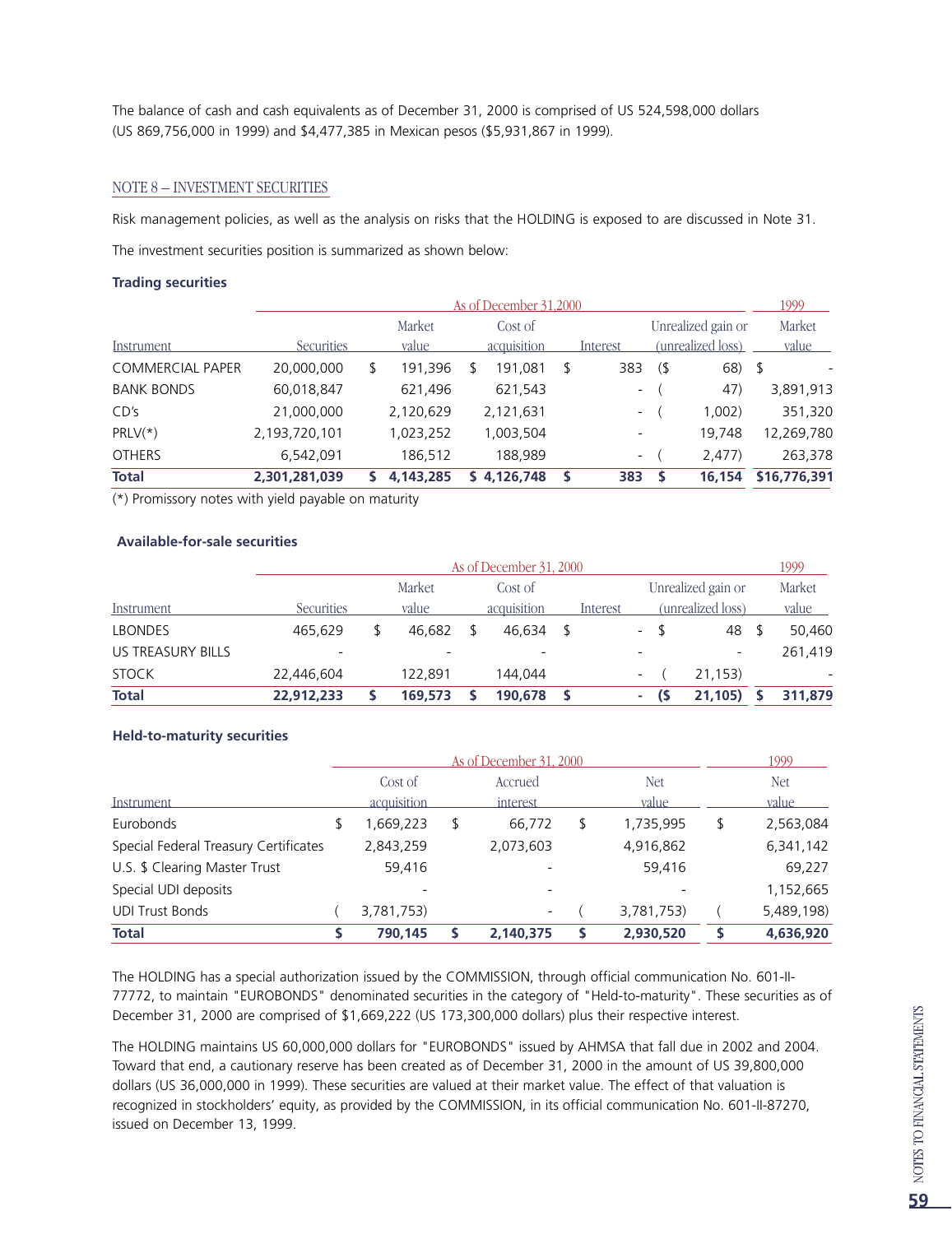Effective May 1999, interest stopped being accrued on those securities. The HOLDING took a conservative position and, as authorized by the COMMISSION, did not recognize that interest in income of the year.

The purpose of securities classified as trading securities that the HOLDING maintains in its own position is to obtain earnings in the short-term, derived from trading such securities on the market.

Securities classified as available-for-sale securities are not used for trading purposes. These positions are maintained to make the treasury's own funds more efficient.

Financial instruments are subject to various types of risks. The main risks that can be associated with financial instruments are related to the market on which they are traded, interest rates associated with the term, exchange rates and inherent credit and market liquidity risks.

#### NOTE 9 – SECURITIES AND DERIVATIVES TRADING

#### **a.** REPO TRANSACTIONS

The repo transactions that the HOLDING has carried out are summarized as shown below:

#### **Selling entity (sale)**

|                      |                 |   | As of December 31, 2000 |   |                   |            | As of December 31, 1999       |            |
|----------------------|-----------------|---|-------------------------|---|-------------------|------------|-------------------------------|------------|
|                      | Securities      |   | Payables under          |   |                   | Securities | Payables under                |            |
| Instrument           | receivable      |   | repo agreements         |   | <b>Difference</b> | receivable | repo agreement                | Difference |
| Cetes $(+)$          | \$<br>3,146,496 | S | 3,146,854               | ( | 358)              | \$         | S<br>$\overline{\phantom{0}}$ |            |
| <b>UdiBonds</b>      | 14              |   |                         |   | 14                |            |                               |            |
| <b>Bondes</b>        | 22,069,035      |   | 22,040,447              |   | 28,588            | 27,801,727 | 27,732,440                    | 69,287     |
| <b>Brems</b>         | 8,327,230       |   | 8,361,600               |   | 34,370)           |            |                               |            |
| <b>Tribondes</b>     | 14,180,785      |   | 14,205,033              |   | 24,248)           |            |                               |            |
| Bankers' Acceptances | 1,990,965       |   | 1,991,116               |   | 151)              |            |                               |            |
| PRLV $(*)$           | 4,116,822       |   | 4,117,087               |   | 265)              |            |                               |            |
| <b>Bank Bonds</b>    | 7,882,945       |   | 7,836,424               |   | 46,521            | 10,632,485 | 10,618,084                    | 14,401     |
| <b>IPBPAS</b>        | 13,894,762      |   | 13,873,367              |   | 21,395            |            |                               |            |
| <b>BONDES 182</b>    | 9,569,588       |   | 9,528,809               |   | 40,779            |            |                               |            |
| CD's                 | 6,176,249       |   | 6,179,217               |   | 2,968)            |            |                               |            |
| <b>Total</b>         | \$91,354,891    |   | 91,279,954              |   | 74,937            | 38,434,212 | \$38,350,524                  | 83,688     |

#### **Buying entity (purchase)**

|                             |    | As of December 31, 2000 |                   |        | As of December 31, 1999 |    |                   |                          |  |                   |
|-----------------------------|----|-------------------------|-------------------|--------|-------------------------|----|-------------------|--------------------------|--|-------------------|
|                             |    | Receivables             | <b>Securities</b> |        |                         |    | Receivables       | Securities               |  |                   |
| Instrument                  |    | under repurchases       | payable           |        | Difference              |    | under repurchases | payable                  |  | <b>Difference</b> |
| $Cetes (+)$                 | S. | 2,256,433               | \$<br>2,256,988   | $($ \$ | 555)                    | \$ |                   | $\overline{\phantom{0}}$ |  |                   |
| <b>UdiBonos</b>             |    |                         |                   |        |                         |    |                   |                          |  |                   |
| <b>Bondes</b>               |    | 15,225,605              | 15,238,854        |        | 13,249)                 |    | 10,761,227        | 10,801,343               |  | 40,116            |
| <b>Brems</b>                |    | 4,577,365               | 4,589,238         |        | 11,873)                 |    |                   |                          |  |                   |
| <b>Tribondes</b>            |    | 7,798,413               | 7,767,720         |        | 30,693                  |    |                   |                          |  |                   |
| Bankers' Acceptances        |    | 1,482,345               | 1,482,334         |        | 11                      |    |                   |                          |  |                   |
| PRLV $(*)$                  |    | 1,584,953               | 1,584,829         |        | 124                     |    |                   |                          |  |                   |
| CD's                        |    | 4,336,611               | 4,358,787         |        | 22,176)                 |    |                   |                          |  |                   |
| Bondes 182                  |    | 4,302,065               | 4,308,265         |        | 6,200                   |    |                   |                          |  |                   |
| <b>Bank Bonds</b>           |    | 6,893,001               | 6,945,157         |        | 52,156)                 |    | 561,781           | 564,549                  |  | 2,768             |
| <b>IPBPAS</b>               |    | 6,209,522               | 6,203,999         |        | 5,523                   |    |                   |                          |  |                   |
| <b>Total</b>                |    | \$54,666,313            | 54,736,171        | $\sim$ | 69,858)                 | S. | 11,323,008        | \$11,365,892             |  | 42,884            |
| <b>Net lending position</b> |    |                         |                   |        | 5,079                   |    |                   |                          |  | 40,804            |

(+) Federal Treasury Certificates

(\*) Promissory Notes with yield payable on maturity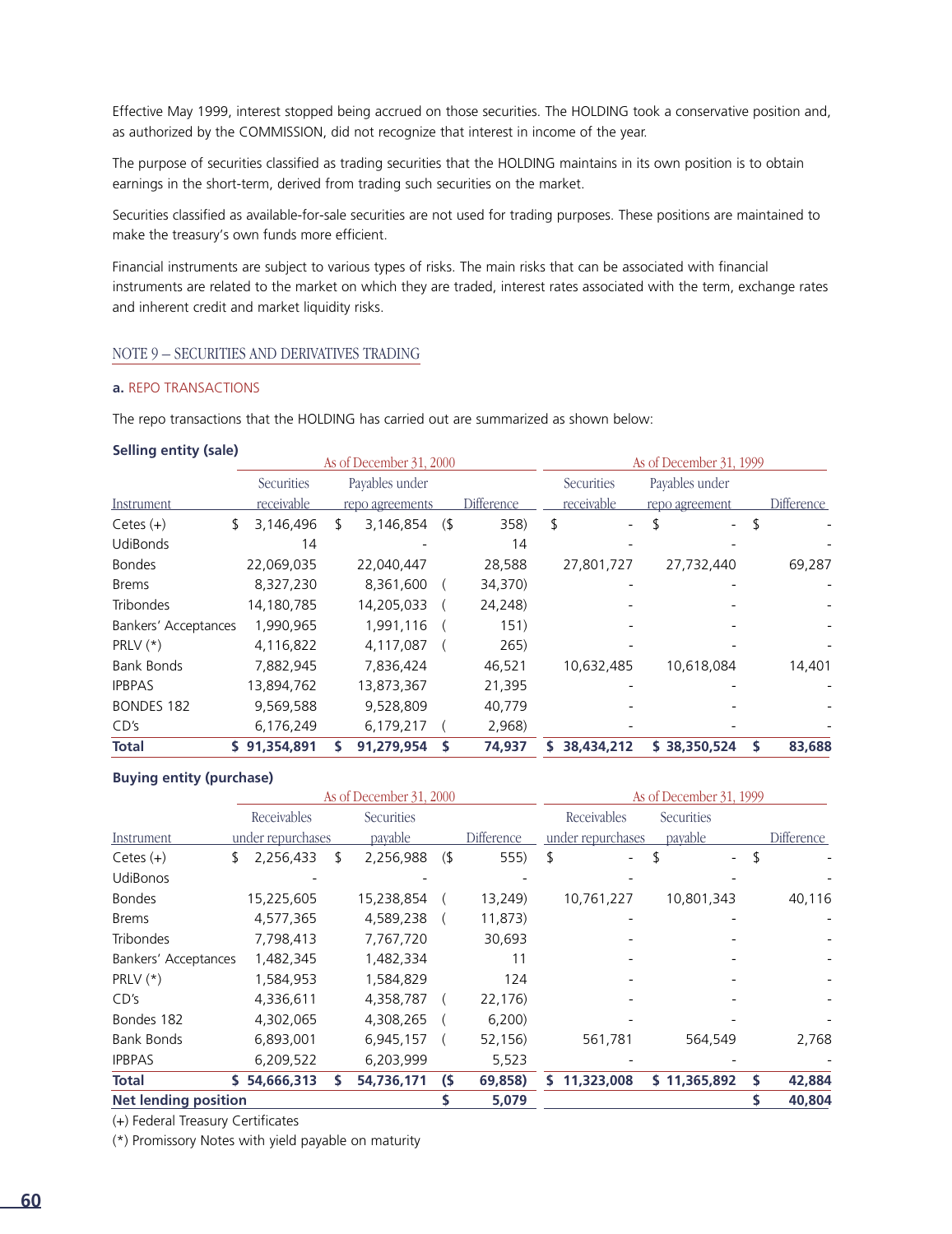#### **b.** DERIVATIVE FINANCIAL INSTRUMENT TRADING

The HOLDING trades the following derivative financial instruments such as forwards, futures, swaps, warrants and options:

The HOLDING's management follows the policy of trading derivative instruments to hedge its own position. It further trades on the money market, by hedging money market risk positions, anticipating changes in interest rates and taking maximum care of the shareholder's and customers' capital (see Note 31).

As of December 31, 2000 and 1999, derivative financial instrument positions are summarized as shown below:

#### **Lending position**

|                             |               |     |           |    |            | As of December 31, |     |           |     |            |
|-----------------------------|---------------|-----|-----------|----|------------|--------------------|-----|-----------|-----|------------|
| Instrument                  |               |     | 2000      |    |            |                    |     | 1999      |     |            |
|                             | Buy           |     | Sell      |    | <b>Net</b> | Buy                |     | Sell      |     | <b>Net</b> |
| Foreign currency futures:   |               |     |           |    |            |                    |     |           |     |            |
| Market value                | \$<br>172,000 | (5) | 172,000)  | \$ |            | \$<br>132,779      | (5) | 163,764)  | (5) | 30,985)    |
| Agreed price                | 172,000)      |     | 173,709   |    | 1,709      | 132,524)           |     | 165,646   |     | 33,122     |
|                             | \$<br>٠       | \$  | 1,709     | Ŝ  | 1,709      | \$<br>255          | \$  | 1,882     | S   | 2,137      |
| Foreign currency forwards:  |               |     |           |    |            |                    |     |           |     |            |
| Market value                | \$<br>496,168 | (   | 491,496)  | \$ | 4,672      | \$<br>500,754      | (   | 652,212)  | (   | 151,458)   |
| Agreed price                | 490,132)      |     | 489,971   |    | 161)       | 500,754)           |     | 652,212   |     | 151,458    |
|                             | \$<br>6,036   | (5) | 1,525)    | \$ | 4,511      | \$<br>٠            | \$  | ٠         | S.  |            |
|                             | Number of     |     | Amount of |    |            | Number of          |     | Amount of |     |            |
|                             | Contracts     |     | reference |    |            | Contracts          |     | reference |     |            |
| <b>IPC Futures:</b>         |               |     |           |    |            |                    |     |           |     |            |
| Buy                         | 44            | \$  | 6,700     | -S | 6,075      | 58                 |     | 9,500     | (5) | 1,891)     |
| Sell                        | 42            |     | 6,500     |    | 5,999)     | 59                 |     | 11,700    |     | 2,397      |
|                             |               |     |           | \$ | 76         |                    |     |           | \$  | 506        |
| <b>Warrants:</b>            |               |     |           |    |            |                    |     |           | \$  | 76,205     |
| Deposits to secure futures  |               |     |           |    |            |                    |     |           |     | 3,409      |
| <b>Net lending position</b> |               |     |           | \$ | 6,296      |                    |     |           | \$  | 82,257     |

#### **Borrowing position**

|        |            |                    | 2000       |        |            |                    | 1999       |
|--------|------------|--------------------|------------|--------|------------|--------------------|------------|
|        | Flow       |                    | Flow       |        | <b>Net</b> |                    | <b>Net</b> |
|        | payable    |                    | receivable |        | Flows      |                    | Flows      |
|        |            |                    |            |        |            |                    |            |
| $($ \$ | 1,445,544) | \$                 | 1,413,407  | (      | 32,137)    | \$                 |            |
|        | 1,442)     |                    | 1,631      |        | 189        |                    |            |
| (\$    | 1,446,986) | Ŝ.                 | 1,415,038  | (5)    | 31,948)    | Ś                  |            |
|        |            |                    | Valued     |        |            |                    |            |
|        |            |                    | premium    |        | Valuation  |                    | Valuation  |
|        |            |                    |            |        |            |                    |            |
| $($ \$ | 695)       | (                  | 168)       | (      | 527)       | (                  | 61)        |
|        |            |                    |            |        |            |                    |            |
|        |            |                    |            |        | 4,117)     |                    | 99,485)    |
|        |            |                    |            | $($ \$ | 36,592)    | (5)                | 99,546)    |
|        |            | Opening<br>premium |            |        |            | As of December 31. |            |

L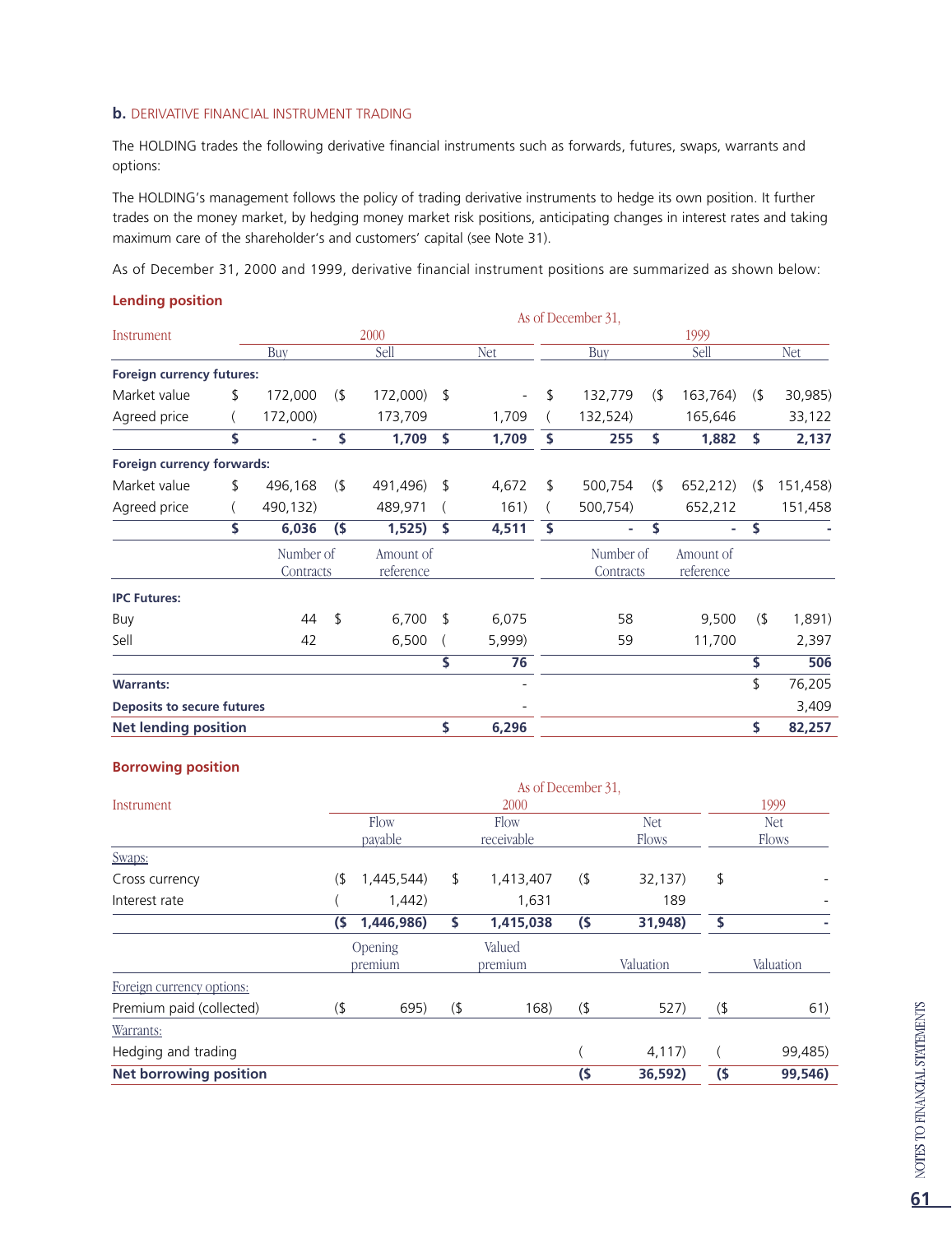Cross currency swap agreements were entered into in April and May 2000, at a three-year term. The funds were destined for supporting companies engaged in foreign trade.

Interest rate swaps were entered into in October to offset the financial risk for long-term loans offered by the HOLDING at a fixed rate.

#### NOTE 10 – LOAN PORTFOLIO

The loan management process is based on internal manuals drawn up by the HOLDING. Compliance with that manual is general, hence, control over loan portfolio management is exercised in three central areas: the Branches (depending from Commercial Banking Division), Operations Division and Risk Management Division.

That manual sets forth the policies and procedures established to determine concentrations of credit risks.

The process structure comprising credit management is divided into the following stages:

- 1. Promotion
- 2. Evaluation
- 3. Formalization
- 4. Operation
- 5. Management
- 6. Recovery

There are scheduled procedures which assure that the amounts applicable to past due portfolio are transferred and recorded in the accounting at the proper time and commercial loans with recovery problems are identified.

**a.** As of December 31, 2000 and 1999, the current loan portfolio of the HOLDING is summarized as shown below:

|                                     | Balances as of December 31, 2000 | 1999          |                   |   |                   |
|-------------------------------------|----------------------------------|---------------|-------------------|---|-------------------|
|                                     |                                  | Accrued       | Total             |   | Total             |
| Type of credit                      | Principal                        | interest      | current portfolio |   | current portfolio |
| Commercial portfolio                | 21,194,538                       | \$<br>242,175 | \$<br>21,436,713  | S | 16,706,079        |
| Loans to financial intermediaries   | 141,235                          | 22,339        | 163,574           |   | 1,806,886         |
| Consumer loans                      | 622,062                          | 1,021         | 623,083           |   | 564,972           |
| Mortgage loans                      | 4,049,004                        | 18,064        | 4,067,068         |   | 3,803,955         |
| Loans to government entities        | 37,487,694                       | 284,901       | 37,772,595        |   | 3,211,241         |
| Loans to FOBAPROA or IPAB           | 5,394,678                        | 6,482,213     | 11,876,891        |   | 53,908,537        |
| <b>Total current loan portfolio</b> | 68,889,211                       | 7,050,713     | 75,939,924        |   | 80,001,670        |

Loans to government entities is comprised of clean credit in the amount of \$ 35,520,835, granted to the IPAB in November. This transaction was carried out simultaneously with the settlement of the promissory notes subscribed for by that Institute in favor of BANCEN and BANPAIS.

The loan referred to above is for a 10 year term, through 4 promissory notes issued with due dates up to November 2010, with semester amortizations of principal effective in month number 58. The interest accrued on that loan will be liquidated monthly effective when the loan is granted, at an TIIE rate plus 0.85 percentage points.

**b.** The past due loan portfolio and relative interest are summarized as shown below: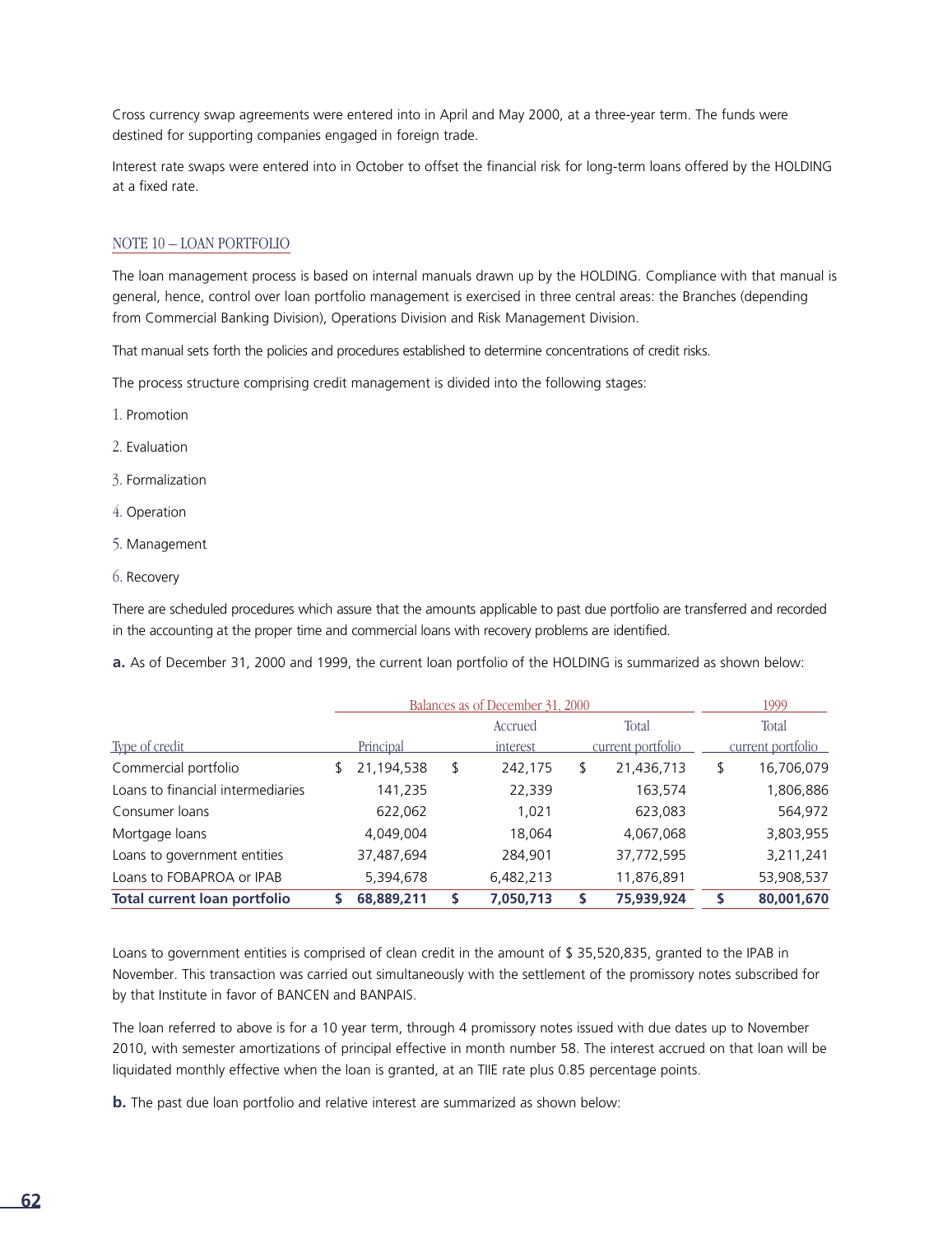|                               | Balances as of December 31, 2000 |     | 1999     |  |                |  |                |
|-------------------------------|----------------------------------|-----|----------|--|----------------|--|----------------|
|                               | Principal                        |     | Interest |  | Total past due |  | Total past due |
| Type of credit                | sum due                          | due |          |  | portfolio      |  | portfolio      |
| Commercial loans              | 1,615,756                        |     | 133,086  |  | 1,748,842      |  | 2,528,588      |
| Consumer loans                | 538,096                          |     | 56,560   |  | 594.656        |  | 432,136        |
| Mortgage loans                | 1,553,690                        |     | 249,165  |  | 1,802,855      |  | 2,013,466      |
| Total past due loan portfolio | 3,707,542                        |     | 438,811  |  | 4,146,353      |  | 4,974,190      |

**c.** The rating of the portfolio and provisions created by the HOLDING as of December 31, 2000 and 1999 are summarized as shown below:

|                                             |         |      | Rated loan portfolio |  |         |      |            |    | Allowance for loan losses |   |           |
|---------------------------------------------|---------|------|----------------------|--|---------|------|------------|----|---------------------------|---|-----------|
|                                             |         | 2000 |                      |  |         | 1999 |            |    | 2000                      |   | 1999      |
| Risk                                        | %       |      | Amount               |  | %       |      | Amount     |    | Amount                    |   | Amount    |
| А                                           | 68.53%  | S    | 20,643,552           |  | 69.83%  | S.   | 17,235,125 | \$ | 15,430                    | S |           |
| B                                           | 13.56%  |      | 4,084,520            |  | 14.60%  |      | 3,749,244  |    | 113,173                   |   | 37,493    |
| C                                           | 6.57%   |      | 1,979,491            |  | 4.49%   |      | 2,053,506  |    | 512,497                   |   | 410,701   |
| D                                           | 8.78%   |      | 2,643,999            |  | 9.82%   |      | 2,631,781  |    | 1,727,957                 |   | 1,579,069 |
| Ε                                           | 2.56%   |      | 770,403              |  | 1.26%   |      | 1,938,377  |    | 770,047                   |   | 1,938,377 |
|                                             | 100.00% |      | 30,121,965           |  | 100.00% | S.   | 27,608,033 | S  | 3,139,104                 | s | 3,965,640 |
| Portfolio:                                  |         |      |                      |  |         |      |            |    |                           |   |           |
| Unrated                                     |         |      | 330,890              |  |         |      | 119,242    |    |                           |   |           |
| Excepted                                    |         |      | 52,840,697           |  |         |      | 55,704,525 |    |                           |   |           |
| <b>Total</b>                                |         | S    | 83,293,552           |  |         | s    | 83,431,800 |    |                           |   |           |
| Allowance for loan losses recorded          |         |      |                      |  |         |      |            |    | 4,183,168                 |   | 4,983,423 |
| Allowance for loan losses created in excess |         |      |                      |  |         |      |            | s  | 1,044,064                 |   | 1,017,783 |

The necessary overall allowance identified with a "A", "B", "C", "D", or "E" risk rating are increased in the amount of \$167,046 (\$675,661 in 1999), which apply to the supplement to create a reserve for 100% of interest due as of December 31, 2000.

In conformity with the rules for rating the loan portfolio issued by the SHCP and the COMMISSION, the HOLDING determined the allowance for loan losses, by taking into account the capacity of debtors to pay. The commercial loans were rated as of September 30, 2000, the rating applicable to the mortgage portfolio and consumer portfolio, based on the provisions of the COMMISSION, are rated monthly based on the number of past due amortizations.

**d.** The table below summarizes the changes in the allowance for loan losses for 2000 and 1999:

|                                                             | 2000      | 1999            |
|-------------------------------------------------------------|-----------|-----------------|
| Balance at beginning of year                                | 4,983,423 | \$<br>6,322,634 |
| Increase in the allowance charged to income                 | 352,482   | 603,263         |
| Application of FOBAPROA portfolio                           | 15,803    | 347,182)        |
| Benefits and reductions granted to UDI loan programs        | 184,645)  |                 |
| Created with a charge to stockholders' equity               | 200,000   |                 |
| Transfer of reserves due to purchase of segmented portfolio | 150,435)  |                 |
| Restatement of opening balance to constant pesos            | 284,794)  | 732,119)        |
| Reductions and benefits to mortgage debtors                 | 253,011)  | 554,669)        |
| Losses and write-offs                                       | 292,441)  | 244,105)        |
| Appreciation of account entries denominated in foreign      |           |                 |
| currencies and UDIs                                         | 107,899   | 43,321          |
| Benefits to FOPYME and FINAPE programs                      | 65,896)   | 130,025)        |
| Transfer of reserves due to spin-off                        | 146,705)  |                 |
| Others                                                      | 98,512)   | 22,305          |
| <b>Balance at end of year</b>                               | 4,183,168 | 4,983,423       |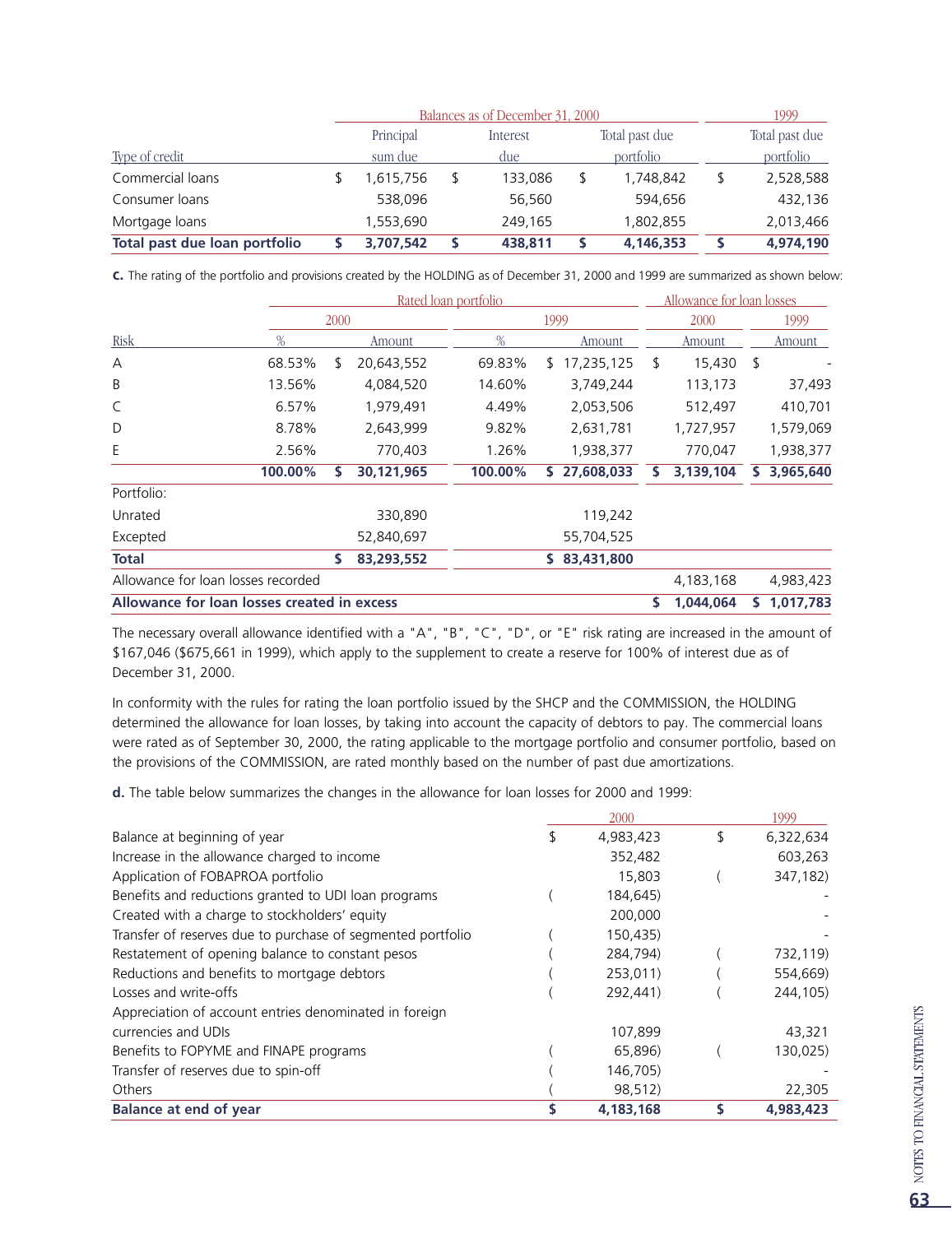#### NOTE 11 – CONSOLIDATION OF TRUSTS FOR RESTRUCTURED LOANS DENOMINATED IN UDIs

The rules of the COMMISSION require consolidating the trusts of restructured loans denominated in UDIs with the HOLDING, in order to reflect the operating fund, which is presented similarly to an interest rate swap with the Federal Government.

**a.** The balances of the items applicable to the balances of the trusts as of December 31, 2000 and 1999 are summarized as shown below:

| Item                                  | 2000            | 1999            |
|---------------------------------------|-----------------|-----------------|
| <b>Banks</b>                          | \$<br>307,145   | \$<br>75,548    |
| Government securities                 |                 | 1,152,665       |
| Loan portfolio                        | 3,790,686       | 4,684,695       |
| Past due portfolio                    | 859,728         | 921,111         |
| Interest accrued on loans             | 18,393          | 7,493           |
| Past due interest                     | 51,499          | 17,232          |
| Allowance for loan losses             | 1,211,541)      | 1,466,653)      |
| Other receivables                     |                 | 7,802           |
| Foreclosed assets                     |                 | 82,188          |
| <b>Total Assets</b>                   | \$<br>3,815,910 | \$<br>5,482,081 |
| Trust bonds                           | \$<br>3,781,753 | \$<br>5,489,199 |
| Income from sale of foreclosed assets |                 | 3,706           |
| Other payables                        | 27,229          | 8,610           |
| Income (loss) of the year             | 6,928           | 19,434)         |
| <b>Total Liabilities</b>              | \$<br>3,815,910 | \$<br>5,482,081 |

**b.** The amount of eliminations for items, carried out in the consolidation of the trusts, is summarized below:

| Accounting of the trusts          |     |            |    |            |  |  |
|-----------------------------------|-----|------------|----|------------|--|--|
| debit (credit) balance            |     | 2000       |    |            |  |  |
| <b>Banks</b>                      | \$  | 106,523    | (  | 19,388)    |  |  |
| Trust bonds                       |     | 3,781,753  |    | 4,231,393  |  |  |
| Administrative expenses recovered |     | 117,687)   |    | 128,031)   |  |  |
| Interest paid                     |     | 199,193)   |    | 260,069)   |  |  |
| Accounting of the HOLDING         |     |            |    |            |  |  |
| debit (credit) balance            |     | 2000       |    | 1999       |  |  |
| Other liabilities                 | (1) | 106,523    | \$ | 19,388     |  |  |
| Held-to-maturity securities       |     | 3,781,753) |    | 4,231,393) |  |  |
| Fees collected                    |     | 117,687    |    | 128,031    |  |  |
| Interest earned                   |     | 199.193    |    | 260.069    |  |  |

**c.** The amount of the total loan restructured in UDIs program as of December 31, 2000 and 1999 is summarized as shown below:

|                    | 2000 |                          |    |           |  |            |  |           | 1999            |
|--------------------|------|--------------------------|----|-----------|--|------------|--|-----------|-----------------|
|                    |      | States and               |    |           |  | Industrial |  |           |                 |
| Item               |      | Municipalities           |    | Mortgage  |  | Sector     |  | Total     | Total           |
| Current portfolio  |      | 1.264.747                | S. | 1,503,295 |  | 1,022,644  |  | 3,790,686 | 4,672,937<br>S. |
| Current interest   |      | 718                      |    | 11.973    |  | 5,702      |  | 18.393    | 19,252          |
| Past due portfolio |      | $\overline{\phantom{a}}$ |    | 511,506   |  | 348,223    |  | 859,729   | 883,988         |
| Interest due       |      | $\overline{\phantom{a}}$ |    | 25.627    |  | 25,871     |  | 51,498    | 54,355          |
| <b>Total</b>       |      | 1.265.465                |    | 2,052,401 |  | 1,402,440  |  | 4,720,306 | 5,630,532       |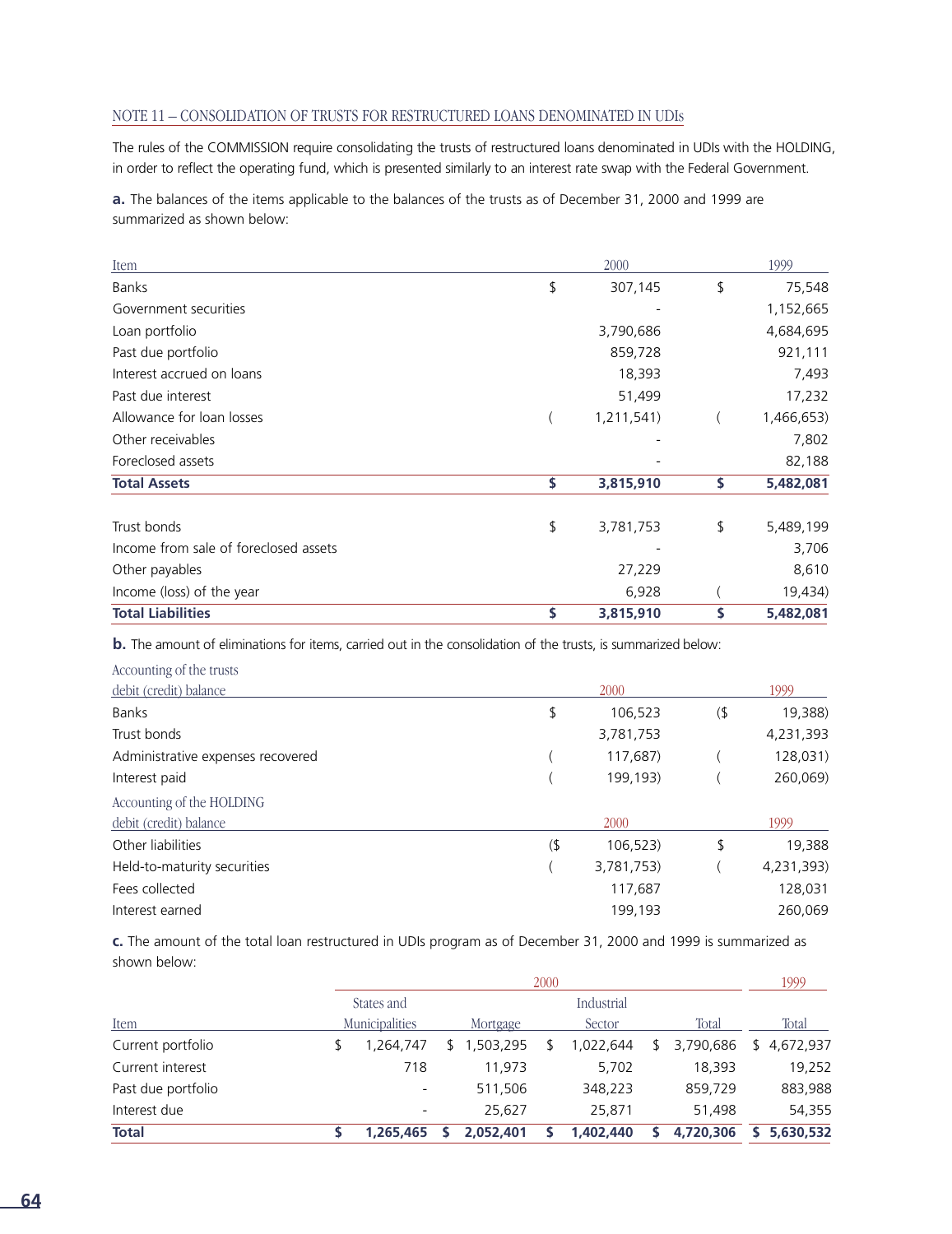**d.** During fiscal 2000, provisions were created to cover credit risks with a profit margin of the trusts amounting to \$238,641 (\$139,161 in 1999).

#### NOTE 12 – PROPERTY, FURNITURE AND EQUIPMENT

Property, furniture and equipment as of December 31, 2000 and 1999 is summarized as shown below:

| Item                                         | 2000            | 1999       |
|----------------------------------------------|-----------------|------------|
| Buildings and constructions                  | \$<br>1,981,581 | 2,164,830  |
| Electronic computer equipment                | 579,670         | 1,105,244  |
| Furniture and office equipment               | 574,672         | 1,531,581  |
| Transportation equipment                     | 60,820          | 83,493     |
| Installations and improvements               | 704,519         | 753,895    |
|                                              | \$<br>3,901,262 | 5,639,043  |
| Accumulated depreciation                     | 598,888)        | 2,132,030) |
| Total property, furniture and equipment, net | 3,302,374       | 3,507,013  |

#### NOTE 13 – PERMANENT STOCK INVESTMENTS

The HOLDING maintains permanent stock investments in associated and subsidiary companies. Subsidiary companies, pursuant to the provisions established by the COMMISSION, were not consolidated.

The investments in these unconsolidated subsidiaries, as well as in associated companies, were valued by using the equity method. Those investments are summarized below:

|                                                     | As of December 31, 2000 |    |                  |     |         |   | 1999    |
|-----------------------------------------------------|-------------------------|----|------------------|-----|---------|---|---------|
|                                                     | Cost of                 |    | Surplus or       |     |         |   |         |
| Entity                                              | <b>Acquisition</b>      |    | <u>(deficit)</u> |     | Total   |   | Total   |
| Fondo Sólida Banorte Generali, S.A. de C.V. SIEFORE | \$<br>262,899           | \$ | 63,177           | \$. | 326,076 | ፍ | 284,044 |
| Servicio Panamericano de Protección, S.A. de C.V.   | 47,942                  |    | 133,728          |     | 181,670 |   | 160,271 |
| Fianzas Banorte, S.A. de C.V.                       | 28,680                  |    | 32,353           |     | 61,033  |   | 55,626  |
| Seguros Banorte Generali, S.A. de C.V.              | 44,639                  |    | 15,674           |     | 60,313  |   | 56,559  |
| Controladora Prosa, S.A. de C.V.                    | 44,610                  |    | 15,729           |     | 60,339  |   | 20,227  |
| Pensiones Banorte Generali, S.A. de C.V.            | 39,066                  |    | 3,974            |     | 43,040  |   | 51,472  |
| Corporativo Edinbur, S.A. de C.V.                   | 17,798                  |    | 423              |     | 18,221  |   | 18,593  |
| S.D. Indeval, S.A. de C.V.                          | 4,316                   |    | 13,644           |     | 17,960  |   | 14,811  |
| Bolsa Mexicana de Valores, S.A. de C.V.             | 400                     |    | 13,958           |     | 14,358  |   | 11,941  |
| Procesar, S.A. de C.V.                              | 9,368                   |    | 3,788)           |     | 5,580   |   | 9,604   |
| Fondo Óptimo Bancen, S.A.                           | 4,250                   |    | 43)              |     | 4,207   |   | 4,475   |
| Fondo Banpaís, S.A. de C.V.                         | 1,831                   |    | 1,232            |     | 3,063   |   | 2,894   |
| Otros                                               | 43,624                  |    | 9,947            |     | 53,575  |   | 50,000  |
| <b>Total</b>                                        | \$<br>549,423           | \$ | 300,008          |     | 849,431 |   | 740,517 |

#### NOTE 14 – DEFERRED TAXES

The tax assessed on the HOLDING only reflects the taxable income of the year, measured in accordance with currently enacted tax legislation. However, due to the temporary differences in recognizing revenues and expenses for accounting and tax purposes, as well as the differences of balance sheet accounts between book and tax balances, the HOLDING has recognized a net deferred tax recoverable amounting to \$ 621,199 (\$370,936 in 1999).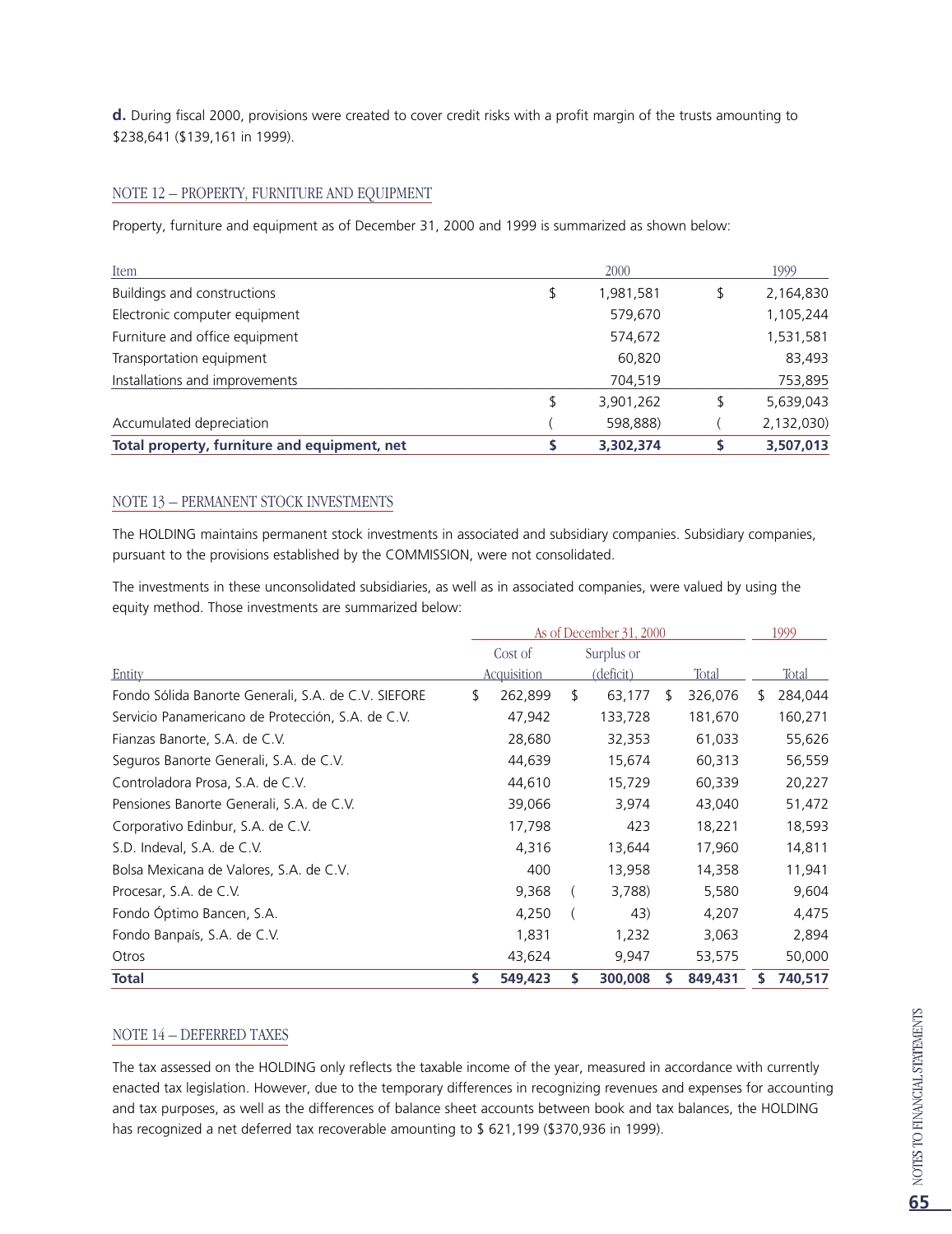|                                      |                    | 2000        |   |                          |                    | 1999        |         |
|--------------------------------------|--------------------|-------------|---|--------------------------|--------------------|-------------|---------|
|                                      | Temporary          | Deferred    |   |                          | Temporary          | Deferred    |         |
| Item                                 | <b>Differences</b> | Income Tax  |   | PTU                      | <b>Differences</b> | Income Tax  | PTU     |
| Allowance for loan losses            |                    |             |   |                          |                    |             |         |
| (not deducted)                       | \$1,385,556 \$     | 484,944 \$  |   | 138,556                  | $$2,643,152$ \$    | 925,103     | 264,315 |
| Suspended interest                   |                    |             |   |                          | 1,606,646          | 562,326     | 160,665 |
| Tax loss carryforwards               | 1,533,044          | 536,566     |   |                          | 2,558,445          | 895,456     |         |
| Inflationary component               |                    |             |   |                          |                    |             |         |
| of past due portfolio                |                    |             |   |                          | 550,089            | 192,531     |         |
| Deficit from valuation of securities | 539,574            | 179,580     |   | 53,957                   | 463,457            | 162,210     | 46,346  |
| Deficit from retirement obligations  |                    |             |   |                          | 101,244            | 35,436      | 10,125  |
| Loss sharing with FOBAPROA           | 2,243,896          | 785,364     |   | $\overline{\phantom{a}}$ | 317,840            | 111,244     | 31,784  |
| Asset tax recoverable                |                    | 25,224      |   |                          |                    | 15,714      |         |
| Valuation of FOBAPROA UDI accounts   |                    |             |   |                          | 1,324,341          |             | 132,434 |
| Excess of tax over book value of     |                    |             |   |                          |                    |             |         |
| foreclosed assets                    | 208,594            | 73,008      |   |                          |                    |             |         |
| Loss on sale of stock                | 91,715             | 32,100      |   | 8,951                    | 51,375             | 17,981      | 5,137   |
| Others                               | 8,999              | 2,339       |   | 231                      | 218,767            | 76,568      | 21,802  |
| <b>Total Deferred assets</b>         | \$6,011,378        | \$2,119,125 | s | 201,695                  | \$9,835,356        | \$2,994,569 | 672,608 |

As of December 31,

|             | 2000 |                                                   |    | 1999                                                                     |             |                    |                                 |                            |
|-------------|------|---------------------------------------------------|----|--------------------------------------------------------------------------|-------------|--------------------|---------------------------------|----------------------------|
|             |      | Deferred                                          |    |                                                                          |             |                    | Deferred                        |                            |
|             |      |                                                   |    | PTU                                                                      |             |                    | <b>Income Tax</b>               | PTU                        |
|             |      |                                                   |    |                                                                          |             |                    |                                 |                            |
|             |      |                                                   |    |                                                                          |             |                    |                                 |                            |
|             |      |                                                   |    |                                                                          | \$4,867,161 |                    |                                 | 884,688<br><sup>5</sup>    |
|             |      |                                                   |    |                                                                          |             |                    |                                 |                            |
| 1,463,693   |      | 512,292                                           |    | 21,775                                                                   |             |                    |                                 |                            |
|             |      |                                                   |    |                                                                          |             |                    |                                 |                            |
|             |      |                                                   |    |                                                                          |             |                    |                                 |                            |
| 11,147      |      | 3,901                                             |    | 206,020                                                                  | 1,134,674   |                    | 397,136                         | 247,345                    |
| 18,852      |      | (3,606)                                           |    | 1,871                                                                    | 90,803      |                    | 31,782                          | 9,080                      |
| 45,180      |      | 15,813                                            |    |                                                                          |             |                    |                                 |                            |
| 27,000      |      | 9,450                                             |    | 2,700                                                                    |             |                    |                                 |                            |
| 68,451      |      | 23,958                                            |    | 527                                                                      | 52,896      |                    | 18,414                          | 4,290                      |
| \$4,219,808 |      |                                                   | s  | 232,893                                                                  | \$6,145,534 |                    |                                 | \$1,145,403                |
|             |      |                                                   | (S | 31,198)                                                                  | \$3,689,822 | -S                 | 843,731                         | (5472, 795)                |
|             |      |                                                   |    | 621,199                                                                  |             |                    |                                 | 370,936                    |
|             |      | Temporary<br><b>Differences</b><br>\$1,791,570 \$ |    | <b>Income Tax</b><br>\$2,585,485 \$ 904,920 \$<br>\$1,466,728<br>652,397 |             | As of December 31, | Temporary<br><b>Differences</b> | \$1,703,506<br>\$2,150,838 |

Management has drawn up financial and tax projections, based on economic conditions estimated to be conservative. The foregoing allows for being confident in recovering the deferred tax asset with future taxable income in the normal course of the operations of the HOLDING and subsidiary companies.

By virtue of the issue discussed in the foregoing paragraph, the HOLDING prudently decided not to include tax loss carryforwards applicable to BANORTE in the amount of \$1,000,000 in the determination of deferred taxes as of December 31, 2000.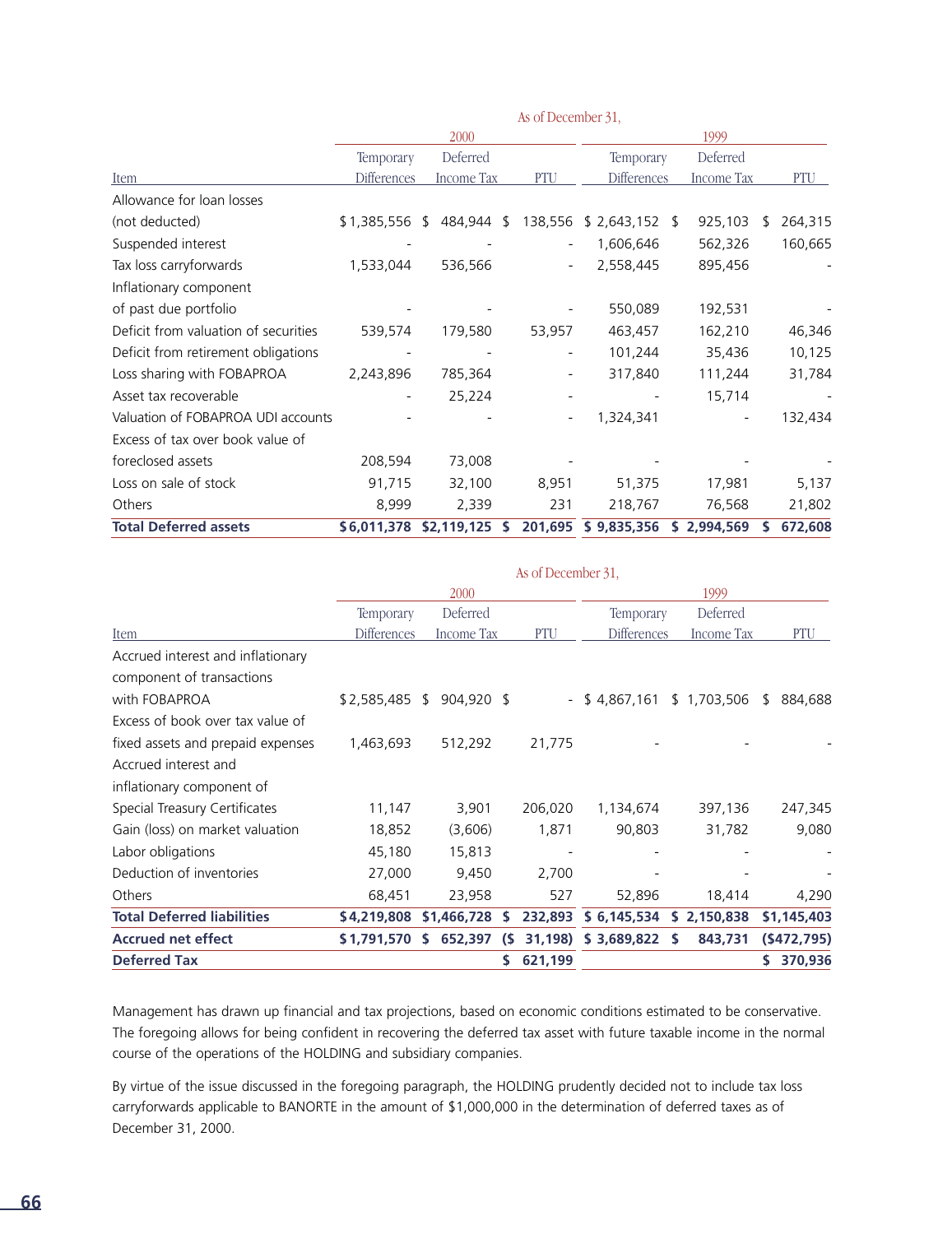#### NOTE 15 – OTHER ASSETS

The following items recorded as of December 31, 2000 and 1999 are summarized as shown below:

|                                                  | As of December 31, |           |    |           |  |  |  |  |
|--------------------------------------------------|--------------------|-----------|----|-----------|--|--|--|--|
| Item                                             |                    | 1999      |    |           |  |  |  |  |
| Investments of provisions for personnel pensions | S                  | 448,243   | \$ | 497,674   |  |  |  |  |
| Provision for labor obligations                  |                    | 447,953)  |    | 497,674)  |  |  |  |  |
| Goodwill                                         |                    |           |    | 267,276   |  |  |  |  |
| Amortization of goodwill                         |                    |           |    | 12,844)   |  |  |  |  |
| Additional rights for retirement obligations     |                    |           |    | 111,961   |  |  |  |  |
| Additional labor retirement obligations          |                    |           |    | 213,205)  |  |  |  |  |
| Other unamortized expenses                       |                    | 773,480   |    | 389,559   |  |  |  |  |
| Accumulated amortization of other expenses       |                    | 88,465)   |    | 15,470)   |  |  |  |  |
| Deferred charge for benefits to mortgage debtors |                    |           |    | 35,300    |  |  |  |  |
| Deferred charge for provision for Loss Sharing   |                    |           |    | 390,914   |  |  |  |  |
| Organization expenses, net                       |                    | 384,075   |    |           |  |  |  |  |
| Investments of the contingency reserves          |                    | 3,196     |    | 3,196     |  |  |  |  |
| Provision for the contingency reserve            |                    | 3,196)    |    | 3,196)    |  |  |  |  |
| Other assets                                     |                    | 207,303   |    | 696,208   |  |  |  |  |
| Total                                            |                    | 1,276,683 |    | 1,649,699 |  |  |  |  |

The balance of "Deferred charge for benefits to mortgage debtors" was amortized against prior year income, in accordance with official communication 601-II-13825 issued by the COMMISSION.

The balance of "Deferred charge for provision for Loss Sharing" was charged to the reserve for shared losses of FOBAPROA obligations, in accordance with official communication 601-II-13825 issued by the COMMISSION.

#### NOTE 16 – INSTITUTO PARA LA PROTECCION AL AHORRO BANCARIO (IPAB)

As part of the measures adopted to face the economic crisis that arose at the end of 1994, in December 1998, the Congress of the United Mexican States enacted the Ley de Protección al Ahorro Bancario (Bank Savings Protection Law) that went into effect on January 20, 1999. In that law it was also created the Instituto para la Protección al Ahorro Bancario (IPAB) which will substitute the FOBAPROA. IPAB remains in operation for the sole purpose of administering the transactions of the program known as "capitalization and purchase of loan portfolio".

The purpose of the IPAB is to apply a series of preventive measures geared toward avoiding financial problems that can be faced by credit institutions, as well as to assure performance by these institutions with regard to depositors.

The bank subsidiaries of the HOLDING carried out transactions with the FOBAPROA, derived from the application of flows of credits. In exchange for the loan portfolio assigned to FOBAPROA, promissory notes payable by FOBAPROA were received by the HOLDING. Those promissory notes mature from 8 to 10 years, counted as of the date of the transaction. The HOLDING retains the obligation of sharing 29% and 25% in the loss suffered by FOBAPROA on the transferred portfolio. In the event any earnings are generated on that portfolio, those earnings would apply completely to the HOLDING.

The balances of promissory notes payable by FOBAPROA amount to \$ 16,403,634, including interest in the amount of \$ 6,622,927.

Payments made to the IPAB for quotas amounted to \$116,948 and \$ 288,465 during 2000 and 1999, respectively.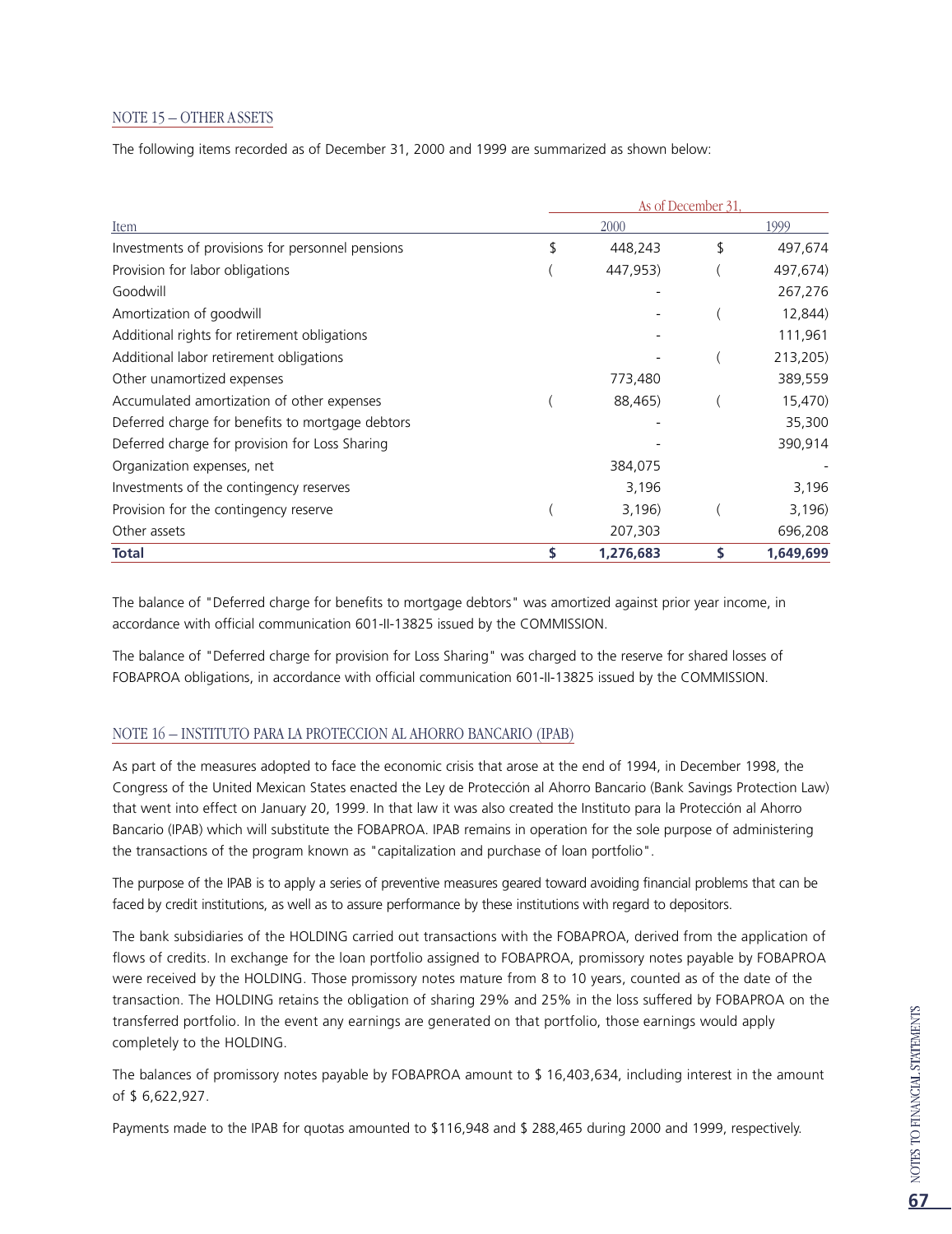#### NOTE 17 – DEMAND DEPOSITS

The balance of this item as of December 31, 2000 and 1999 is summarized as shown below:

|                                                          |   | 2000       | 1999       |
|----------------------------------------------------------|---|------------|------------|
| Checking accounts                                        | S | 20,060,130 | 22,282,986 |
| US dollar denominated checking accounts                  |   | 3,193,792  | 620,505    |
| Demand deposits in current account                       |   | 2,618,467  | 2,012,423  |
| Deposits in savings accounts                             |   | 46.545     | 73,518     |
| Demand deposits in US dollar denominated current account |   | 20.274     | 143        |
| <b>Total</b>                                             |   | 25,939,208 | 24,989,575 |

These liabilities accrue interest at an interest rate that fluctuates between 3.00% and 13.19%, depending on the type of instrument and the average balance maintained in investments.

#### NOTE 18 – TERM DEPOSITS

The balance of this item as of December 31, 2000 and 1999 is summarized as shown below:

|                                                | 2000       | 1999       |
|------------------------------------------------|------------|------------|
| Promissory notes with liquid yield at maturity | 34.914.114 | 51,714,978 |
| US dollar denominated fixed term deposits      | 4,494,417  | 5,403,798  |
| Fixed term deposits                            | 39.249     | 6,910,326  |
| Deposits withdrawable on preestablished days   | 683,980    | 121,406    |
| Accrued interest payable                       | 288,089    | 157,265    |
| <b>Total</b>                                   | 40,419,849 | 64,307,773 |

These deposits accrue interest at annual rates ranging from 2.00% up to 15.85% (2.00% to 16.80% in 1999). The related maturities are variable, mainly at less than one year.

#### NOTE 19 – OUTSTANDING BANK BONDS

As of December 31, 2000, the HOLDING has placed outstanding bank bonds. The conditions of those bonds are summarized as shown below:

| <b>Total</b>                                                                                                                                                                         | S  | 1,308,696 | 3.292.708 |
|--------------------------------------------------------------------------------------------------------------------------------------------------------------------------------------|----|-----------|-----------|
| Accrued interest payable                                                                                                                                                             |    | 58,696    | 25,543    |
| BANCEN 6-98 issue for 30,000,000 bonds with a face<br>value of one hundred pesos each one due on March 7, 2002,<br>and interest payable every 28 days at variable market rates.      |    |           | 3,267,165 |
| BANORTE 200 issue for 2,500,000 bonds with a face value<br>of one hundred pesos each one due on September 4, 2003,<br>and interest payable every 189 days at a fixed rate of 16.00%. |    | 250.000   |           |
| BANORTE 100 issue for 10,000,000 bonds with a face<br>value of one hundred pesos each one due on May 1, 2003,<br>and interest payable every 189 days at a fixed rate of 15.59%.      | \$ | 1,000,000 | \$        |
|                                                                                                                                                                                      |    | 2000      | 1999      |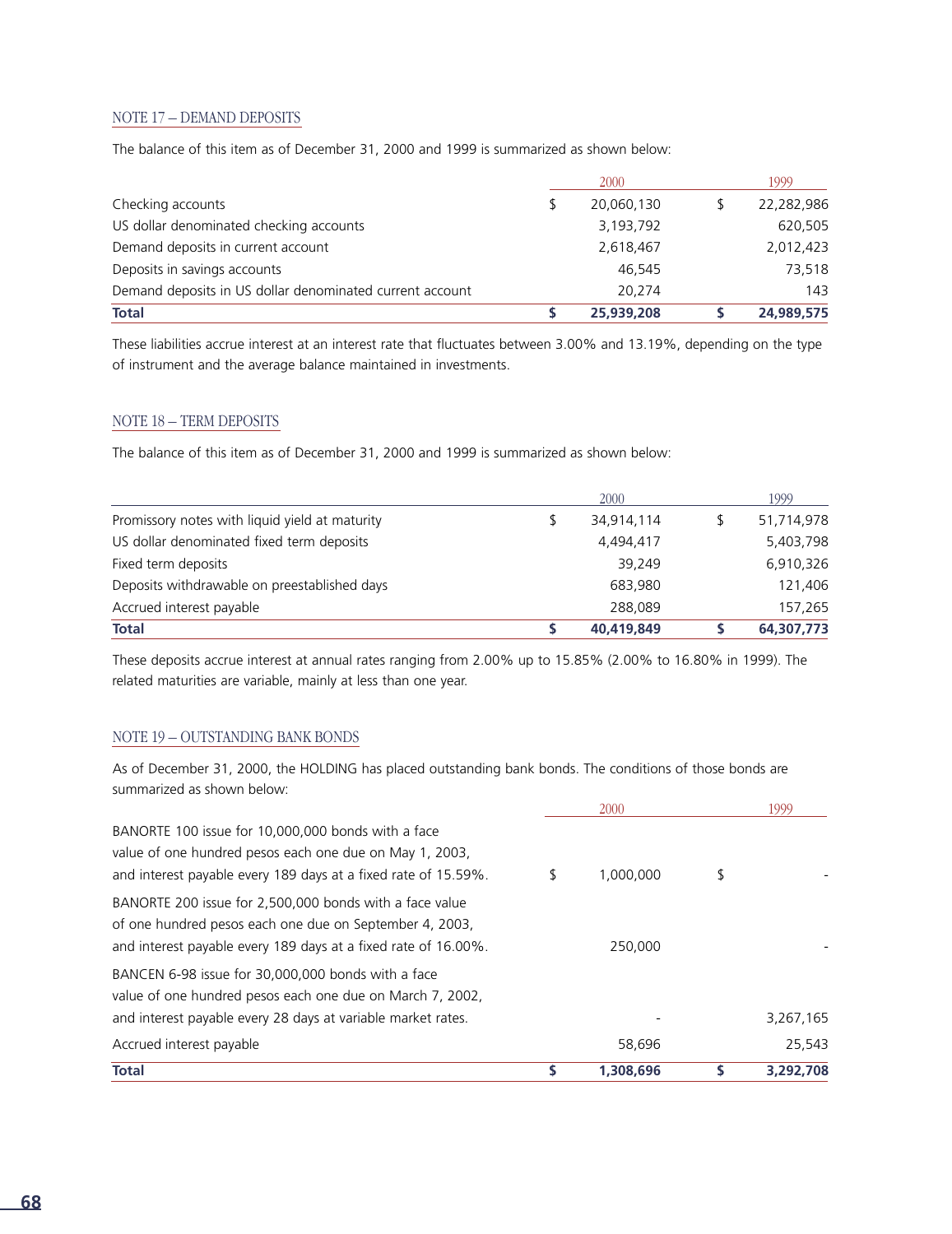The HOLDING's management decided to call the BANCEN 6-98 Bank Bond issue on January 13, 2000. The accrued interest expensed amounts to \$ 158,133 (\$ 1,084,438 in 1999).

#### NOTE 20 – BANK AND OTHER ENTITIES LOANS

The balance of this item as of December 31, 2000 and 1999 is summarized as shown below:

|                                       |    |              | As of December 31. |            |
|---------------------------------------|----|--------------|--------------------|------------|
| Item                                  |    | 2000         |                    | 1999       |
| Deposits and bank loans               | \$ | 9,619,031    | \$                 | 12,824,011 |
| Deposits and loans from foreign banks |    | 2,533,789    |                    | 2,705,553  |
| Loans on rediscounted portfolio       |    | 5,200,803    |                    | 3,617,246  |
| CPO's issued                          |    | 3,124,760    |                    |            |
| Call money                            |    | 1,864,000    |                    |            |
| FOVI rediscounts                      |    | 1,718,754    |                    | 267,596    |
| Provisions for interest               |    | 126,235      |                    | 127,806    |
| <b>Total</b>                          | \$ | 24, 187, 372 |                    | 19,542,212 |

The balance as of December 31, 2000 of bank loans includes US 990,328,000 dollars.

#### NOTE 21 – LABOR LIABILITIES

The HOLDING recognizes liabilities for pension plans and seniority premiums, by using the "Projected Unitary Credit System" method of financing. This system considers the accrued benefits at the date of valuation, as well as the benefits generated during the year of the plan.

The amount of actuarial present value of benefit obligations and projected benefits as of December 31, 2000 and 1999, determined by independent appraisers, is summarized as shown below:

|                                                    |               | 2000 |           | 1999        |   |           |  |
|----------------------------------------------------|---------------|------|-----------|-------------|---|-----------|--|
|                                                    | Personnel     |      | Seniority | Personnel   |   | Seniority |  |
| Item                                               | pensions      |      | premiums  | pensions    |   | premiums  |  |
| Projected benefit obligations (PBO)                | \$<br>566,408 | S.   | 50,644    | \$1,198,926 | S | 56,544    |  |
| Unamortized transition liability (asset)           | 274,730       |      | 46,139)   | 302,421     |   | 51,271)   |  |
| Prior service and amendments of plans,             |               |      |           |             |   |           |  |
| unamortized                                        | 180,713)      |      | 7,646)    | 246,073     |   | 3,194     |  |
| Assumption changes and adjustments for experience, |               |      |           |             |   |           |  |
| unamortized                                        | 86,005        |      | 38,014)   |             |   |           |  |
| Plan assets at market value                        | 431,360       |      | 136,436   | 714,797     |   | 38,419    |  |
| Projected net liability (asset)                    | 16,006)       |      | 6,429     | 2,119       |   |           |  |
| Actuarial present value of benefit obligations     | 360,290       |      | 21,338    | 549,867     |   | 53,867    |  |
| Loss (gain) on assumption changes                  | 231           |      | 16)       | 203,381     |   | 4,253)    |  |
| Current net cost                                   | 8,581         |      | 4,108     |             |   |           |  |
| Current net liability                              |               |      |           | 414,434     |   | 127,834   |  |
| Additional liability                               |               |      |           |             |   | 10,738)   |  |
| Intangible assets                                  |               |      |           | 627,640     |   | 13,369    |  |

Indemnifications and direct labor costs are expensed in the year they are paid.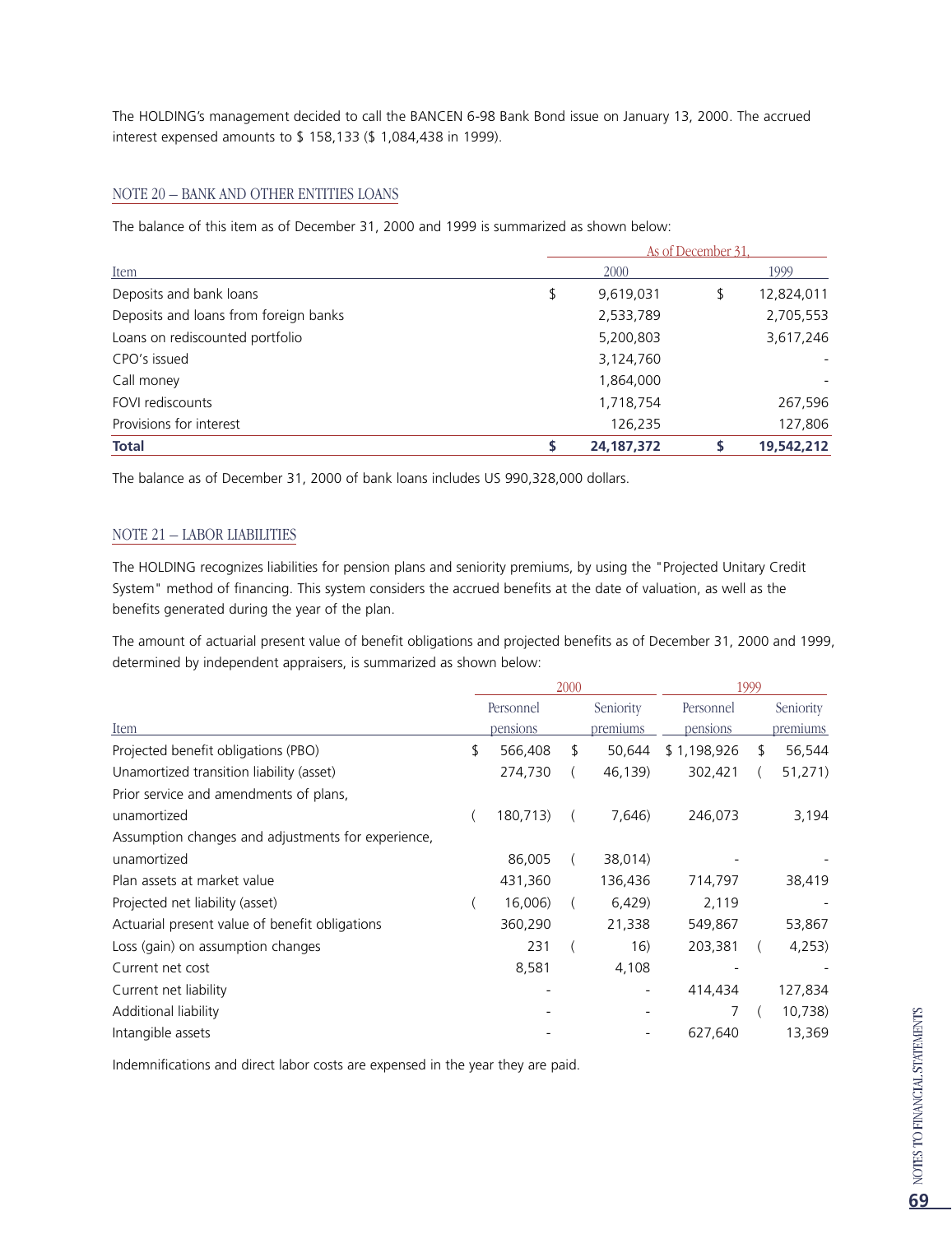At 1999 year-end, the HOLDING, through its subsidiaries, funded the amount of \$312,825 to cover the payments of retired personnel. Those obligations are controlled in memorandum accounts and the determination of the actuarial present value of benefit obligations will continue to be calculated actuarially. This retirement of investments was not subject to income tax, by virtue of meeting the tax requirements for considering it a pension plan transfer.

In fiscal 1999, BANORTE created an additional liability for labor benefit obligations at retirement for personnel pensions and an intangible asset for additional rights and recognized an excess in the limit of the additional liability with a charge to stockholder's equity. These entries were cancelled as a result of the base calculation for year-end of the year ended December 31, 2000.

#### NOTE 22 – OUTSTANDING SUBORDINATED DEBENTURES

As of December 31, 2000, the HOLDING settled all its outstanding subordinated debentures that were called early in February 2000. As of December 31, 1999, the balance in the amount of \$1,075,578 includes interest. The summary and main characteristics of the foregoing are described below:

|                                                                                                                                                                       | 1999          |
|-----------------------------------------------------------------------------------------------------------------------------------------------------------------------|---------------|
| Debentures issued with annual maturities in the amount of \$100,000<br>up to December 2003 and interest at variable market rates<br>(21.28% annual in December 1999). | \$<br>435.622 |
| Debentures issued with a maturity up to October 2006 and<br>interest at variable market rates (19.74% annual in December 1999).                                       | 435,622       |
| Debentures issued with quarterly maturities in the amount of \$100,000<br>up to May 2000 and interest at a real fixed rate of 4.5% annual.                            |               |
| Interest is adjusted monthly.                                                                                                                                         | 197,457       |
| Accrued interest payable.                                                                                                                                             | 6.877         |
| <b>Total</b>                                                                                                                                                          | 1,075,578     |

As of December 31, 1999, interest charged to the statement of income amounts to \$307,564.

#### NOTE 23 – CONTINGENCIES AND COMMITMENTS

As of December 31, 2000 and 1999, the HOLDING has the following contingent obligations and commitments:

- **a.** The HOLDING has commitments due to the opening of irrevocable credits, authorized signed guarantees and other contingent obligations in the amount of \$20,435,905 and \$11,518,782 as of December 31, 2000 and 1999 respectively, which are recorded in memorandum accounts.
- **b.** Indemnifications in favor of personnel in case of an unjustified lay-offs or death, under certain circumstances p rovided for in the LFT.
- **c.** Due to tax differences that could result from an eventual review of the tax returns filed by the HOLDING and the different criteria in interpreting legal provisions between the HOLDING and the tax authorities.
- **d.** Due to suits filed against the HOLDING for full, civil and commercial trials. In the opinion of the lawyers of the HOLDING, the suits filed are considered inadmissible and any unfavorable ruling handed down would not affect the financial position of the HOLDING.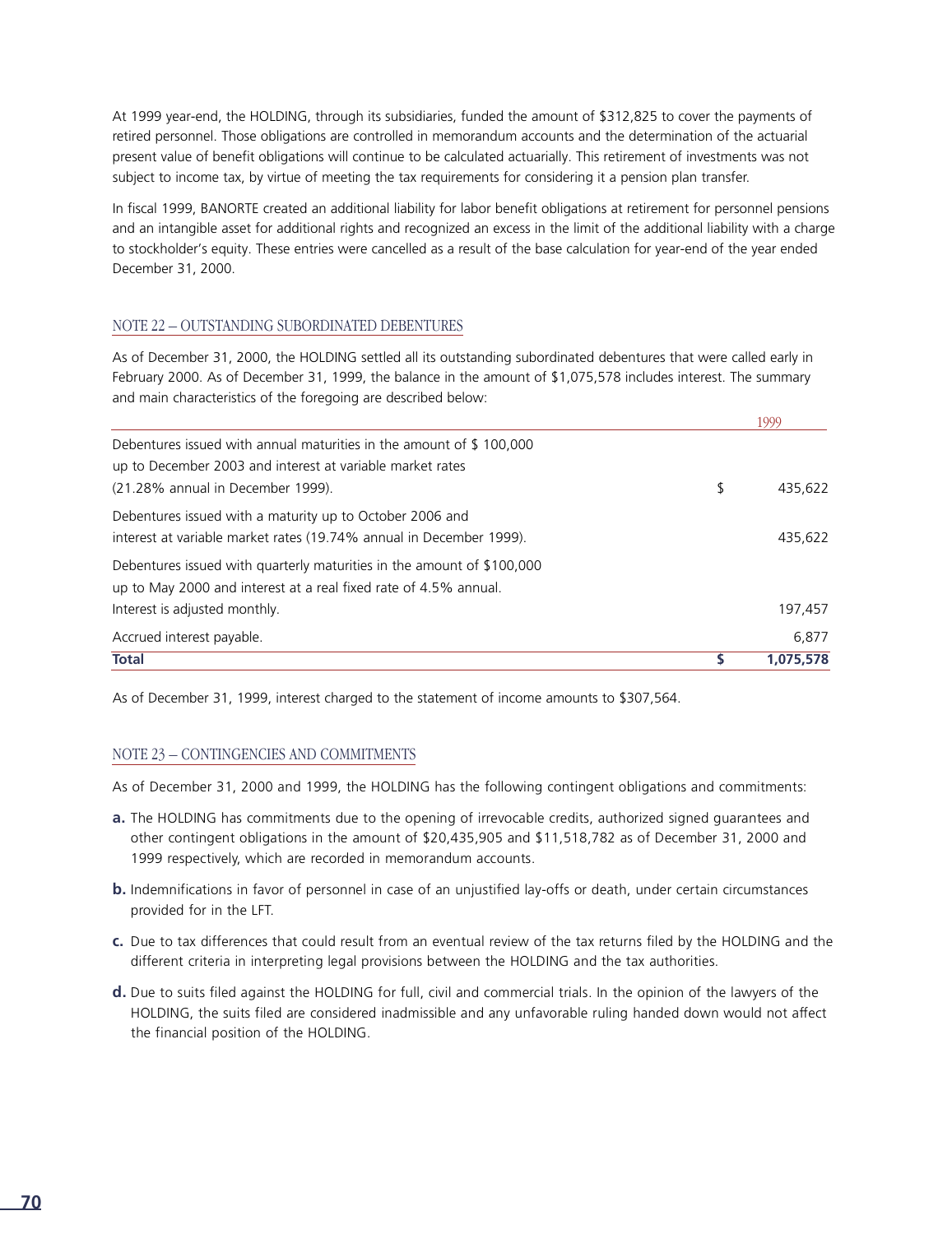#### NOTE 24 –ASSETS AND LIABILITIES DENOMINATED IN FOREIGN CURRENCY AND UDIs

#### FOREIGN CURRENCY TRANSACTIONS

The amounts shown in this note are stated in thousands of US dollars, inasmuch as it is the preponderant foreign currency for the HOLDING.

The regulations of BANXICO set forth the following standards and limits for purposes of foreign currency transactions:

- **a.** The (short or long) position in US dollars should be equivalent to a maximum of 15% of the HOLDING's net capital of the third immediately foregoing month.
- **b.** Admitting foreign currency denominated liabilities should not exceed 18.3% of the basic capital of the HOLDING.
- **c.** The rules governing the investment of foreign currency transactions requires maintaining a minimum level of liquid assets, in accordance with a calculation mechanism established by BANXICO, based on the maturity date of foreign currency transactions.

As of December 31, 2000 and 1999, the HOLDING had a foreign currency position denominated in US dollars, as summarized below:

|                       |           | Thousands of US dollars |
|-----------------------|-----------|-------------------------|
|                       | 2000      | 1999                    |
| Assets                | 2,044,281 | 4,373,584               |
| Liabilities           | 2,055,979 | 4,379,207               |
| <b>Short position</b> | 11,698    | 5,623                   |

As of December 31, 2000, the exchange rate set by BANXICO for the valuation of foreign currency accounts was \$9.6098 per US dollar (\$9.5143 as of December 31, 1999).

#### TRANSACTIONS DENOMINATED IN UDIs

As of December 31, 2000, the value of the UDI determined by BANXICO and used by the HOLDING to value its assets and liabilities denominated in UDIs was \$2.909158 (\$2.671267 in 1999). At those same dates, the HOLDING has assets and liabilities, as shown below:

|                       |         | Thousands of Investment Units |
|-----------------------|---------|-------------------------------|
|                       | 2000    | 1999                          |
| Assets                | 26,393  | 969,388                       |
| Liabilities           | 216,306 | 1,322,121                     |
| <b>Short position</b> | 189,913 | 352,733                       |

#### NOTE 25 – STOCKHOLDERS' EQUITY

As of December 31, 2000, the capital stock of the HOLDING is represented by 493,173,887 common series "O" shares, with a par value of three pesos and fifty centavos each one, fully subscribed for and paid. That capital stock is summarized as shown below:

| <b>Total Capital Stock</b> |             |             |  | 4,588,497 |        | 4,516,054 |  |
|----------------------------|-------------|-------------|--|-----------|--------|-----------|--|
| Increase from restatement  |             |             |  | 2,862,388 |        | 2,863,139 |  |
| Series "O" shares          | 493,173,887 | 472,261,483 |  | 1,726,109 |        | 1,652,915 |  |
| <b>Description</b>         | 2000        | 1999        |  | 2000      |        | 1999      |  |
|                            |             | shares      |  |           | Amount |           |  |
|                            | Number of   |             |  |           |        |           |  |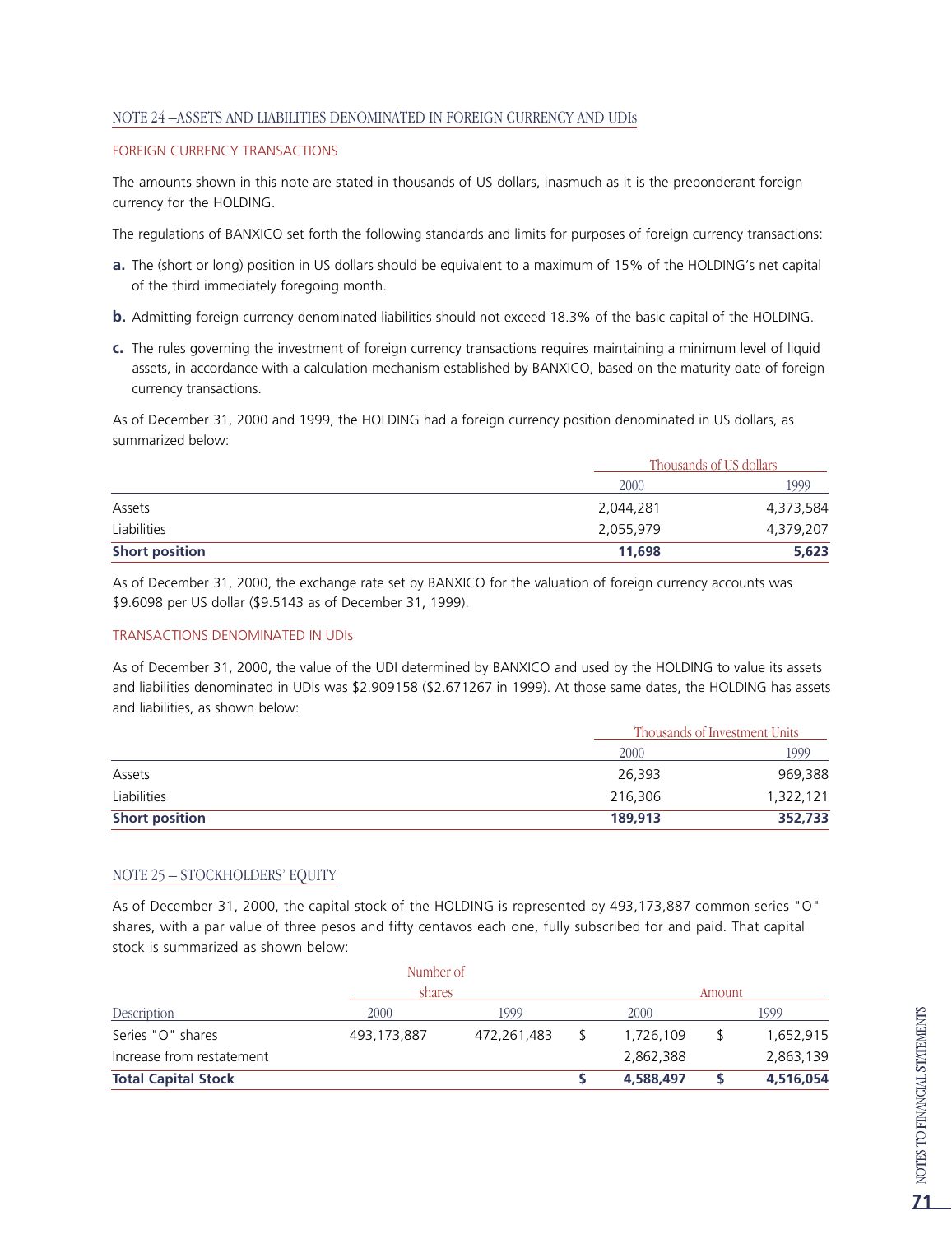The HOLDING should create a legal reserve fund, by appropriating 5% of its earnings of each fiscal year until that fund is equivalent to 20% of its capital stock.

Dividends paid by companies to legal entities resident in Mexico will be tax-free if they are paid out of the Cuenta de Utilidad Fiscal Neta (Net Taxable Income Account or "CUFIN"). Dividends paid out of the CUFIN in excess of the balance thereof are subject to 35% income tax on the result derived from multiplying the dividend paid by the 1.5385 factor. The resulting tax will by payable by the HOLDING.

In addition to the foregoing, dividends paid to individuals or foreign residents are subject to a 5% withholding payable by the stockholder, on the result of multiplying those dividends by the 1.5385 factor (1.515 if the dividends are paid to individuals resident in Mexico if those dividends are paid out of the CUFIN).

When dividends are paid to residents in countries with which treaties have been entered into to avoid double taxation, the withholding will be made in accordance with the terms set forth in the applicable treaty.

#### NOTE 26 - CAPITALIZATION

The new standards set forth by the BANXICO to calculate the capitalization index adjust weighted assets in accordance with the credit and market risk. The relevant events discussed in Note 2 affected the determination of net capital of the HOLDING.

The capitalization indexes of the Bank subsidiaries are summarized as shown below:

#### **a.** BANCO MERCANTIL DEL NORTE, S.A.

By considering only the credit risk, the capitalization index determined by BANORTE as of December 2000 and 1999 reached 12.84% and 13.36%, with a basic capital of 11.67% and 8.16%, respectively. By including market risks in the determination of assets weighted by risk, the total capitalization index of the BANORTE reached 11.23% and 12.63% for those periods, with a basic capital of 10.21% and 7.71%, respectively. Both cases were well above regulatory requirements.

|                               | 2000        |              | 1999        |              |  |
|-------------------------------|-------------|--------------|-------------|--------------|--|
|                               |             | Credit and   |             | Credit and   |  |
| % of assets subject to risk   | Credit risk | market risk  | Credit risk | market risk  |  |
| Basic capital                 | 11.67%      | 10.21%       | 8.16%       | 7.71%        |  |
| Supplementary capital         | 1.17%       | 1.02%        | 5.20%       | 4.92%        |  |
| Net capital                   | 12.84%      | 11.23%       | 13.36%      | 12.63%       |  |
| Assets subject to credit risk |             | \$38,906,441 |             | \$30,124,907 |  |
| Assets subject to market risk |             | 5,575,078    |             | 1,730,548    |  |
| Total assets subject to risk  |             | \$44,481,519 |             | \$31,855,455 |  |

#### **b.** BANCO DEL CENTRO, S.A.

By considering only the credit risk, the capitalization index determined by the BANCEN as of December 2000 and 1999 reached 24.90% and 58.13%, with a basic capital of 24.90% and 51.19%, respectively. By aggregating market risk, the total capitalization index of the BANCEN reached 21.09% and 43.48% for those periods, with a basic capital of 21.09% and 38.28%, respectively. Both cases were well above regulatory requirements.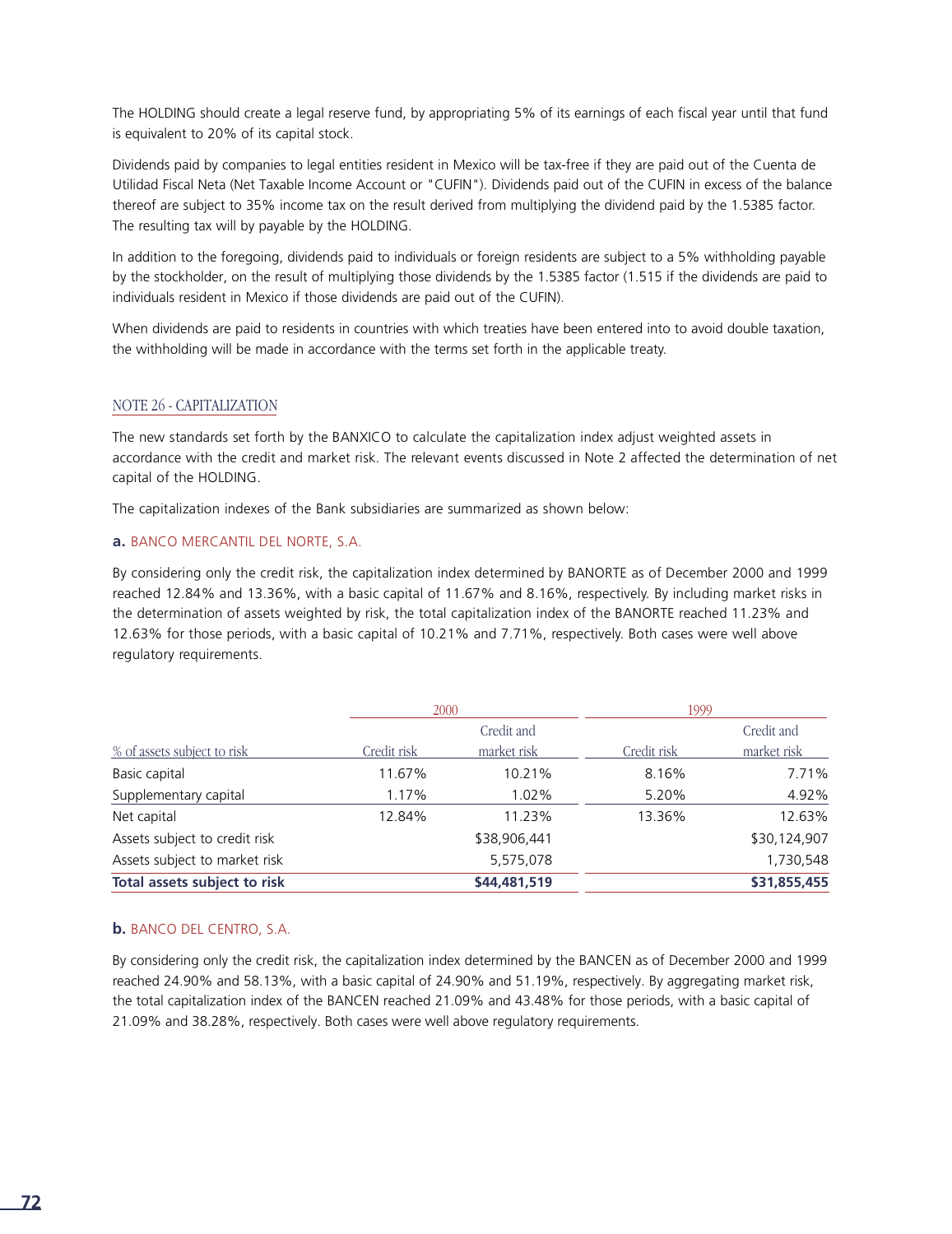|                               |                          | 2000        | 1999        |             |  |  |
|-------------------------------|--------------------------|-------------|-------------|-------------|--|--|
|                               |                          | Credit and  |             | Credit and  |  |  |
| % of assets subject to risk   | Credit risk              | market risk | Credit risk | market risk |  |  |
| Basic capital                 | 24.90%                   | 21.09%      | 51.19%      | 38.28%      |  |  |
| Supplementary capital         | $\overline{\phantom{0}}$ |             | 6.94%       | 5.20%       |  |  |
| Net capital                   | 24.90%                   | 21.09%      | 58.13%      | 43.48%      |  |  |
| Assets subject to credit risk |                          | \$3,211,395 |             | \$3,038,019 |  |  |
| Assets subject to market risk |                          | 579,003     |             | 1,024,228   |  |  |
| Total assets subject to risk  |                          | \$3,790,398 |             | \$4,062,247 |  |  |

#### NOTE 27 – OBLIGATORILY CONVERTIBLE SUBORDINATED DEBENTURES

As of December 31, 1999, the HOLDING held obligatorily convertible subordinated debentures into shares representative of capital. The characteristics and summary of those debentures are described below:

| Item                                                       | 2000 | 1999 |         |  |
|------------------------------------------------------------|------|------|---------|--|
| Obligatorily convertible subordinated debentures           |      |      |         |  |
| into shares representative of capital stock GFNORTE 97     |      |      |         |  |
| Series "O" with a single maturity in December 2002         |      |      |         |  |
| and interest payable on the last day of every 28 day       |      |      |         |  |
| period at variable annual market rates (20.92% and 19.98%) |      |      |         |  |
| in December 2000 and 1999, respectively.                   |      |      | 462,848 |  |
| Accrued interest payable                                   |      |      | 5.974   |  |
| <b>Total</b>                                               |      |      | 468.822 |  |

As of December 31, 2000, interest charged to the statement of income amounts to \$77,038 (\$126,507 in 1999). As discussed in Note 2, HOLDING called for the early redemption of the obligatorily convertible subordinated debentures in December 2000.

#### NOTE - 28 – IMPUESTO SOBRE LA RENTA (ISR), IMPUESTO AL ACTIVO (IMPAC) AND

#### PARTICIPACIÓN DE LOS TRABAJADORES EN LAS UTILIDADES (PTU)

#### INCOME TAX (ISR)

The HOLDING and its subsidiaries are subject to income tax that is calculated by considering certain impacts of inflation as taxable or deductible. Those impacts involve depreciation calculated on values in constant pesos, which allow for deducting current costs. Furthermore, the impact of inflation on certain assets and monetary assets and liabilities is accumulated or deducted, by using the inflationary component. The income tax rate in effect is 35% on the taxable income. The HOLDING is further under obligation to pay 30% income tax every year (32% transitorily in 1999) and the remainder at the time earnings is distributed. That remainder is recorded as a long-term liability.

The HOLDING and its consolidated subsidiaries have tax loss carryforwards for ISR purposes that will be indexed in the fiscal year in which they are realized. Those tax loss carryforwards can be realized against taxable income in a period not exceeding 10 years. The restated amount of those tax loss carryforwards at the date of the financial statements of the HOLDING and subsidiaries are the following: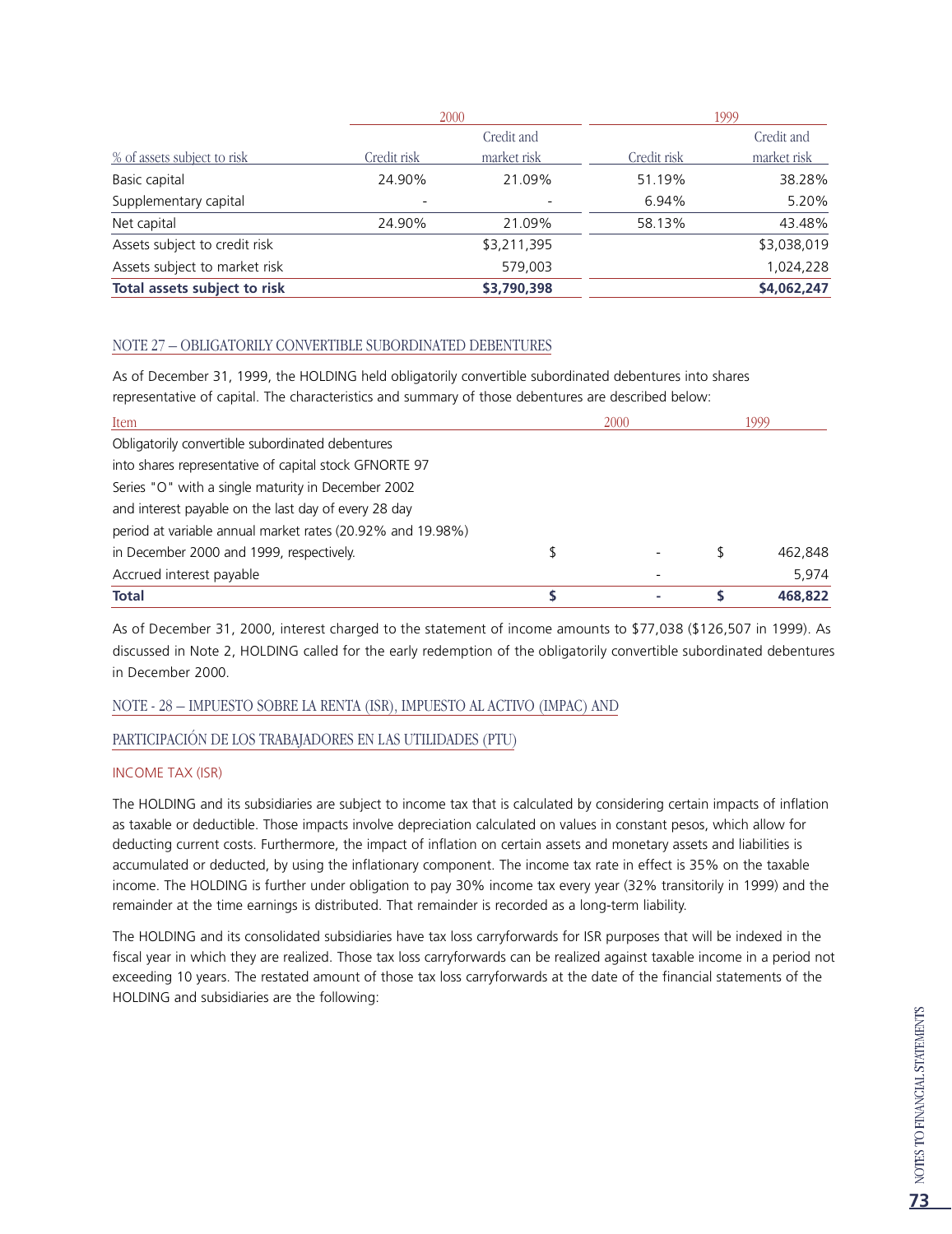|                                        |    | Tax loss      |
|----------------------------------------|----|---------------|
| Entity                                 |    | carryforwards |
| Grupo Financiero Banorte, S.A. de C.V. | \$ | 6,679         |
| Banco Mercantil del Norte, S.A.        |    | 2,485,956     |
| Banco del Centro, S.A.                 |    | 4,959,239     |
| Arrendadora Banorte, S.A. de C.V       |    | 937,089       |
| Factor Banorte, S.A. de C.V.           |    | 13,841        |
| Casa de Bolsa Banorte, S.A. de C.V.    |    | 13.166        |
| <b>Total</b>                           | S  | 8,415,970     |

#### ASSET TAX (IMPAC)

The HOLDING and its subsidiaries are subject to paying Impuesto al Activo (Asset Tax or "IMPAC") which is calculated by applying a 1.8% rate to the average of fixed assets, expenses and deferred charges, reduced by the average of the debts used to acquire those assets. The amount paid during the year by the subsidiaries of the HOLDING was immaterial.

#### EMPLOYEES' PROFIT SHARING (PTU)

Employees' profit sharing is calculated in accordance with taxable income, considering tax depreciation at historical values, therefore the inflationary component is not considered.

#### NOTE 29 – MEMORANDUM ACCOUNTS

The balance of this item is summarized as shown below:

|                                                                   | 2000              | 1999 |             |
|-------------------------------------------------------------------|-------------------|------|-------------|
| Transactions for account of third parties                         |                   |      |             |
| Customer banks (current accounts)                                 | \$<br>2,453       | \$   | 3,670       |
| Liquidation of customer transactions                              | 3,548,432         |      | 921,972)    |
| Securities of customers received in custody                       | 59,905,035        |      | 65,610,630  |
| Securities and notes received in guarantee                        | 476               |      | 907         |
| Customer repurchase transactions                                  | 24,284,731        |      | 23,655,799  |
| Purchase transactions (option price)                              | 336,312           |      | 152,231     |
| Assets in custody or administration                               | 73,268,657        |      | 89,834,709  |
| Administrative trusts                                             | 947,755           |      | 1,089,170   |
| <b>Total</b>                                                      | \$<br>162,293,851 | \$   | 179,425,144 |
| <b>Transactions under its own program</b>                         |                   |      |             |
| Authorized signed guarantees                                      | \$<br>3,123       | \$   | 3,367       |
| Other contingent liabilities                                      | 19,936,370        |      | 10,944,696  |
| Opening of irrevocable credits                                    | 496,412           |      | 570,719     |
| Amounts committed in transactions with FOBAPROA                   | 3,604,807         |      | 8,510,953   |
| Outstanding deposit certificates                                  | 428,759           |      | 116,289     |
| Securities of the company delivered in custody                    | 28,776            |      | 14,106,700  |
| Government securities of the company in custody                   | 24,211            |      | 15,567      |
| Assets in trust or mandate                                        | 36,200,929        |      | 36,385,283  |
| Investments of the funds of the retirement savings system         | 2,162,104         |      | 2,471,070   |
| Integration of loan portfolio                                     |                   |      | 83,556,826  |
| Investment banking transactions for account of third parties, net | 69,342,004        |      | 32,349,836  |
| Amounts contracted in derivative instruments                      | 2,649,666         |      | 2,473,081   |
| <b>Total</b>                                                      | \$<br>134,877,161 | \$   | 191,504,387 |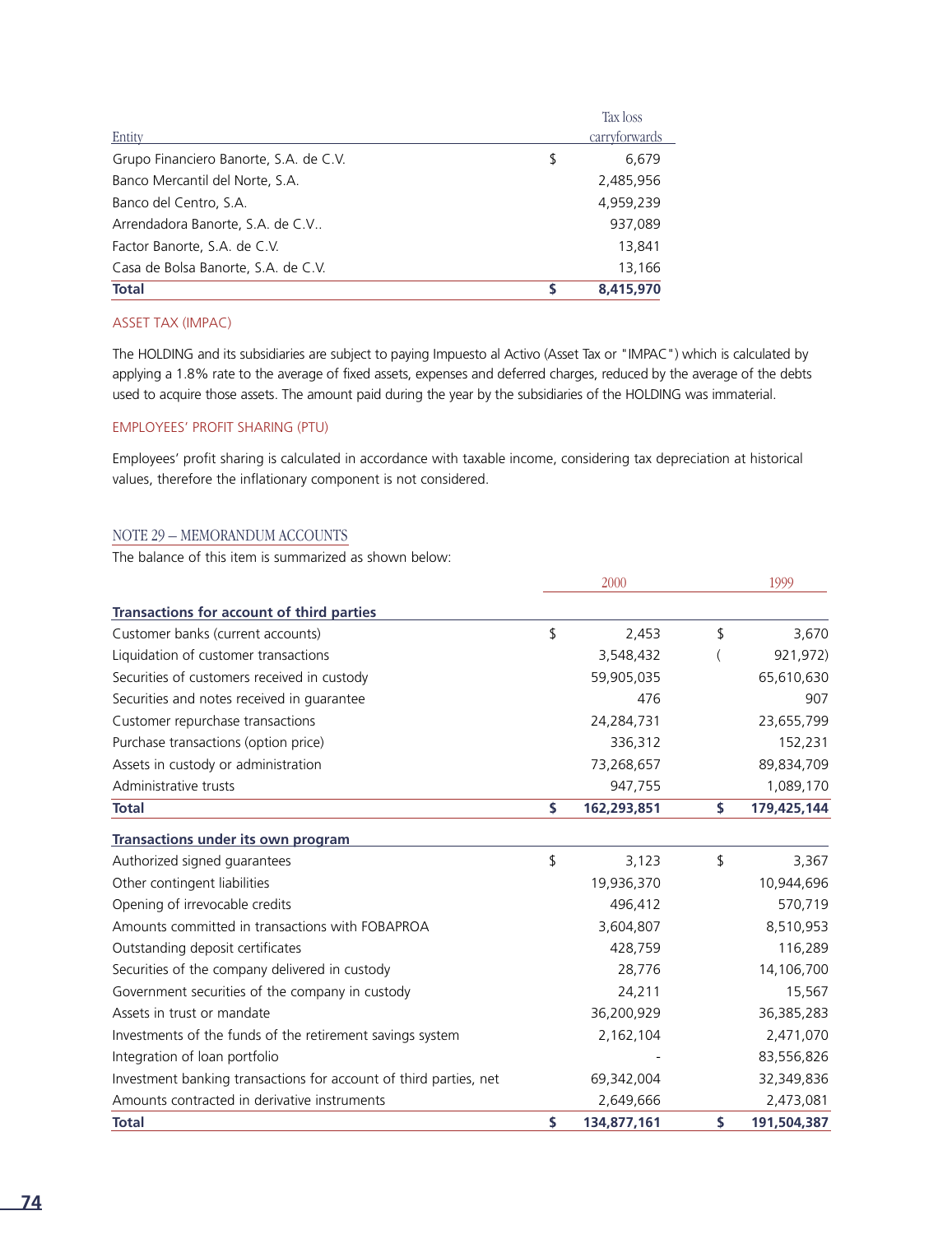|                                             |     | 1999        |                  |
|---------------------------------------------|-----|-------------|------------------|
| <b>Repo transactions</b>                    |     |             |                  |
| Securities receivable under repo agreements | \$  | 91,242,473  | \$<br>38,489,157 |
| Payables under repo agreements              |     | 91,279,954  | 38,405,469       |
|                                             | (\$ | 37,481)     | 83,688           |
| Receivables under repo agreements           | \$  | 54,690,281  | \$<br>11,378,492 |
| Securities payable under repo agreements    |     | 54,647,721  | 11,335,609       |
|                                             | S   | 42,560      | 42,883           |
| <b>Other recorded accounts</b>              | S   | 204,817,993 | 295,549,257      |

#### NOTE 30 – NET EARNINGS PER SHARE

As provided for in the rules of disclosure of Bulletin B-14 "Utilidad por Acción" (Earnings per share) issued under MEX GAAP, the following is discussed.

Net earnings per share are the result of dividing the net earnings by the weighted average shares outstanding of the HOLDING.

Diluted earnings per share represent an adjustment to net earnings and the amount of outstanding shares, by considering the effect future capitalizations of obligatorily convertible subordinated debentures into the outstanding capital stock.

Net earnings are adjusted by adding the integral cost of financing thereto (interest paid less the monetary gain) of the debentures. The weighted average outstanding shares, including those applicable to future capitalizations of outstanding debentures, divide earnings adjusted as foregoing.

Prior earnings, as well as the effects on income in continuing operations are shown below:

|                                                  | 2000        |                               |  |                       |  |                       |  |
|--------------------------------------------------|-------------|-------------------------------|--|-----------------------|--|-----------------------|--|
| Item                                             | Earnings    | Weighted average<br>of shares |  | Earnings<br>per share |  | Earnings<br>per share |  |
| Earnings from continuing operations attributable |             |                               |  |                       |  |                       |  |
| to paid-in capital                               | \$1,677,348 | 469.332.316                   |  | 3.5739                |  | 2.6231                |  |
| Net earnings per share                           | 1,677,348   | 469.332.316                   |  | 3.5739                |  | 2.6231                |  |
| Earnings per diluted share                       | 1,723,780   | 590.760.888                   |  | 29179                 |  | 2.2024                |  |

#### NOTE 31 – RISK MANAGEMENT

The Chief Risk Office is responsible for the function of identifying, measuring, monitoring and reporting the various types of risk to which the Institution is exposed.

The Chief Risk Office reports to the Chief Executive Office of the HOLDING and the Risk Policies Committee, thereby performing the provisions set forth in Circular 1423, with regard to the independence of the Business Areas.

In order to maintain appropriate Risk Management, the HOLDING has Corporate Bodies that set forth risk policies and strategies, which further follow-up thereon by properly overseeing their performance.

The Risk Policy Committee was established within those Corporate Bodies. In turn, the Institution has the following approval committees:

- Credit Committees
- Recovery Committees
- Treasury Committee
- Asset and Liability Committee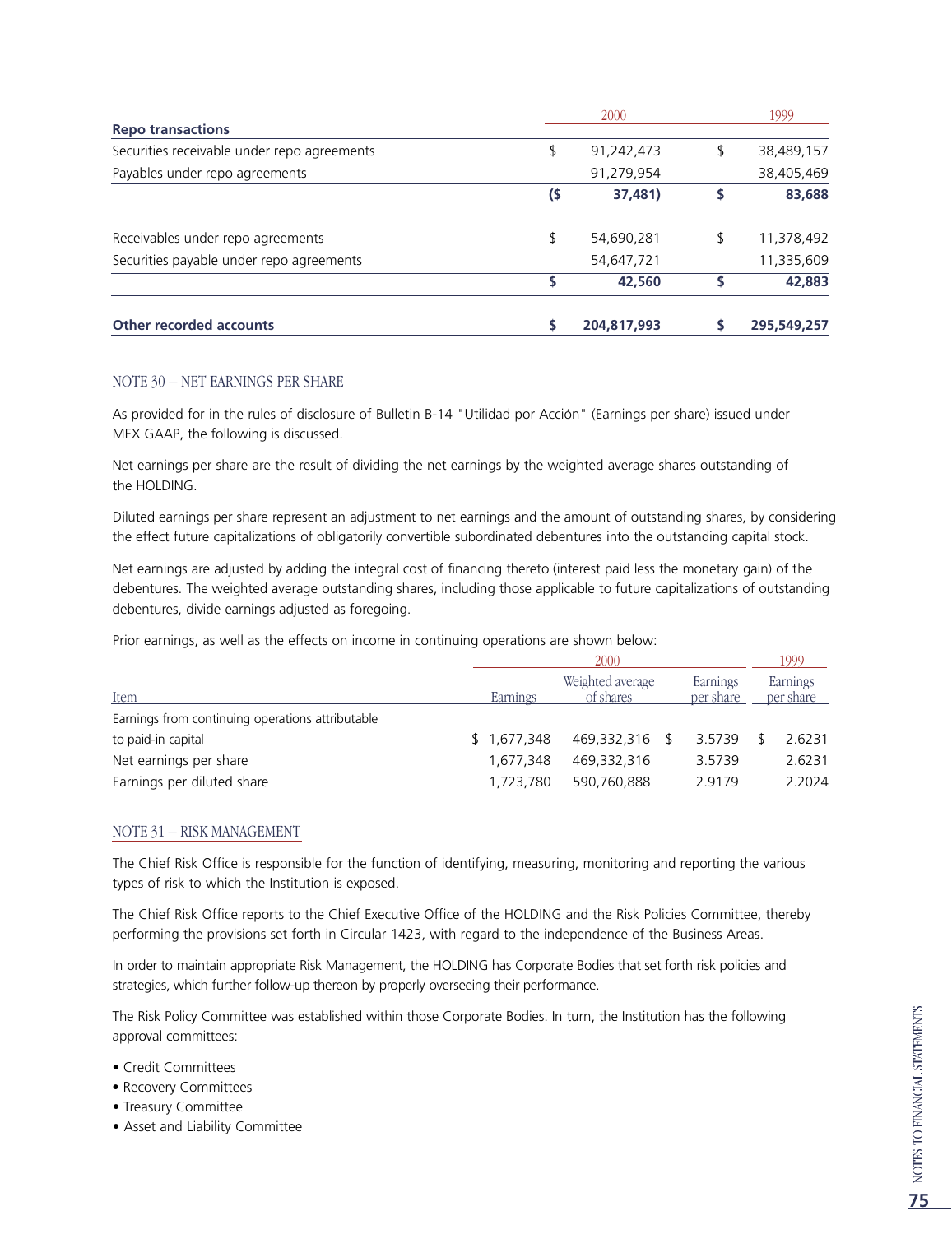Moreover, the HOLDING has a Risk Policies Manual that was approved by the Board of Directors on December 4, 1997.

The Chief Risk Office channels the Risk Management efforts of the following management offices:

- Credit Risk control and standards;
- Financial Risk control and standards;
- Loan Portfolio Risk control;
- Loans;
- Review of Assets subject to Risk;

At present, the HOLDING has methodologies for risk management in its various areas such as credit, legal, liquidity, market and operative.

The HOLDING has successfully made a cultural change geared toward identifying, valuing and managing risk. This change will allow for strengthening risk management processes by implementing a "Comprehensive risk management scheme", in accordance with the guidelines set forth in Circular 1423 issued by the COMMISSION.

The HOLDING established a strategic plan to implement Circular 1423 referred to above which, among other things, resulted in the following actions:

- **a.** The Risk Policy Committee was reorganized pursuant to the provisions of Circular 1423 referred to above in order to have a minimum of two Advisors participate, that is, the Chief Executive Officer and the person in charge of the Risk Unit. Moreover, another Committee was formed that supports the risk management efforts, namely, the Communication and Control Committee (related to detecting and preventing money laundering operations).
- **b.**In order to maintain proper control over its Banking operations, the HOLDING has decided to integrate all the Operative Functions of the Institutions into the Chief Operations and Technology Office.
- **c .** Credit Risk control and standards Management has developed a plan of action with each one of the areas that manage risk, in order to gather all the existing policies and identify the missing subjects to integrate them into a single Policy and Procedures Manual for Comprehensive Risk Management as soon as possible.
- **d.** Through the Technology Committee, the HOLDING's management considered it a high priority to make an investment to acquire system that comprehensively measures, monitors and controls the risks to which the Institution is exposed, as well as generating reports in this regard. This materialized with the purchase of the Algorithmics system.
- **e.** The Institution is in the process of having the "Measurement and Loan Portfolio Risk Control Management System" implemented. This software includes applications form which calculations will be performed to measure the risk and follow-up on the limits of the loan portfolio.
- **f.** The designing was concluded of the systems that help gather the different information used for estimating the liquidity risk.
- **g.** All the information of positions subject to credit risk is being integrated into the institutional DataWarehouse. The foregoing involves all the data of loans and borrowers, as well as the quantitative and qualitative information associated with debtors that allows for identifying, measuring and controlling credit and market risks such as money markets, exchange rates, derivatives and capitals. In addition, all the historical information of credit and market risk factors is being supplemented to the factors to which the HOLDING is subject. This information will be used to feed the risk measurement tool: RiskWatch, HistoRisk, RiskMaper, PCER, RICOS furnished by the Algorthmics supplier. This tool will allow for better follow-ups on credit and market risk, compared with the existing models and information.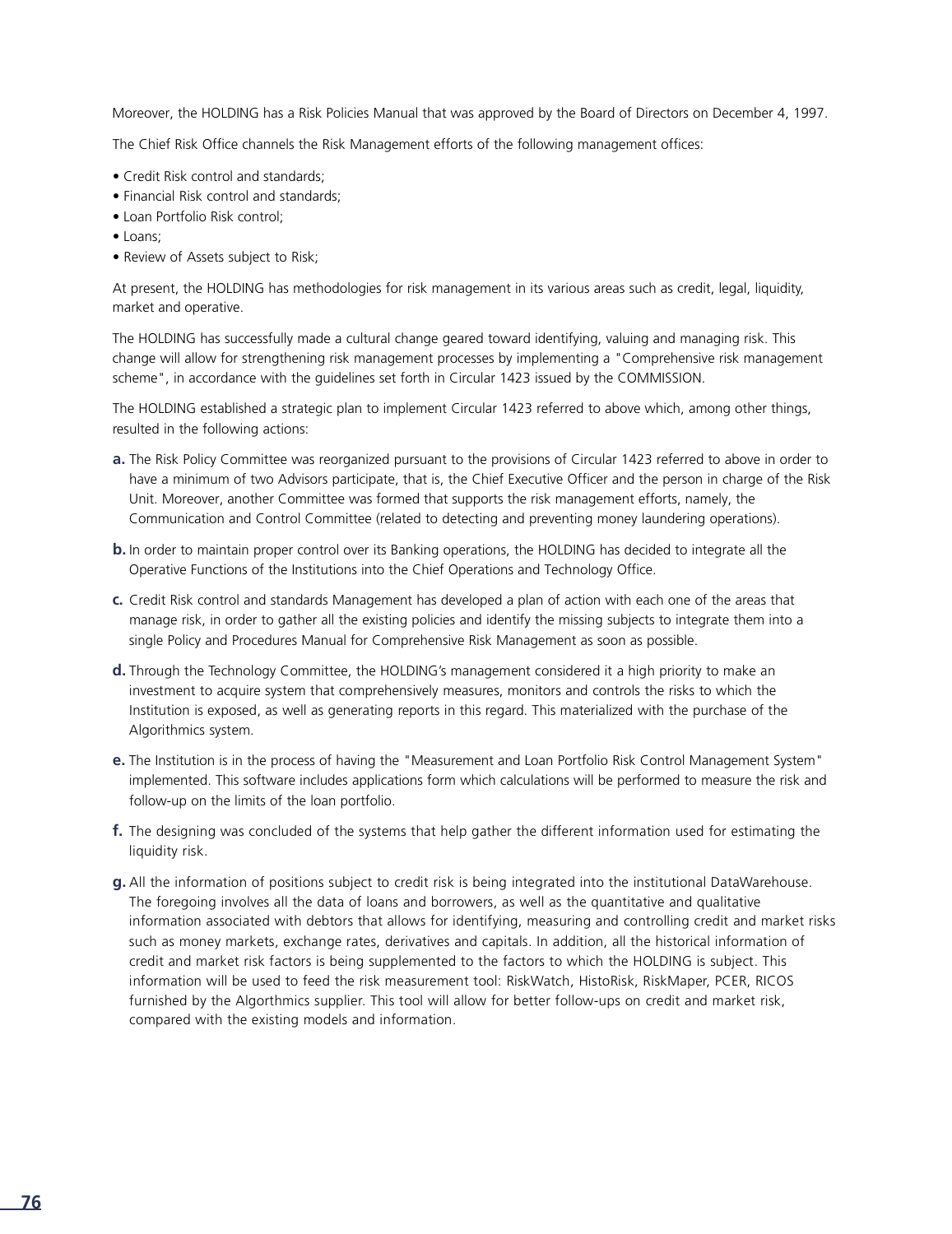- **h.**According to the recommendation made by the COMMISSION, the decision was made to centralize the control functions dispersed in various areas of the HOLDING, by creating an office that is independent from Controlling which in turn is independent from the Internal Audit area.
- **i.**The HOLDING is in the process of implementing a new central system, as well as a new version of the branch system. That new central system will allow for generating all the accounting of the branches, based on transactions. It further eliminates the possibility of feeding accounting records directly. This will allow for reducing the risk of errors.

The quarterly average value at risk ("Value at Risk o VaR") of the marketable securities of the GROUP (Banking and Brokerage Sectors) including bonds, shares, money market transactions, interest rate swaps, forwards and futures and other derivatives on and off balance sheet is calculated in two forms. The first form is by keeping a one-day holding period with a 95% reliability level. The second form considers a 10-day holding period with a 99% reliability level.

|            |  | lT00<br>2T <sub>00</sub> |     |         | 3T <sub>00</sub> |         |    | 4T00    |  |
|------------|--|--------------------------|-----|---------|------------------|---------|----|---------|--|
| 1 day VaR  |  | 59.000                   | s s | 48.000  | $\mathsf{S}$     | 63.000  | Y. | 80,000  |  |
| 10 day VaR |  | 267.000                  |     | 214,000 |                  | 277.000 |    | 356,000 |  |

The average VaR during the quarter under the first form amounted to \$80,000, equivalent to 0.97% of the capital of the HOLDING. Under the second form, the average VaR was 356,000, equivalent to 4.33% of the capital of the HOLDING.

#### NOTE 32 – REL ATED PARTIES

The HOLDING follows the practice of identifying those balances and transactions carried out with those controlling, subsidiary and associate companies which were eliminated for purposes of presentation of the consolidated financial statements, as well as for those companies that do not consolidate. The amounts thereof are immaterial.

#### NOTE 33 – SECURITIZATION

As part of the policies established by the general management and treasury of the HOLDING, there are various operations at fiscal year-end whereby assets have been transferred to a trust in order for that trust to issue bonds to be placed among the investor public. The foregoing results in the right to the yields or proceeds of the sale of the assets traded (securitization).

The main trading characteristics are:

Certificates of the HOLDING have been successfully placed on the international financial market among foreign investors, through foreign financial entities. At year-end, the balances thereof amount to \$3,124,760 (\$3,119,847 in 1999), equivalent to 325,164 (301,080 in 1999) thousands of US dollars. This transaction allowed for obtaining longterm financing in US dollars, in reliance on the cash flows from the US dollar remittance documents acquired from our customers through the branch network.

The US dollar remittances documents and cash flows derived therefrom belong to a trust established in New York, in favor of foreign investors. The terms of the securitized remittances do not mature until the year 2006. They may be up to seven years and monthly amortizations are made on capital. However, there are some events, in the event they should arise, can result in the advance cancellation of the financing.

The main characteristics of that placement are summarized as shown below: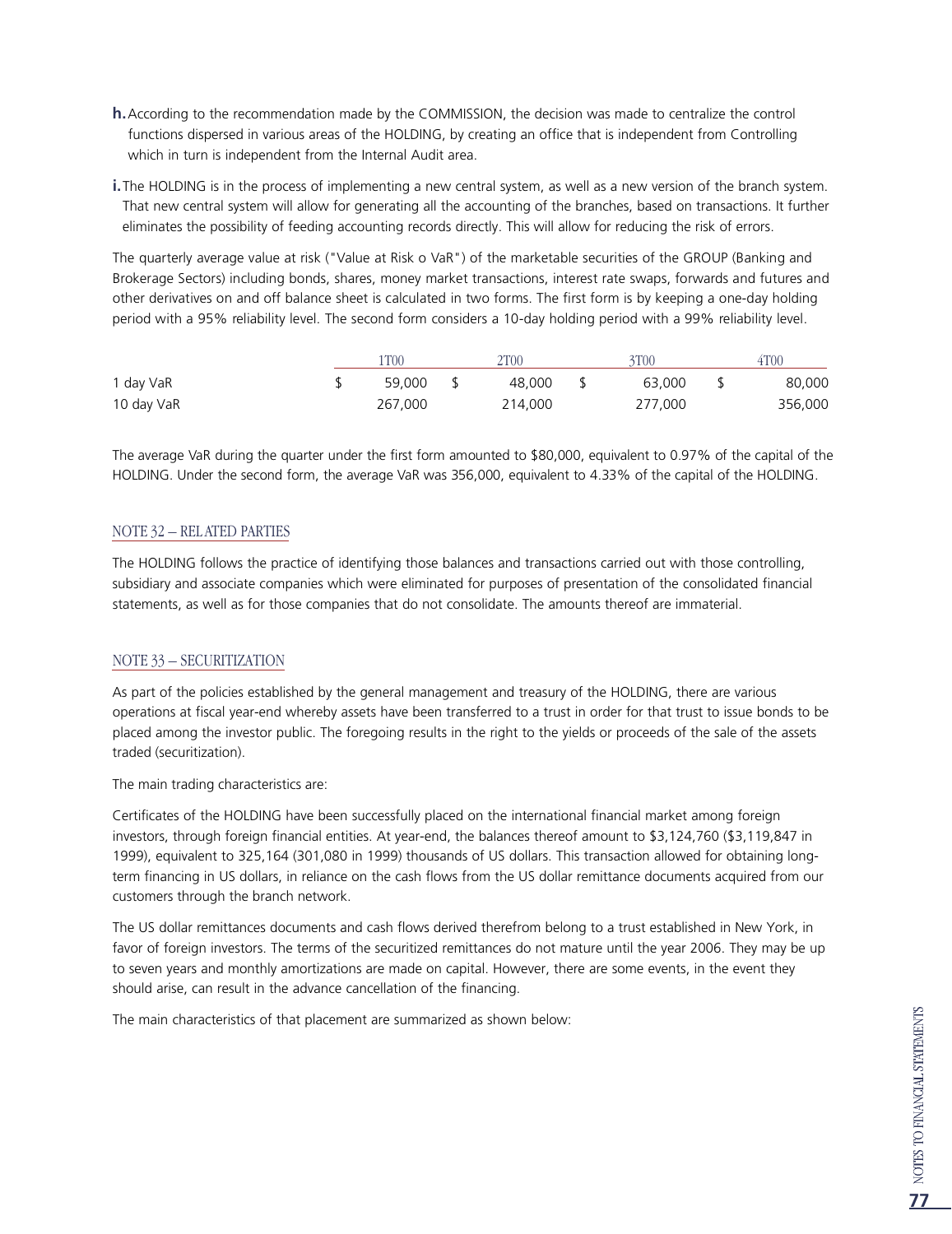|                                                                                                                                                                                                                                                   | 2000            |    | 1999      |
|---------------------------------------------------------------------------------------------------------------------------------------------------------------------------------------------------------------------------------------------------|-----------------|----|-----------|
| CPOs - Series 1999-1 that cover 800 securities with a face<br>value amounting to US 250,000 each one (US 200,000,000)<br>payable in a 7-year term at a variable interest rate equivalent<br>interest rate equivalent to the LIBOR rate plus 1.15% | \$<br>1,921,960 | \$ | 2,072,319 |
| CPOs - Series 1999-2A that cover 300 securities with a face<br>value amounting to US 250,000 each one (US 75,000,000)<br>payable in a 5-year term at a fixed interest rate of 8.94 %                                                              | 657,061         |    | 777,119   |
| CPOs - Series 1999-2B that cover 100 securities with a face<br>value amounting to US 250,000 each one (US 25,000,000)<br>payable in a 7-year term at a fixed interest rate of 9.49 %                                                              | 240,245         |    | 259,040   |
| CPOs - Series 2000-1 that cover 140 securities with a face<br>value amounting to US 250,000 each one (US 35,000,000)<br>payable in a 5-year term at a variable interest rate<br>equivalent to the LIBOR rate plus 2.375%                          | 294,195         |    |           |
| Accrued interest payable                                                                                                                                                                                                                          | 11,299          |    | 11,369    |
| <b>Total</b>                                                                                                                                                                                                                                      | \$<br>3,124,760 | s  | 3,119,847 |

In the current year, the HOLDING recognized interest derived from this issue in income in the amount of \$265,675 (\$111,605 in 1999).

#### NOTE 34 – SEGMENT INFORMATION

In order to analyze the financial information of the HOLDING, the most significant information is presented as of December 31, 2000.

**a.** The current loan portfolio grouped by economic sector and geographic area is the following:

|                         |                  |              |              | 2000              |             |                 |                  |
|-------------------------|------------------|--------------|--------------|-------------------|-------------|-----------------|------------------|
|                         |                  |              |              | Geographic Status |             |                 |                  |
| Economic Sector         | <b>Monterrey</b> | Mexico City  | West         | Northwest         | Northeast   | Southeast       | Total            |
| Agriculture             | \$<br>229,242    | 10,518<br>\$ | 120,135<br>ၭ | 93,707 \$<br>\$   | 87,190      | 25,325 \$<br>-S | 566,117          |
| Mining                  | 331,240          | 17,830       | 384,004      | 760               | 42,118      | 1,689           | 777,641          |
| Manufacturing           | 4,509,957        | 1,754,312    | 601,919      | 178,837           | 241,113     | 45,283          | 7,331,421        |
| Construction            | 358,448          | 21,400       | 110,041      | 70,795            | 41,339      | 22,969          | 624,992          |
| Commerce,               |                  |              |              |                   |             |                 |                  |
| restaurants and hotels  | 3,150,457        | 959,340      | 846,498      | 193,176           | 493,067     | 218,066         | 5,860,604        |
| Transportation          |                  |              |              |                   |             |                 |                  |
| and communications      | 495,836          | 792,184      | 72,316       | 62,829            | 54,615      | 22,110          | 1,499,890        |
| Financial services      | 629,542          | 1,292,946    | 26,199       | 13,283            | 12,165      | 365,745         | 2,339,880        |
| Community, social       |                  |              |              |                   |             |                 |                  |
| and personal services,  | 505,118          | 225,136      | 111,247      | 62,315            | 94,545      | 45,041          | 1,043,402        |
| Public administration   |                  |              |              |                   |             |                 |                  |
| services                | 1,216,299        | 1,109,573    | 1,950        | 320               | 480,057     | 1,217           | 2,809,416        |
| Others                  | 79,797           | 50,529       | 1,882        | 849               | 2,753       | 562             | 136,372          |
| <b>Subtotal current</b> |                  |              |              |                   |             |                 |                  |
| loan portfolio          | \$11,505,936     | \$6,233,768  | \$2,276,191  | 676,871           | \$1,548,962 | 748,007<br>s    | 22,989,735<br>S. |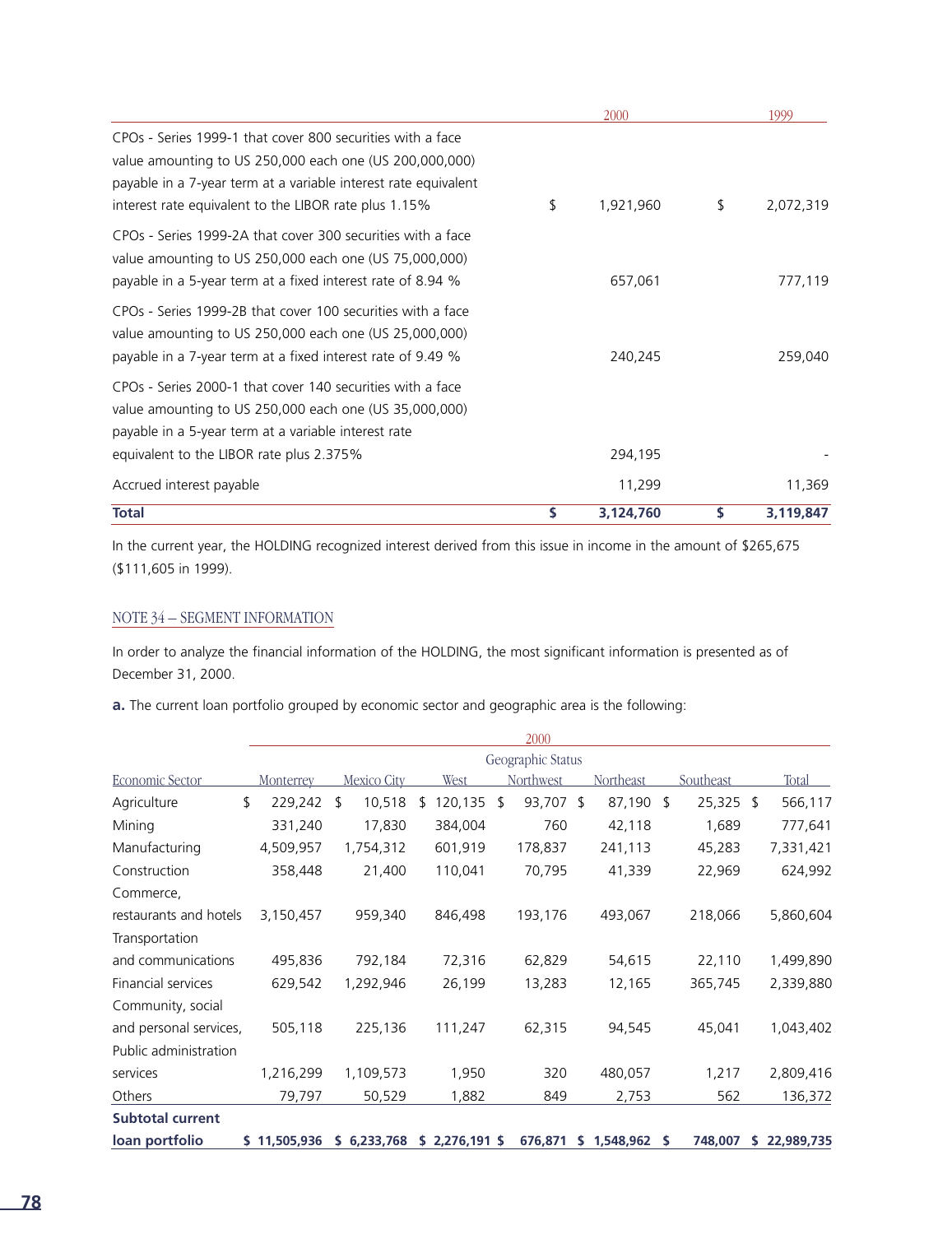#### Other executed portfolio

|                         |              |                   |                 | 2000                         |                      |                |              |  |  |  |
|-------------------------|--------------|-------------------|-----------------|------------------------------|----------------------|----------------|--------------|--|--|--|
|                         |              | Geographic Status |                 |                              |                      |                |              |  |  |  |
| Economic Sector         | Monterrey    | Mexico City       | West            | Northwest                    | Northeast            | Southeast      | Total        |  |  |  |
| Credit card             |              |                   |                 |                              |                      |                | 500,071      |  |  |  |
| Mortgage loans          |              | $\qquad \qquad$   | $\overline{a}$  | $\qquad \qquad \blacksquare$ |                      |                | 4,067,068    |  |  |  |
| Loans to FOBAPROA or to |              |                   |                 |                              |                      |                |              |  |  |  |
| the IPAB, ADE, FOPYME   |              |                   |                 |                              |                      |                |              |  |  |  |
| and FINAPE              |              |                   |                 |                              |                      |                | 48,383,050   |  |  |  |
| <b>Total current</b>    |              |                   |                 |                              |                      |                |              |  |  |  |
| loan portfolio          | \$11,505,936 | \$6,233,768       | $$2,276,191$ \$ |                              | 676,871 \$ 1,548,962 | 748,007<br>- S | \$75,939,924 |  |  |  |

**b.** Past due loan portfolio grouped by economic sector and geographic area is summarized as shown below:

|                                   |           |             |                  | 2000                           |              |    |                          |              |
|-----------------------------------|-----------|-------------|------------------|--------------------------------|--------------|----|--------------------------|--------------|
| Economic Sector                   | Monterrey | Mexico City | West             | Geographic Status<br>Northwest | Northeast    |    | Southeast                | Total        |
| Agriculture                       | \$24,930  | \$<br>4,011 | $3,032$ \$<br>\$ | 9,246                          | \$126,477    | \$ | 805                      | 168,501<br>S |
| Mining                            | 255,656   | 107         | 804              |                                |              |    |                          | 256,567      |
| Manufacturing                     | 145,466   | 77,778      | 123,482          | 24,878                         | 11,652       |    | 3,318                    | 386,574      |
| Construction                      | 41,491    | 6,145       | 6,782            | 1,247                          | 25,173       |    | 1,071                    | 81,909       |
| Commerce, restaurants and hotels  | 191,723   | 75,233      | 128,894          | 23,449                         | 209,748      |    | 9,082                    | 638,129      |
| Transportation and communications | 30,180    | 1,248       | 1,516            | 1,402                          | 16,991       |    | 3,617                    | 54,954       |
| Financial services                | 5,693     | 650         | 1,448            | 1,484                          | 483          |    | 1,421                    | 11,179       |
| Community, social                 |           |             |                  |                                |              |    |                          |              |
| and personal services             | 165,701   | 39,487      | 33,131           | 9,985                          | 40,350       |    | 8,139                    | 296,793      |
| Public administration services    |           | 72          |                  |                                |              |    |                          | 72           |
| Others                            | 68,247    | 137         | 322              | 21                             | 506          |    | 43                       | 69,276       |
| Subtotal past due loan portfolio  | \$929,087 | \$204,868   | \$299,411        | \$71,712                       | 431,380<br>S | S. | 27,496                   | \$1,963,954  |
| Other executed portfolio          |           |             |                  |                                |              |    |                          |              |
| Credit card                       |           |             |                  |                                |              |    |                          | 379,543      |
| Mortgage loans                    |           |             |                  |                                |              |    | $\overline{\phantom{0}}$ | 1,802,856    |
| Total past due loan portfolio     | \$929,087 | \$204,868   | \$299,411        | 71,712<br>S.                   | \$431,380    | s  | 27,496                   | \$4,146,353  |

**c.** Deposits by product and geographic area is as follow:

|                           | 2000              |             |             |                  |                          |                          |                          |              |
|---------------------------|-------------------|-------------|-------------|------------------|--------------------------|--------------------------|--------------------------|--------------|
|                           | Geographic Status |             |             |                  |                          |                          |                          |              |
| Product                   | Monterrey         | Northeast   | Northwest   | West             | Southeast                | Centro                   | Treasury<br>and Others   | Total        |
| Non-interest bearing      |                   |             |             |                  |                          |                          |                          |              |
| checking                  | \$3,130,140       | \$1,599,337 | \$641,517   | 1,468,818<br>\$. | 320,128<br>\$.           | \$1,667,097              | 38,077<br>S              | \$8,865,114  |
| Interest bearing checking | 3,353,697         | 1,606,345   | 660,234     | 1,872,525        | 488,989                  | 3,018,847                | 18,981)                  | 10,981,656   |
| Savings                   | 14,931            | 12,424      | 2,522       | 8,166            | 6,112                    | 2,390                    |                          | 46,545       |
| Interest bearing demand   | 876,300           | 620,744     | 99,158      | 512,082          | 118,847                  | 271,717                  | 119,623                  | 2,618,471    |
| US dollar demand          | 1,092,740         | 707,878     | 451,457     | 383,084          | 41,946                   | 654,770                  | $\overline{\phantom{a}}$ | 3,331,875    |
| Cedes                     | 165               | 545         | 11,172      | 8,375            | $\overline{\phantom{a}}$ | 2,992                    |                          | 23,249       |
| Over the counter notes    | 2,805,523         | 1,966,200   | 416,693     | 3,016,373        | 786,055                  | 2,332,078                |                          | 11,322,922   |
| US dollar term deposits   | 1,013,451         | 664,151     | 499,528     | 1,438,644        | 334,804                  | 638,447                  |                          | 4,589,025    |
| Money desk clients        | 5,125,186         | 2,579,290   | 555,315     | 1,409,191        | 447,547                  | 1,080,712                |                          | 11,197,241   |
| <b>Bank Bonds</b>         |                   |             |             |                  |                          | $\overline{\phantom{a}}$ | 1,250,000                | 1,250,000    |
| Financial Intermediaries  |                   |             |             |                  |                          | $\overline{\phantom{a}}$ | 13,382,542               | 13,382,542   |
| Others                    |                   |             |             |                  |                          |                          | 59,113                   | 59,113       |
| <b>Total Deposits</b>     | \$17,412,133      | \$9,756,914 | \$3,337,596 | \$10,117,258     | \$2,544,428              | \$9,669,050              | \$14,830,374             | \$67,667,753 |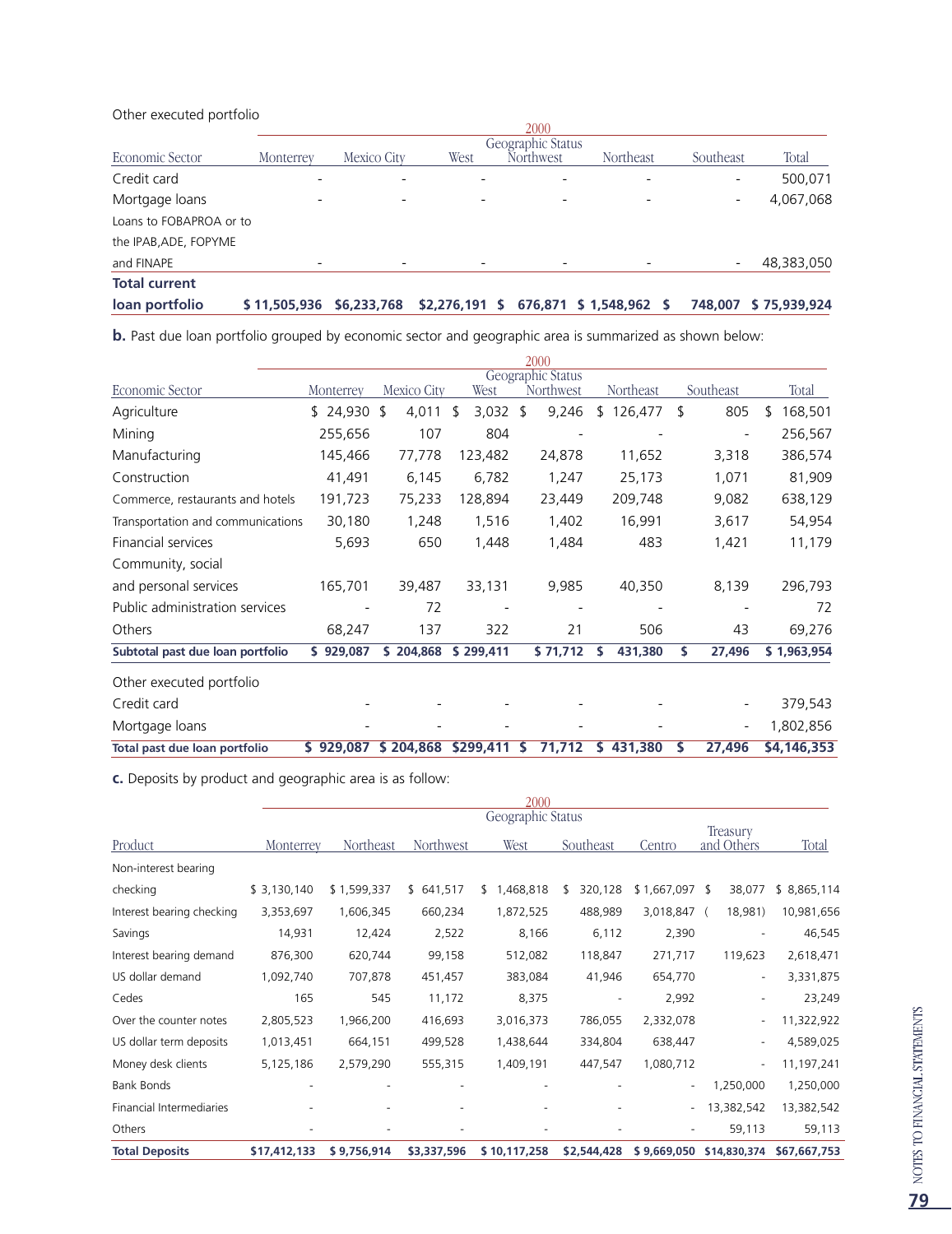**d.** The amounts by service sector of the HOLDING is summarized as shown below:

|                                               | 2000              |
|-----------------------------------------------|-------------------|
| <b>Banking Sector:</b>                        |                   |
| Net income                                    | \$<br>1,562,618   |
| Stockholders' equity                          | 6,864,626         |
| Total portfolio                               | 80,250,006        |
| Past due portfolio                            | 4,119,560         |
| Allowance for loan losses                     | 4,166,064         |
| <b>Net total assets</b>                       | \$<br>100,883,779 |
| <b>Brokerage Sector:</b>                      |                   |
| Net income                                    | \$<br>27,096      |
| Stockholders' equity                          | 143,191           |
| Portfolio in custody                          | 61,928,942        |
| <b>Net total assets</b>                       | \$<br>364,850     |
| <b>Long-Term Savings Sector:</b>              |                   |
| Net income                                    | \$<br>84,504      |
| Stockholders' equity                          | 1,187,183         |
| <b>Net total assets</b>                       | \$<br>4,510,795   |
| <b>Auxiliary Credit Organizations Sector:</b> |                   |
| Net income                                    | \$<br>85,396      |
| Stockholders' equity                          | 386,952           |
| Total portfolio                               | 2,363,660         |
| Past due portfolio                            | 26,780            |
| Allowance for loan losses                     | 17,100            |
| <b>Net total assets</b>                       | \$<br>2,741,541   |